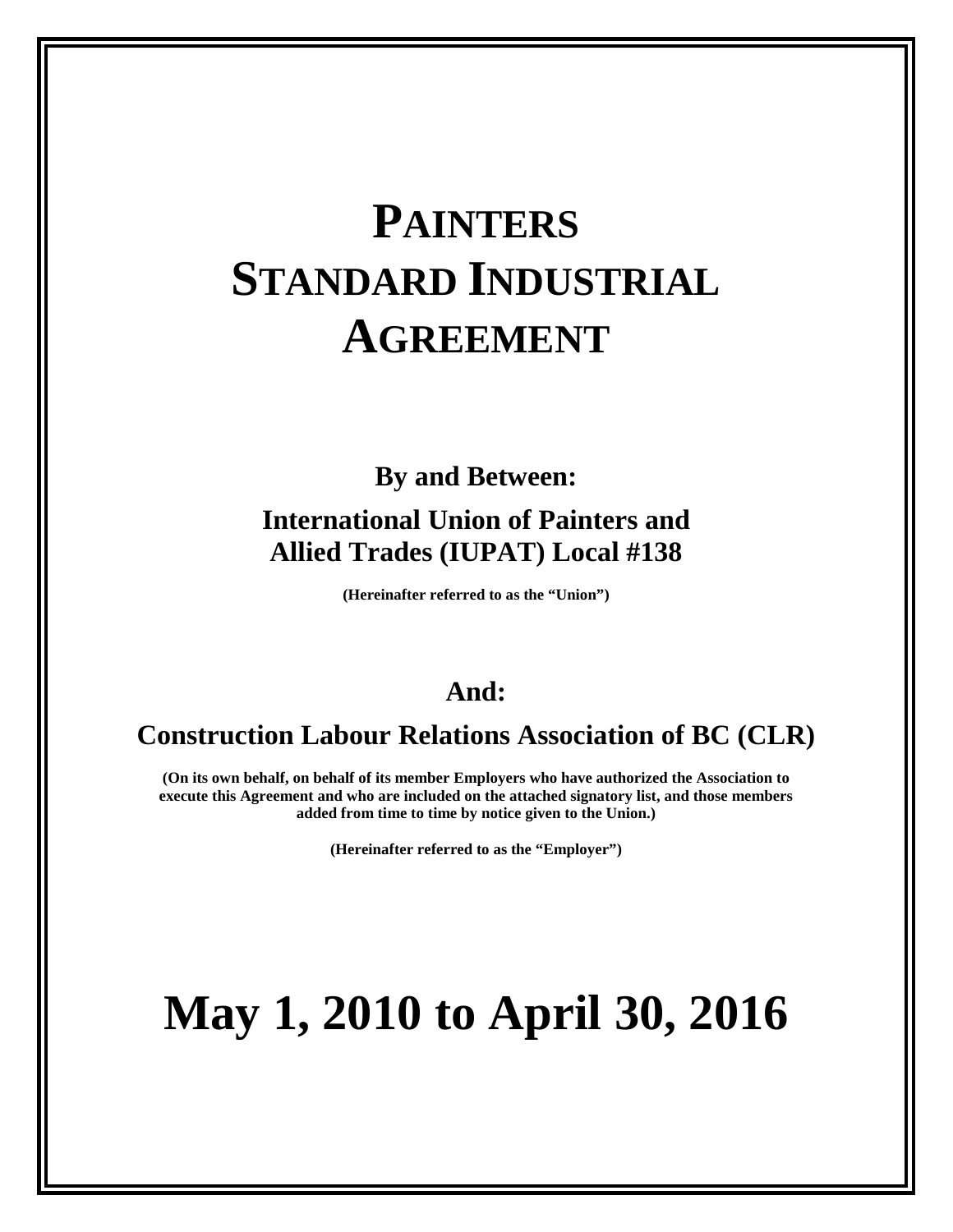# **Table of Contents**

Refer to Appendix "A" for definitions and abbreviations applicable to this Agreement.

| Article               | 1.000 |  |
|-----------------------|-------|--|
| Article               | 2.000 |  |
| <b>Article</b>        | 3.000 |  |
| Article               | 4.000 |  |
| Article               | 5.000 |  |
| <b>Article</b>        | 6.000 |  |
| Article               | 7.000 |  |
| Article               | 8.000 |  |
| Article               | 9.000 |  |
| <b>Article 10.000</b> |       |  |
| <b>Article 11.000</b> |       |  |
| <b>Article 12.000</b> |       |  |
| <b>Article 13.000</b> |       |  |
| <b>Article 14.000</b> |       |  |
| <b>Article 15.000</b> |       |  |
| <b>Article 16.000</b> |       |  |
| <b>Article 17.000</b> |       |  |
| <b>Article 18.000</b> |       |  |
|                       |       |  |

# **Letters of Understanding**

# **Minimum Straight Time Hourly Wage Rates**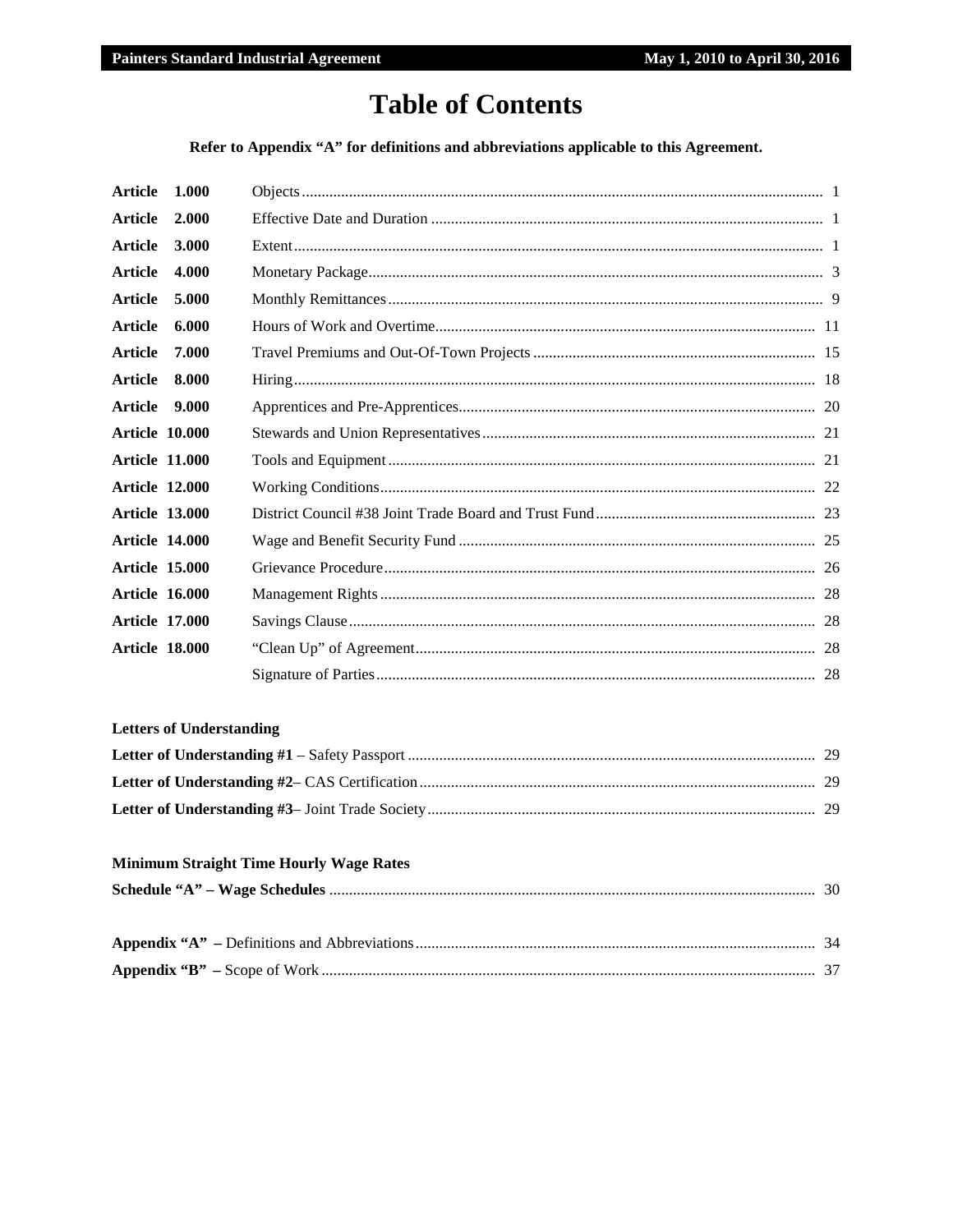# **ARTICLE 1.000 – OBJECTS**

<span id="page-2-0"></span>The objects of this Agreement shall be to stabilize the industry, elevate the trade, promote peace and harmony between Employers and Employees, facilitate the peaceful adjustment of all disputes and grievances, and prevent strikes, lockouts, waste, expense, and avoidable and unnecessary delays in construction.

# **ARTICLE 2.000 – EFFECTIVE DATE AND DURATION**

- <span id="page-2-1"></span>**2.100** This Agreement shall be for the period from and including May 1, 2010, to and including April 30, 2016, and from year to year thereafter subject to the right of either party to this Agreement, within four (4) months immediately preceding the date of expiry of this Agreement, which is April 30, 2016, or immediately preceding the last day of April in any year thereafter, by written notice to require the other party to this Agreement to commence collective bargaining.
- **2.200** Should either party give written notice to the other party pursuant hereto, this Agreement shall thereafter continue in full force and effect until the Union shall give notice of a strike, or the Employer shall give notice of a lockout, or the parties shall conclude a renewal or revision of this Agreement, or a new collective agreement.
- <span id="page-2-2"></span>**2.300** The operation of Section 50 (2) and Section 50 (3) of the *Labour Relations Code* is hereby excluded.

# **ARTICLE 3.000 – EXTENT**

#### **3.100 Scope of Work**

#### **3.101 Work Jurisdiction**

This Agreement shall govern all industrial work within the jurisdiction of the painter which is performed by the Employer within the province of British Columbia. The work jurisdiction of the painter shall be as determined from time to time by the Umpire of the Jurisdictional Assignment Plan. Refer also to Appendix "B".

#### **3.102 Definition of Industrial**

Shall include all work performed under the Scope of Work of this Agreement, on factories, mills, manufacturing plants, refineries, processing, pumping and storing, and power plants, on steel or wood structures, to include all industrial equipment or appurtenances thereto, such as pipes, flumes, penstocks, (inside or out) boilers, storage tanks, brackets, hangers and motors, work on bridges, tanks, towers, stacks, vessels, gantries, cranes, and rigging. All work in tunnels, shafts, silos and penstocks, rubber sheeting, tank lining and other non-metallic sheetings, all building cleaning and/or any work not classified as residential or commercial. The parties agree that the foregoing definition does not include commercial/institutional work performed within plants or facilities of an industrial nature.

#### **3.103 Extraction and Removal of Spent Blast Abrasive**

- **(a)** The extraction and removal of spent blast abrasive by mechanical means is work which is normally performed by signatory Employers, and as such is work which is governed by the Scope of Work pursuant to this Agreement.
- **(b)** Such work may be subcontracted to a non-signatory Employer when the client or government regulations dictate the usage of a particular firm or firms due to availability or client policy, and/or when the signatory Employer(s) who normally performs such services are prevented from doing so by lack of available equipment.

# **3.104 Work Performed by Employers**

**(a)** Not more than one (1) partner/shareholder/director of any one (1) Employer shall be allowed to perform work ordinarily performed by a journeyperson.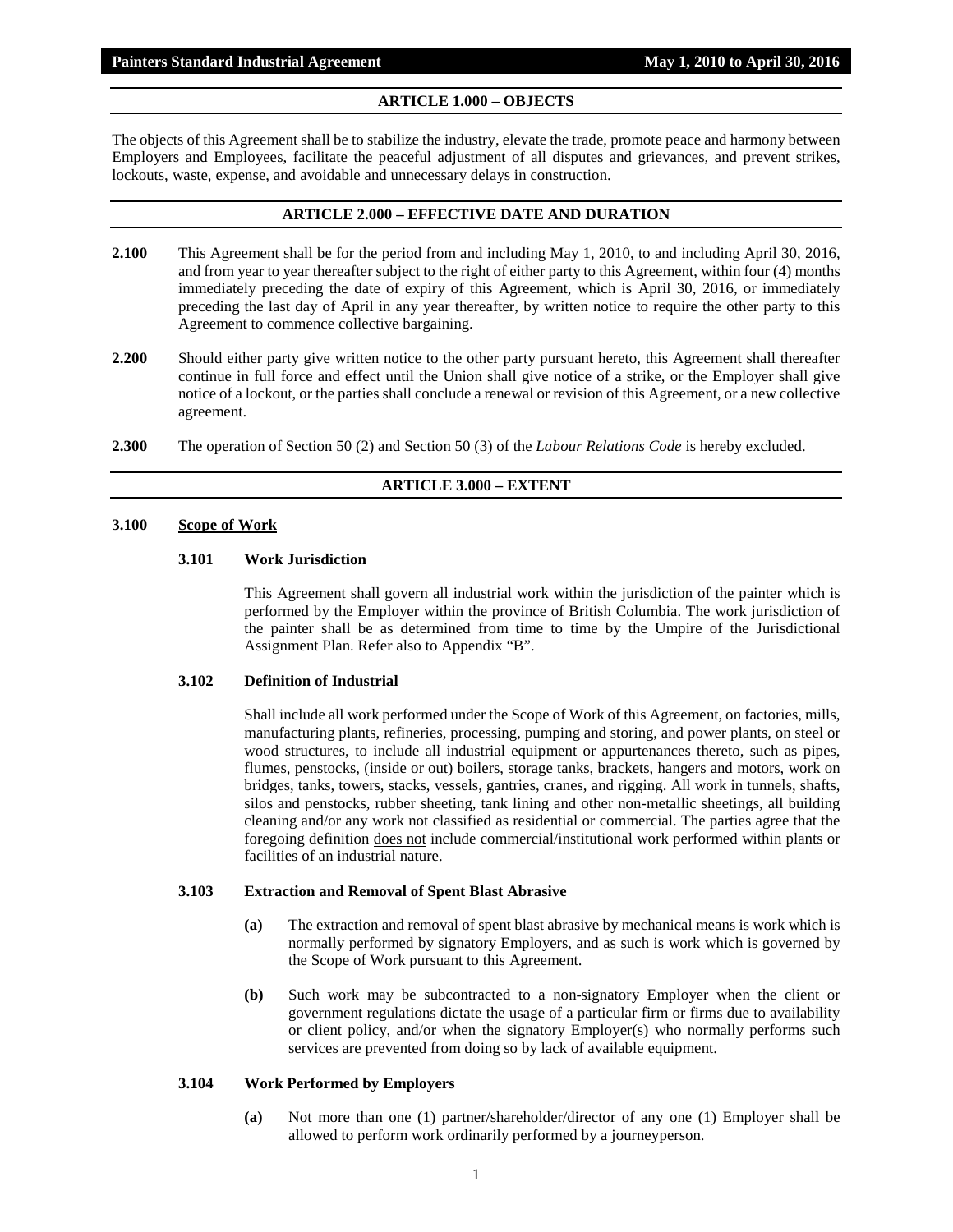**(b)** An Employer who works with the tools of the trade shall hire a minimum of one (1) journeyperson, and shall work the same hours as his Employees.

#### **3.200 Modifications of Agreement Provisions**

#### **3.201 Enabling**

- **(a)** When, in the opinion of any party to this Agreement, certain work might be secured for Employers signatory to this Agreement, or the work in progress can be executed more economically or efficiently, and present conditions of work (including hours of work) contained in this Agreement are not consistent with efficiency or practicality, then the conditions contained in this Agreement may be modified to govern such work on specified projects. The consent of the Employer and Employee(s) employed on the project and the Union shall be sufficient to modify said conditions and such modifications shall not be deemed to be a violation or be subject to a grievance under this Agreement.
- **(b)** It shall be a violation of this Agreement for the parties to agree to the reduction and/or elimination of any of the Employer contributions required in accordance with this Agreement without the specific prior written consent of both CLR and the Union.

#### **3.202 More Favourable Painting Agreement**

In the event that the Union signs or recognizes any Painting Agreement which is more favourable to the Employers covered under this Agreement, the terms of such Painting Agreement shall be included in this Agreement in the applicable Local Union area.

# **3.300 Subcontracting**

- **3.301 (a)** There shall be no subletting, directly or indirectly, either in whole or in part, for any labour services required by any Employer in performance of work included in the Scope of Work in this Agreement, to any person, persons, or contracting firm not signatory to this Agreement. The Union reserves the right to withdraw its members from any project(s) of an Employer if such Employer fails to act in accordance with the foregoing.
	- **(b)** Work which has traditionally been subcontracted by Employers by reason of specialized skills or equipment not generally within the Employer's resources (i.e. erection and removal of complex or extensive scaffolding and maintenance of equipment more extensive than routine servicing) shall be exempt from such provision.
- **3.302** The Union agrees not to allow its membership to contract, subcontract, or estimate on work for their own gain, nor to act in any capacity other than that of an Employee. Any member agreed by both parties to be in violation of this Article shall be terminated by the Employer and shall be disciplined by the Union.

#### **3.400 Union Security and Affiliation**

**3.401** Subject to reasonable notice given to the Employer, it shall not be a violation of this Agreement for the Union to withdraw its members from a project(s) for rendering assistance to labour organizations, and/or refusal on the part of Union members to handle any materials, equipment or product declared unfair by Building Trade Councils, or manufactured, assembled, or produced by an employer whose employees are on strike against or are locked out by an employer.

# **3.500 Bargaining**

- **3.501** CLR is authorized to bargain on behalf of its member Employers who have authorized the Association to execute this Agreement, and those members added from time to time by notice given to the Union, in all matters relating to the negotiation, re-negotiation or amendment of this Agreement.
	- **(a)** Such CLR member Employers shall be bound by the terms and conditions of this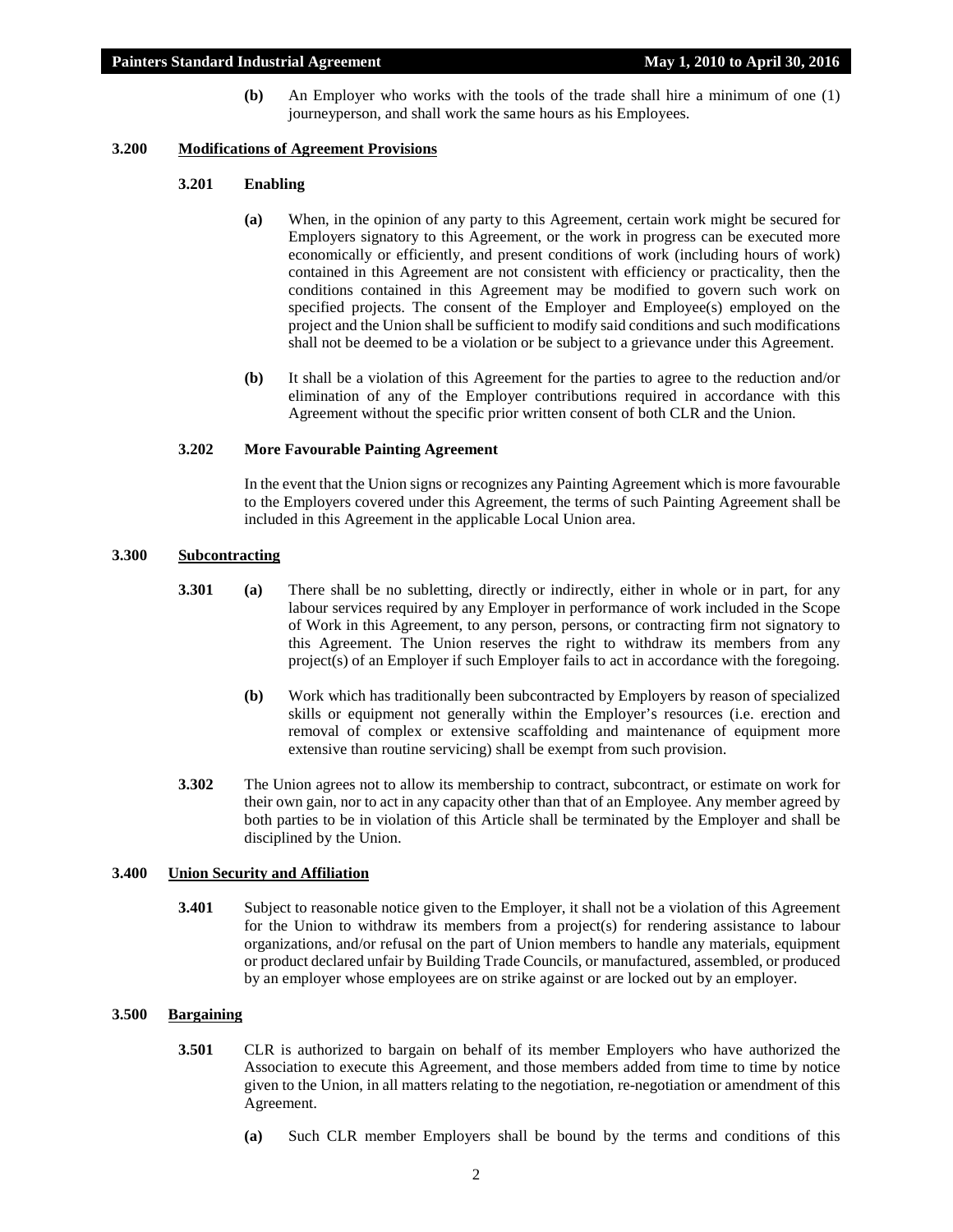Agreement, and any/all amendments to this Agreement which are subsequently negotiated between the parties during the term of this Agreement, and any subsequent Agreement governing the same Scope of Work which is negotiated between the parties.

- **(b)** In the event a CLR member Employer, subsequent to the signing of this Agreement, ceases to be a member of CLR, or withdraws authorization for CLR to execute the applicable terms and conditions on their behalf, such Employer shall nevertheless continue to be bound by the terms and conditions of this Agreement, pursuant to Article 2.100, until such time as the Employer becomes bound to a new collective agreement with the Union for the work governed by this Agreement.
- **3.502** The Employer shall not bargain directly with employees on matters relating to the terms and conditions of employment. Any agreement between an Employer and an employee governed by this Agreement is null and void.
- **3.503** In the event legislation or a tribunal of competent jurisdiction rules that construction industry bargaining and/or collective agreements shall be conducted, administered, or effected (i.e. employer accreditation), under a single or multi-trade entity, the terms and conditions of this Agreement shall apply in their entirety for the painting industry.

# **ARTICLE 4.000 – MONETARY PACKAGE**

# <span id="page-4-0"></span>**4.100 Monetary Package**

#### **4.101 Wage Rates**

Wage rates and benefits are set out in Schedule "A" attached to this agreement.

**4.102** If an Employee works on multiple projects during the same working shift, and the applicable minimum straight time hourly wage rate differs between such projects, such Employee shall be paid the highest applicable minimum straight time hourly wage rate for the entire shift. For example, if an Employee works two (2) hours on an Industrial project and six (6) hours on a Commercial/Institutional (New) project during the same eight (8) hour working shift, such Employee shall be paid the applicable Industrial rate for the entire eight (8) hour shift.

#### **4.200 Premiums**

The following premiums shall be paid in addition to the applicable minimum straight time hourly rate.

**4.201** Spray painting, sandblasting, building cleaning (by steam or other process) two dollars (\$2.00) per hour and effective May 1, 2015 two dollars and twenty-five cents (\$2.25) per hour.

#### **4.202 Altitude and Hazard Pay**

- **(a)** A premium of fifty cents (\$0.50) per hour, over and above the otherwise applicable minimum straight time hourly wage rate, shall apply to all work performed from scaffolds fifty (50) feet and over. Such premium shall also be applicable to work performed on bridges, towers, tanks, cranes, erected structural steel, gantries, poles, stacks, refinery vessels, skeleton structures, where access may be gained with or without scaffolding.
- **(b)** A premium of seventy five cents (\$0.75) per hour, over and above the otherwise applicable minimum straight time hourly wage rate, shall apply to all work performed over two hundred and fifty (250) feet. Notwithstanding the foregoing, such premium shall not apply to work on buildings.
- **(c)** No premium shall apply until work is actually performed.
- **(d)** The height standard referenced in paragraphs (a) and (b) above shall be determined by what a painter would generally term to be the "length of the fall required", provided the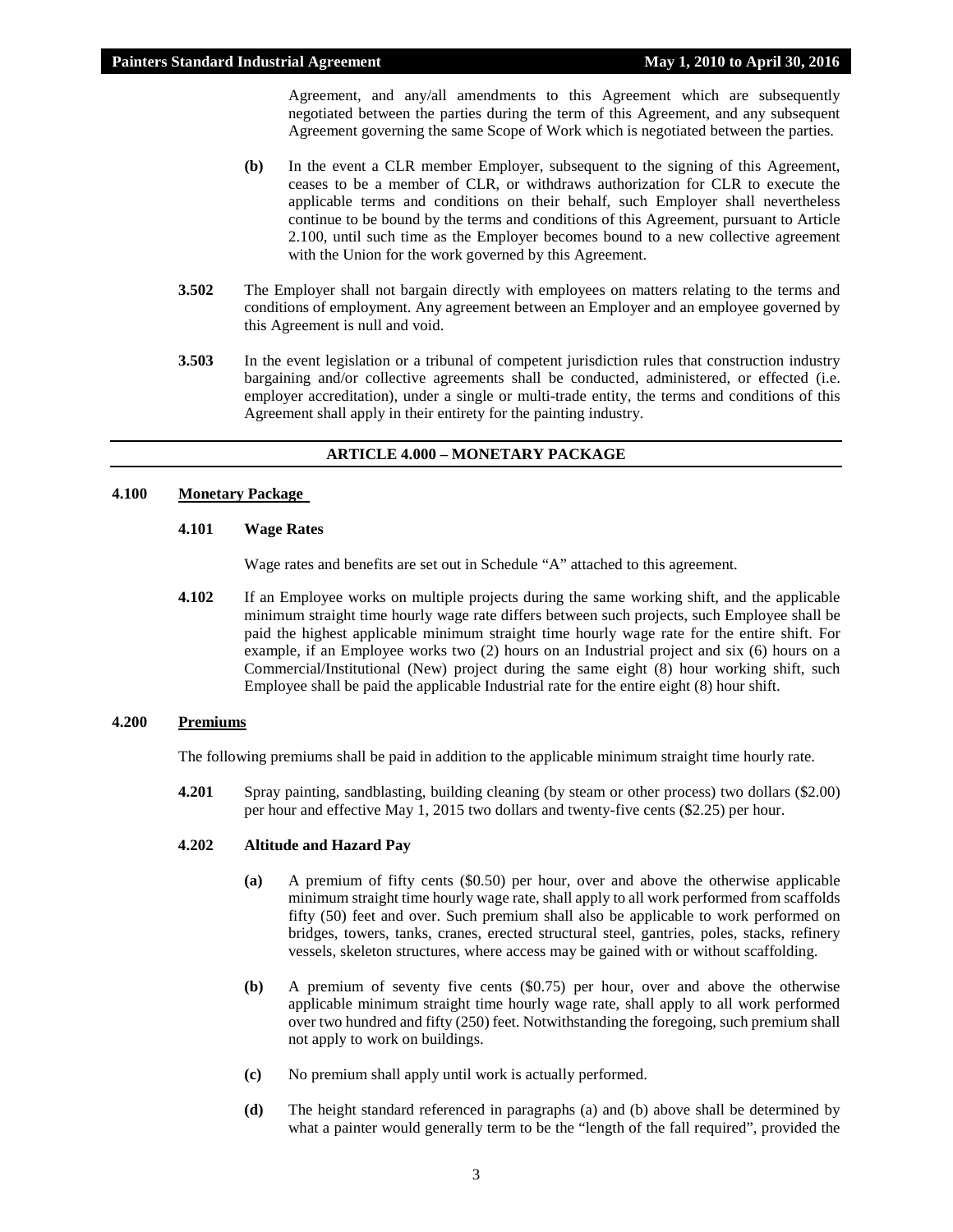base from which the height is determined shall project at least twelve (12) feet from the working vertical surface.

**(e)** When working with or near injurious chemicals in confined areas or close quarters, Employees shall be required to use an Employer supplied air hood or respirator as per WorkSafe BC Regulations.

#### **4.300 Employee Classifications**

# **4.301 Foremen**

It shall be a violation of this Agreement for an Employer to require an Employee to act as either an "A" Foreman or "B" Foreman unless such Employee is paid the applicable Foreman rate.

# **(a) "A" Foreman**

When the Employer considers it necessary to appoint a Foreman in charge of five (5) or more Employees, such Foreman shall be paid three dollars (\$3.00) and effective May 1, 2015 five dollars (\$5.00) per hour over and above the otherwise applicable minimum straight time hourly wage rate. Refer also to Schedule "A". No "A" Foreman shall have his wage rate reduced as a result of this Article.

#### **(b) "B" Foreman**

When the Employer considers it necessary to appoint a Foreman in charge of up to four (4) Employees, such Foreman shall be paid two dollars (\$2.00) and effective May 1, 2015 three dollars (\$3.00) per hour over and above the otherwise applicable minimum straight time hourly wage rate. Refer also to Schedule A.

#### **(c) Calculation of Otherwise Applicable Wage Rate**

The calculation of the otherwise applicable wage rate over and above which the Foreman premium is added, shall specifically include any/all premiums which may apply.

#### **(d) Selection and Qualification**

All "A" and "B" Foremen shall be selected and assigned at the option of the Employer, and shall possess a recognized Tradesperson Certificate in the trade.

# **4.302 Apprentices**

Refer to Article 9.100 for additional provisions regarding apprentices.

#### **(a) Classification and Wage Rates**

All apprentices shall be classified in accordance with the following schedule. The minimum straight time hourly wage rate for an apprentice shall be the applicable percentage of the applicable minimum straight time hourly wage rate for a journeyperson on the project. Refer also to Schedule "A".

| A6             | $5,001$ hours to $6,000$ hours | 80%                  |
|----------------|--------------------------------|----------------------|
| A5             | 4,001 hours to $5,000$ hours   | 75%                  |
| A4             | 3,001 hours to $4,000$ hours   | 70%                  |
| A <sub>3</sub> | $2,001$ hours to $3,000$ hours | 65%                  |
| A2             | $1,001$ hours to $2,000$ hours | 55%                  |
|                | 01 - 10001                     | $\sim$ $\sim$ $\sim$ |

A1 0 hours to 1,000 hours 50%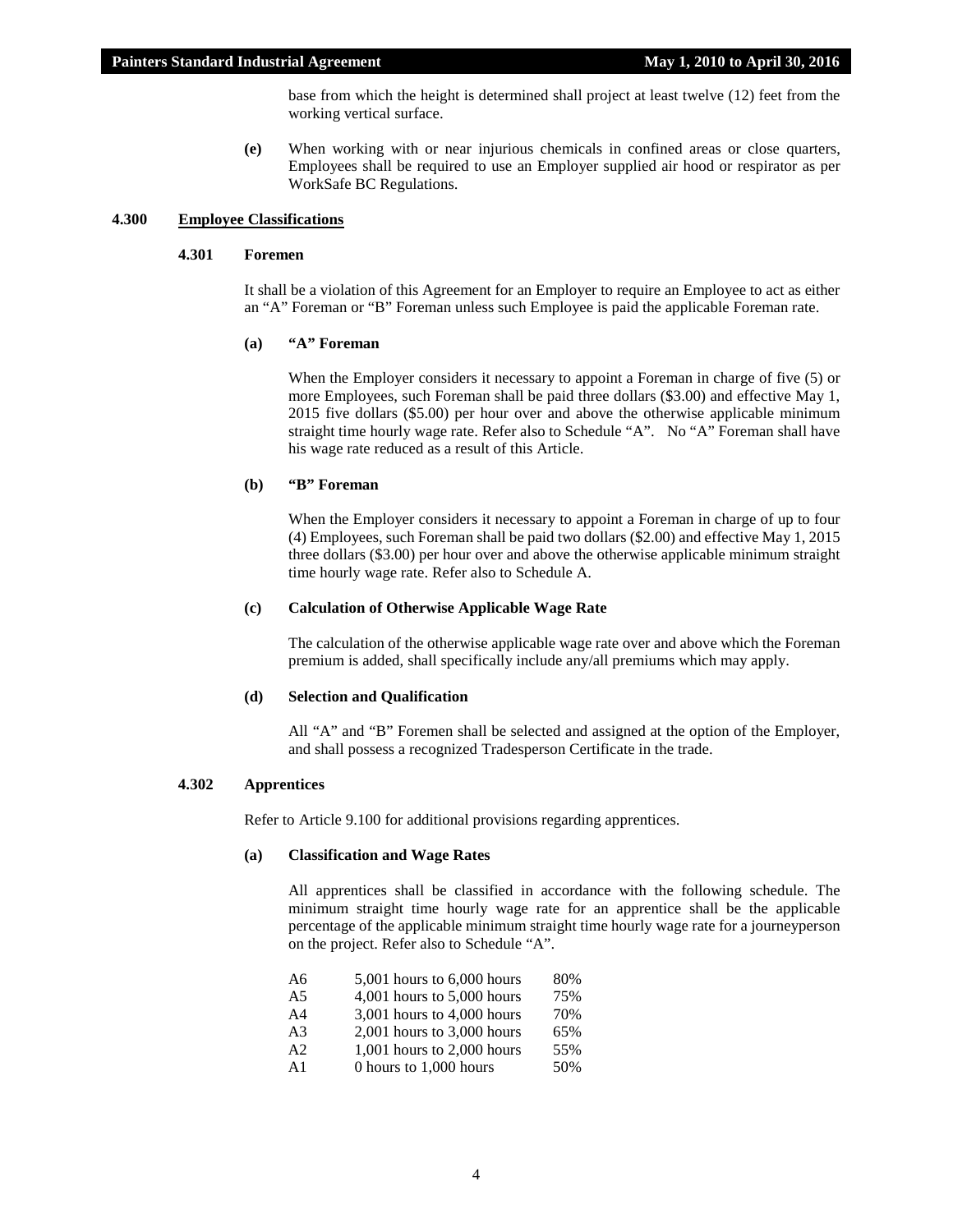# **4.303 Pre-Apprentices**

Refer to Article 9.200 for additional provisions regarding pre-apprentices.

#### **Wage Rates**

The minimum straight time hourly wage rate for a pre-apprentice shall be thirty-five percent (35%) of the applicable journeyperson minimum straight time hourly wage rate on the project. Refer also to Schedule "A".

# **4.400 Annual Vacation and Statutory Holidays**

#### **4.401 Vacation Pay and Statutory Holiday Pay**

#### **(a) Foremen, Journeypersons and Apprentices**

Annual vacation pay shall be six percent (6%) of gross earnings and statutory holiday pay shall be six percent (6%) of gross earnings. Annual vacation pay and statutory holiday pay shall be combined at the rate of twelve percent (12%) of gross earnings, and shall be paid to each Employee on each pay cheque and upon termination of employment.

#### **(b) Pre-Apprentices**

Annual vacation pay shall be four percent (4%) of gross earnings and statutory holiday pay shall be four percent (4%) of gross earnings. Annual vacation pay and statutory holiday pay shall be combined at the rate of eight percent  $(8%)$  of gross earnings, and shall be paid to each Employee on each pay cheque and upon termination of employment.

#### **4.402 Annual Vacation**

An Employee may take up to three (3) weeks annual vacation in any calendar year. The vacation period shall be arranged by mutual agreement between the Employee and the Employer. Such mutual agreement shall not be unreasonably withheld for any Employee who has worked 1,200 hours for the specific Employer in the previous twelve (12) months.

#### **4.403 Statutory Holidays**

The following Statutory Holidays shall apply to Industrial Construction projects.

New Year's Day, Family Day, Good Friday, Easter Monday, Victoria Day, Canada Day, Friday preceding B.C. Day, B.C. Day, Friday preceding Labour Day, Labour Day, Thanksgiving Day, Remembrance Day, Christmas Day, Boxing Day, and/or any other day so proclaimed by the Federal or Provincial Government. When a Statutory Holiday falls on a Saturday or Sunday, the following working day shall be observed.

#### **4.500 Employer Contributions**

The Employer contributions as provided for within Schedule "A" shall apply to all work performed in accordance with this Agreement. All remittances for hours of work on Industrial Construction projects shall be calculated and paid on the basis of "hours earned".

# **4.501 Union Health & Welfare Plan**

- **(a)** The Employer shall contribute the required amount(s) to the Union Health & Welfare Plan in the manner set forth in Article 5.000. Such amount(s), and the effective date(s) applicable thereto, shall be as stipulated within Schedule A.
- **(b)** The Employer contribution to the Union Health & Welfare Plan required on behalf of a pre-apprentice shall be calculated as follows:  $((A \times B) \div C)$  where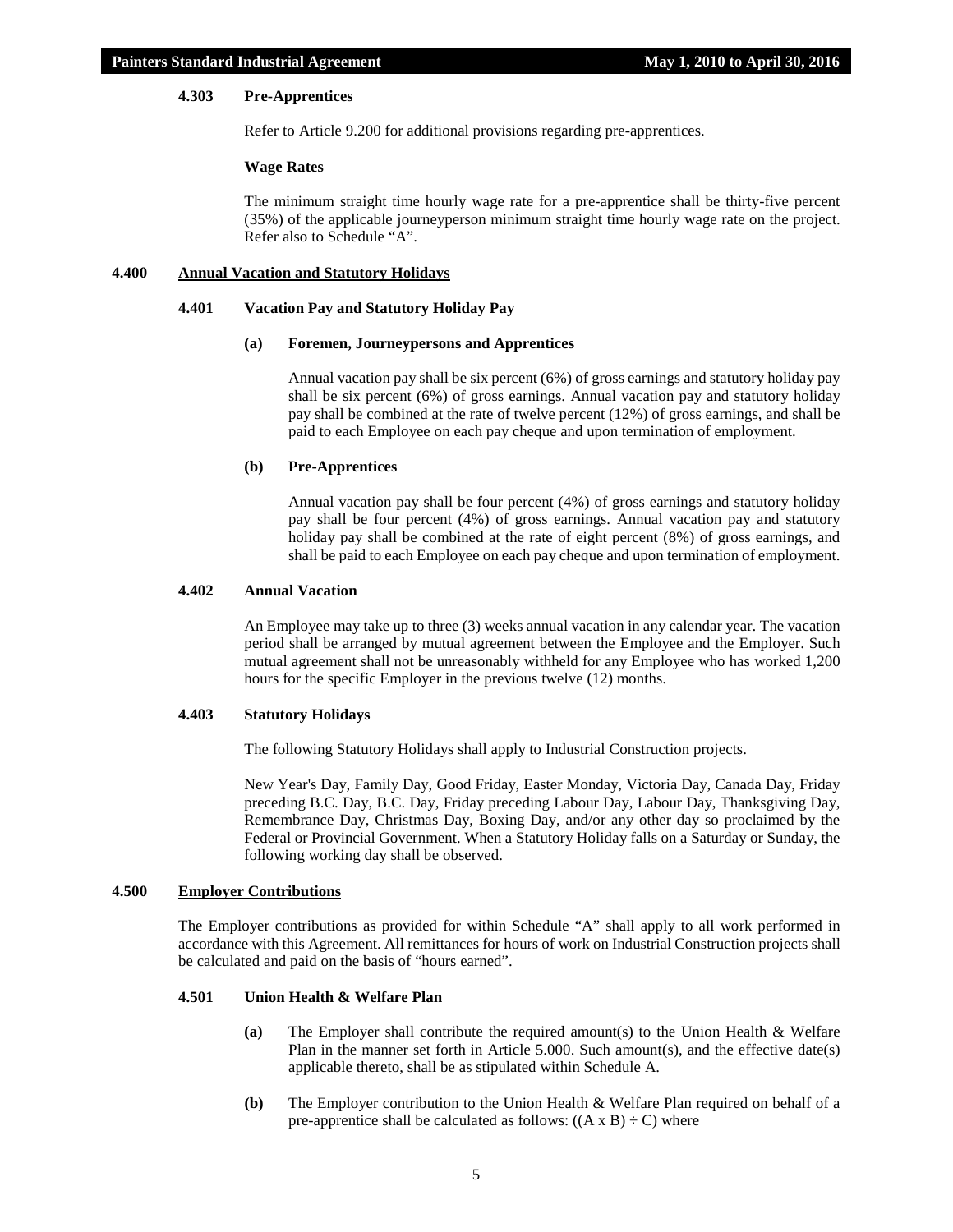- $A =$  the "full rate" Employer contribution to the Union Health & Welfare required on behalf of a Foreman, journeyperson and/or apprentice
- $B =$  the minimum "full rate" contribution hours required in order to be eligible for Plan coverage, and
- $C =$  the maximum number of hours an individual is entitled to be employed as a pre-apprentice.

The application of this formula will ensure that if an individual is employed as a pre-apprentice for the maximum number of hours permitted in accordance with this Agreement, such individual will have received sufficient contributions to the Union Health & Welfare Plan on his behalf to ensure that he is eligible for coverage immediately thereafter. A pre-apprentice shall not be entitled to receive benefits under the Union Health and Welfare Plan while employed as a pre-apprentice. Refer also to Article 9.200.

**(c)** In the event the Provincial Government should legislate a new method of payment, such as a payroll tax, which reduces or replaces the current method of payment for MSP benefits, the monies now allocated for such current method of payment shall remain part of the Union's monetary package, and may be reallocated at the Union's discretion.

#### **4.502 Union Pension Plan**

- **(a)** The Employer shall contribute the required amount(s) to the Union Pension Plan in the manner set forth in Article 5.000. Such amount(s), and the effective date(s) applicable thereto, shall be as stipulated within Schedule "A".
- **(b)** No Employer contribution to the Union Pension Plan shall be required on behalf of apprentices and/or pre-apprentices.
- **(c)** The parties adopt and agree to be bound by the terms and conditions of the Agreement and Declaration of Trust establishing the said International Union of Painters and Allied Trades Union & Industry Pension Fund (Canada), including any alterations, additions or amendments thereto, as if original parties thereto, and as if the same formed part of this Agreement.

#### **4.503 Contract Administration Fund (CAF)**

- **(a)** Each Employer, regardless of whether such Employer is a member of CLR, shall contribute twelve cents (\$0.12) and effective November 1, 2014 eleven cents (\$0.11) per hour, inclusive of GST, to the CAF, in the manner set forth in Article 5.000. CLR may alter this amount by providing the Union with sixty (60) calendar days' written notice. CLR shall bear any/all costs which may be incurred as a direct result of the Union having to change their Employer monthly remittance report form because of a change in the Employer contribution to the CAF.
- **(b)** The Union shall collect and forward to CLR, without exception, all monies designated for the CAF and received in accordance with the Employer monthly remittance report. Payment to CLR shall be made by the Union not later than the last day of the month in which such amount was received and shall be accompanied with a summary report that provides hours of work and fund remittances by each Employer working under this Agreement. A designated representative of CLR may inspect, upon appointment, the receipts and records of the Union related to the CAF.

#### **4.504 MPDA Management Fund**

#### **(a) Recognition**

**(i)** The Union recognizes the importance of Employers having a Management Fund to promote the interests of Building Trade Unionized Painting Contractors in the province of British Columbia.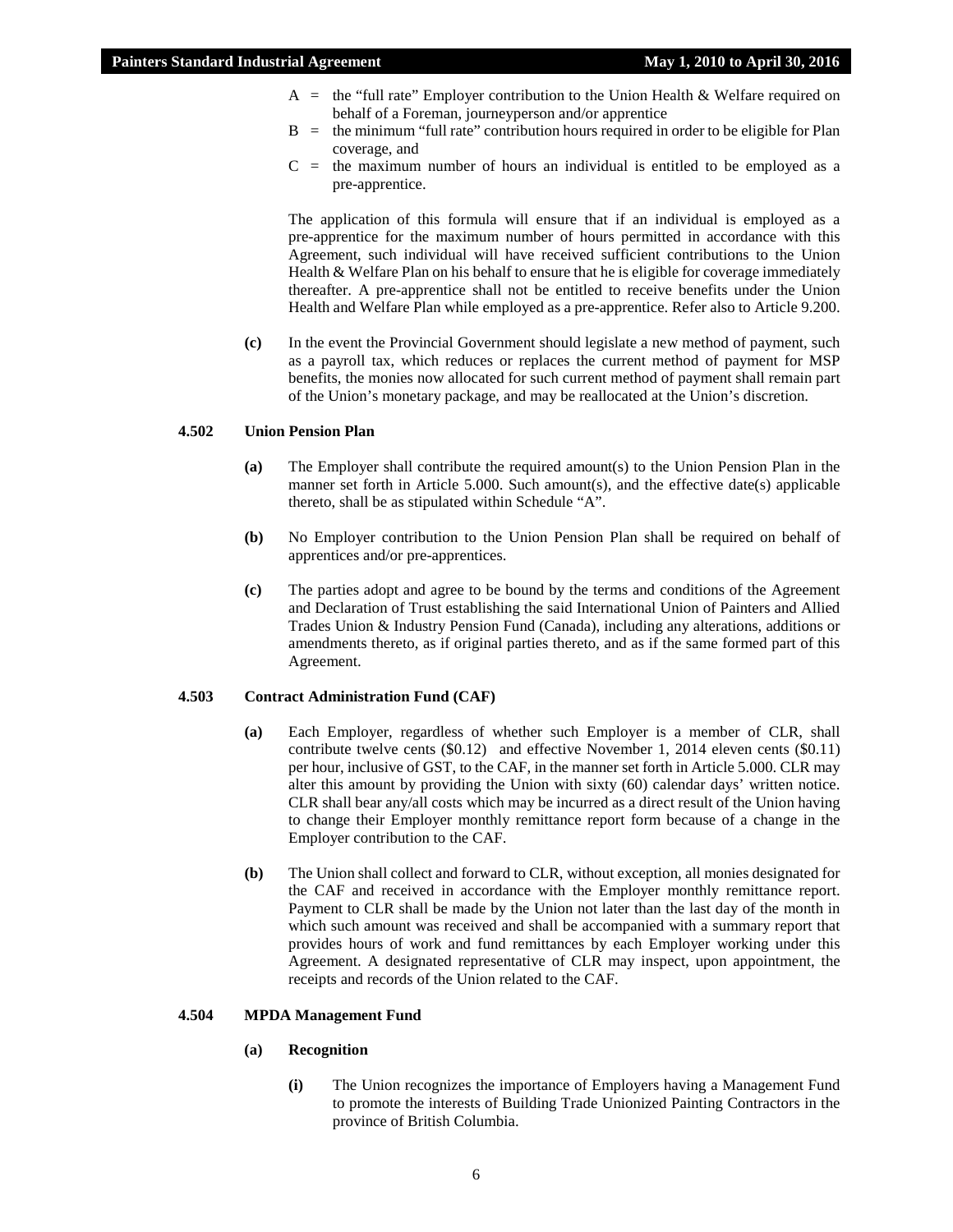- **(ii)** The Employers recognize that the Union represents their Employees and shall not in any way be party to any funding that recognizes and/or promotes the interests of either non-union or non- Building Trade Union Painting Contractors.
- **(iii)** In the event that the intent of Article 4.504 (a) (ii) is violated, the parties agree that the requirement for funding as specified in Article 4.504 (b) shall be null and void.

# **(b) Funding**

- **(i)** The Employer shall contribute ten cents (\$0.10) per hour to the MPDA Management Fund in the manner set forth in Article 5.000. The foregoing shall apply regardless of whether or not the Employer is a member of MPDA.
- **(ii)** If a least one (1) painter or apprentice is employed by the Employer during the month, the minimum remittance to the MPDA Management Fund shall be for not less than one hundred fifty (150) hours for the first Employee, plus actual hours for each additional Employee employed.
- **(iii)** Every Employer who uses the "tools of the trade", and/or performs work ordinarily performed by a journeyperson, shall contribute not less than one hundred fifty (150) hours per month to the MPDA Management Fund on behalf of his own working hours. This provision shall apply regardless of whether such Employer is a partner/shareholder, or a single Employer contracting work on his own behalf.

#### **4.505 DC#38 Joint Trade Board Trust Fund**

The Employer shall contribute the required amount(s) to the DC#38 Joint Trade Board Trust Fund in the manner set forth in Article 5.000. Such amount(s), and the effective date(s) applicable thereto, shall be as stipulated within Schedule A. Refer also to Article 5.000.

#### **4.506 IUPAT Funds**

#### **(a) IUPAT Joint Apprenticeship and Training Fund**

The Employer shall contribute five cents (\$0.05) per hour to the IUPAT Joint Apprenticeship and Training Fund in the manner set forth in Article 5.000.

#### **(b) IUPAT Labor Management Cooperation Fund**

The Employer shall contribute five cents (\$0.05) per hour to the IUPAT Labor Management Cooperation Fund in the manner set forth in Article 5.000.

# **4.507 Rehabilitation Plan**

The Employer shall contribute two cents (\$0.02) per hour to the Rehabilitation Plan in the manner set forth in Article 5.000. The parties shall accept the Trustees of such Plan as appointed by CLR and the BCBCBTU.

#### **4.508 Jurisdictional Assignment Plan (JAP)**

The Employer shall contribute one cent (\$0.01) per hour to the Jurisdictional Assignment Plan (JAP) in the manner set forth in Article 5.000. The JAP, as agreed to between the BCYT and CLR, shall be binding upon the parties. Notwithstanding the foregoing, where the Employer makes an assignment of work to another constituent union or local union of the BCBCBTU, which is challenged under the JAP, the Union shall not make any claim or bring any independent action for back pay or any other damages through the Umpire, arbitration, or the LRB, unless the Union has obtained a ruling from the Umpire in its favour, in which event the Union shall be entitled to claim damages through collective agreement arbitration for non-compliance with the Umpire's ruling for the period subsequent to the ruling.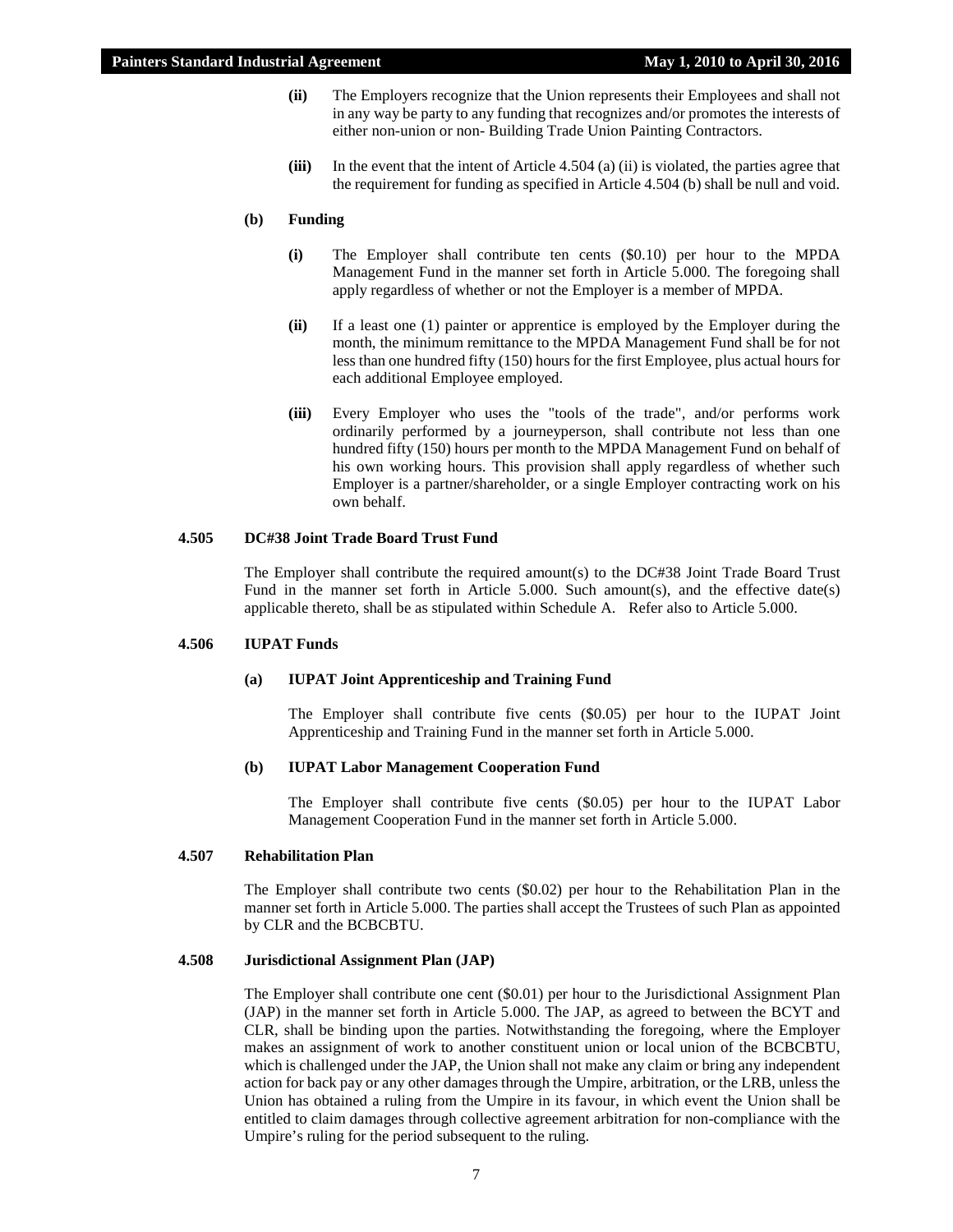# **4.509 BCBCBTU Fund**

The Employer shall contribute one cent (\$0.01) per hour to the BCBCBTU Fund in the manner set forth in Article 5.000. Notwithstanding the foregoing, such contribution shall continue only for as long as the Bargaining Council structure continues to exist pursuant to the *Labour Relations Code*.

# **4.600 Employee Deductions**

#### **4.601 Union Dues**

- **(a)** The Employer shall deduct such hourly/monthly amount(s) for Administrative Dues and/or Basic Monthly Dues and/or the Painting Industry Advancement Fund (PIAF) as directed by the Union, and shall forward such deductions to the Union in the manner set forth in Article 5.000.
- **(b)** The amount of such deductions shall be as decided, from time to time, by the Union. Notwithstanding the foregoing, the Union shall provide Employers with adequate written notice prior to the implementation of any change in any of the deduction amounts.

# **4.602 BCYT Fund**

The Employer shall deduct five cents (\$0.05) per hour and shall remit such deduction to the BCYT Fund in the manner set forth in Article 5.000.

# **4.603 Apprentice Trade School Fund**

- **(a)** The Employer shall deduct one dollar (\$1.00) per hour from each apprentice and shall remit such deduction to the Apprentice Trade School Fund in the manner set forth in Article 5.000. Such deduction shall be processed after normal statutory deductions (i.e. income tax, EI premium, CPP premium, etc.) have been made by the Employer.
- **(b)** The Apprentice Trade School Fund shall be administered by the JTB, and shall be used to defray expenses incurred by the an apprentice while he fulfills the technical training portion of their apprenticeship. Apprentices shall receive all monies owing to them from the Fund each time they commence technical training, or upon termination of their apprenticeship.

#### **4.700 Payment of Wages**

# **4.701 Pay Cheques**

- **(a) (i)** The Employer shall, at least every two (2) weeks, pay to each Employee all wages, premiums, allowances and annual vacation pay and statutory holiday pay earned by the Employee to a day not more than three (3) working days prior to the date of payment. Electronic banking may be utilized upon mutual agreement between the parties.
	- **(ii)** Each Employee, shall receive with his pay cheque, a statement showing the Employer's name and address, the Employee's name, the number of hours worked at straight time and/or overtime, deductions made and gross and net pay.
- **(b) (i)** On alternate weeks, an amount at least equal to the net of one (1) day's gross income less deductions multiplied by the number of days worked since the previous week's pay cheque shall be paid. In the case of a new Employee the amount of the draw to be subject to the number of days worked.
	- **(ii)** The pay statement for this alternate week draw need only list the amount of the cheque. Such amount to be shown as a deduction on the next week's complete pay statement.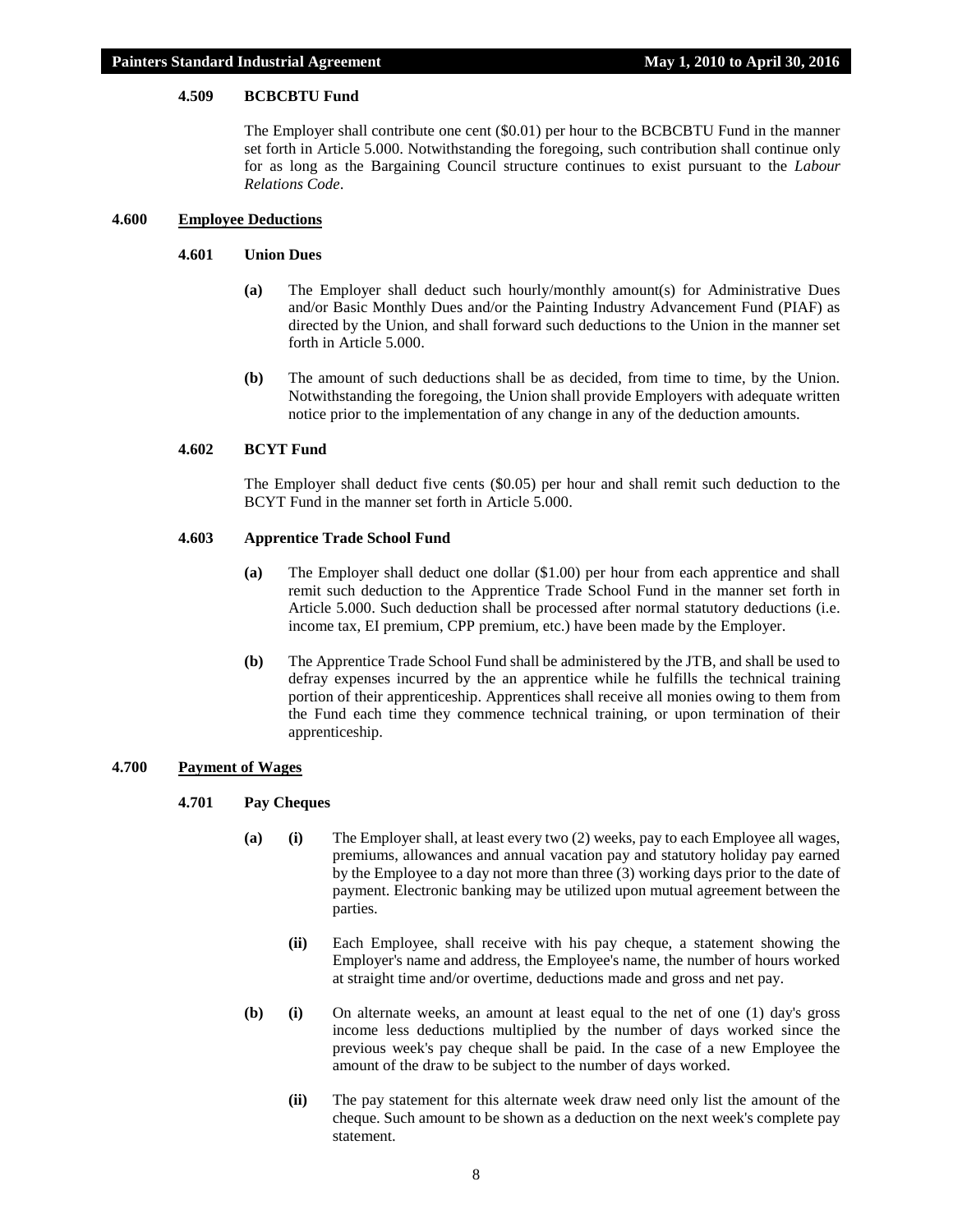# **4.702 Notice of Layoff or Termination**

- **(a)** After one (1) weeks' employment, one (1) hours' notice of layoff or termination shall be given by the Employer, or one (1) hours' pay shall paid in lieu thereof. Notwithstanding the foregoing, an Employee shall be required to remain on the project in order to be entitled to be paid for that hour.
- **(b)** In the event an Employee receives notice of layoff or termination after his regular shift, such Employee shall be paid one (1) hours' pay at the otherwise applicable hourly rate (straight time or overtime as the case may be).
- **(c)** Employees shall be paid wages in full at time of layoff or termination. Such payment shall be made on the project, or arrangements shall be made whereby a cheque will be mailed, or an electronic transfer of funds will be processed, not later than forty eight (48) hours after the time of discharge or layoff.

# **4.703 Failure to Pay on Time**

- **(a)** The issuing of a cheque by an Employer that is not honoured by such Employer's bank, and/or the failure by an Employer to pay wages when due, shall constitute a violation of this Agreement. In the event such a circumstance should occur, the withdrawing of Employees from the offending Employer by the Union shall not be considered a violation of this Agreement.
- **(b)** An Employer who issues an NSF payroll cheque(s) shall be liable for, and shall be required to pay, all wages and fringe benefits by certified cheque if requested to do so by the Union.
- **(c)** An Employee shall be paid eight (8) hours at straight time rates for each day he is kept waiting for pay providing that the Employer has not been prevented from mailing the pay cheque by circumstances beyond their control. The foregoing provision shall only apply to the issuance of an NSF cheque(s), the non-electronic transfer of funds, and/or the non-issuance of a cheque at time of layoff or discharge.

#### **4.800 Inspection of Records**

- **4.801** The Union may, upon written notice to the Employer and during regular business hours, inspect the Employer's records as to the time and payment of wages, annual vacation and statutory holiday pay, Employer contributions, and/or Employee deductions, required pursuant to this Agreement.
- **4.802** Failure by an Employer to comply with Article 4.801 within two (2) business days of receiving a written notice from the Union to do so, shall be just cause for withdrawal of Employees.

# **ARTICLE 5.000 – MONTHLY REMITTANCES**

<span id="page-10-0"></span>The timely remittance of Employer contributions and Employee deductions required in accordance with this Agreement is essential for the protection of the Employees and other beneficiaries.

# **5.100 Monthly Remittances**

- **5.101** The Employer shall remit all Employer contributions and Employee deductions required under the terms of this Agreement, on behalf of all Employees working under the terms of this Agreement. Refer to Schedule "A1" attached.
- **5.102** Such Employer remittance shall be:
	- **(a)** made by a single payment, payable to IUPAT District Council 38, inclusive of all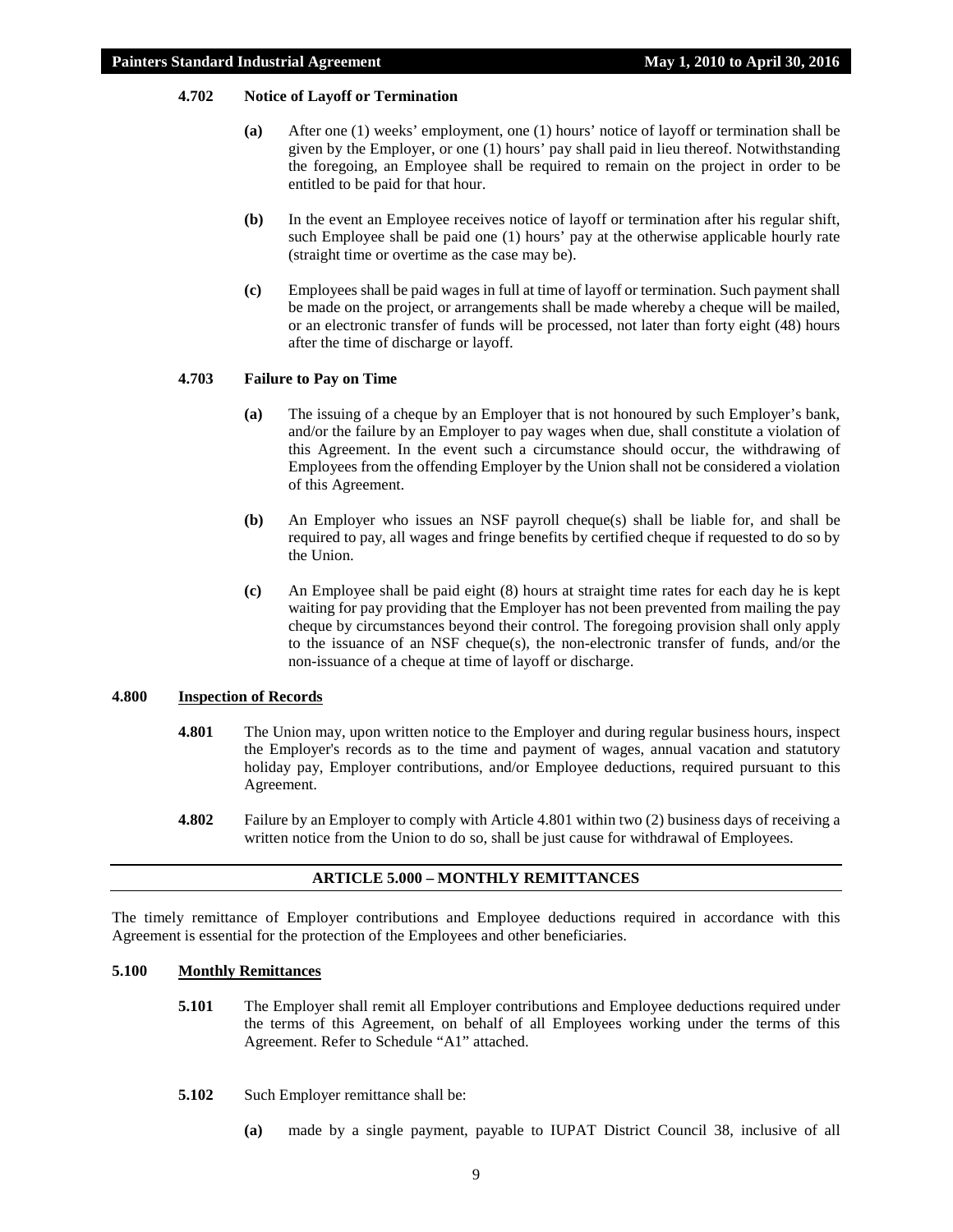obligations arising from hours up to the close of the Employer's payroll ending closest to the last day of the preceding calendar month, and

- **(b)** accompanied by a correctly completed Employer's Monthly Report of Contributions, and
- **(c)** received by IUPAT District Council 38 not later than the fifteenth (15th) day of the month following that for which such payments are payable.
- **5.103** The Employer shall submit a "nil" report if such Employer had employed no Employees during the period for which payments would otherwise have been payable. The Employer shall not be required to submit a "nil" report for a period in which no Employees had been employed, if the Union has been notified, in writing, that such Employer is no longer in business.
- **5.104 (a)** The Union shall notify an Employer, in writing, of any delinquency. If the Employer fails to correct such delinquency within three (3) working days of receiving notification thereof, the Union shall require a penalty in the amount of ten percent (10%) of the delinquent remittance.
	- **(b)** The Union's response to the failure of an Employer to remit the total required Employer contributions and Employee deductions shall not differ regardless of which component(s) of such total are not remitted.
- **5.105** The Union reserves the right to withdraw its members from any project(s) of an Employer's if such Employer has failed to remit all Employer contributions and Employee deductions in accordance with Article 5.100.

# **5.200 Employer Contributions and Employee Deductions**

- **5.201** All Employer contributions and Employee deductions required under the terms of this Agreement, are deemed, without exception, to be held in trust by the Employer until remitted in the manner set forth Article 5.000.
- **5.202** Furthermore, such Employer contributions and Employee deductions required under the terms of this Agreement, are also deemed, without exception, to be wages due the Employee, which the Employee has chosen to assign to the respective Plans, and/or Trust Funds, and/or Associations, and/or Councils, and/or Committees, etc., for the purposes of receiving benefits from same.
- **5.203 (a)** The Union shall, once each month after receiving the combined monthly remittance from each Employer, allocate and/or distribute the monies of such combined remittances to the various Plans, Funds, Programmes, Associations, Committees, etc. in the appropriate manner.
	- **(b)** The Union acknowledges that such Plans, Funds, Programmes, Associations, Committees, etc. are entitled to receive such monies, and that such monies are, in fact, held in trust by the Union until properly allocated and/or distributed.

# **5.300 Calculation of Monetary Package and Wage Rates**

- **5.301** The Union and CLR shall mutually agree on all mathematical calculations involved in determining:
	- **(a)** the breakdown of the Monetary Package,
	- **(b)** hourly wage rates for Foremen and/or apprentices, and/or
	- **(c)** all other job classifications and/or premiums requiring calculation.
- **5.302** The Union and the JTB shall mutually agree on the format of the Employers Monthly Remittance Report. Such Report shall include, as a minimum, space for the listing of each Employee's name,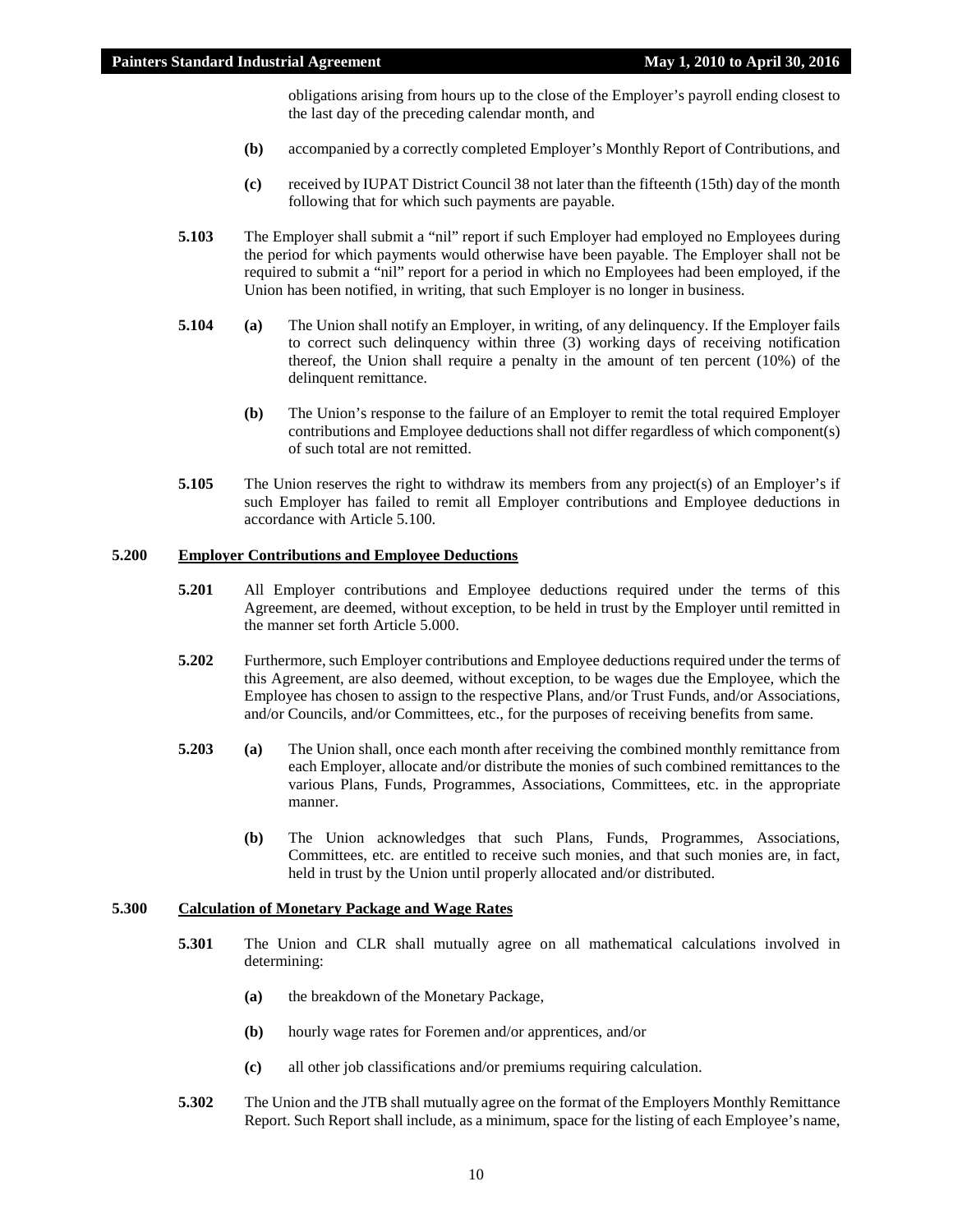Social Insurance Number, and number of hours worked at both straight time and overtime. The cost for supplying blank Report copies shall be bourne by the Union, except as pursuant to Article 4.603 (a).

- **5.303** Such mutual agreements referred to in Articles 5.301 and 5.302 shall be reached prior to such information and/or documents being distributed to either the Union membership and/or any Employer signatory to this Agreement.
- **5.304** Article 5.300 shall not be interpreted to mean that the Union does not retain sole authority to determine allocation of the monetary package.

# **ARTICLE 6.000 – HOURS OF WORK AND OVERTIME**

<span id="page-12-0"></span>Regular hours may be varied and/or superceded in accordance with several provisions of Article 6.000. Contact the Union or CLR for further clarification.

# **6.100 Regular Hours**

- **6.101** Eight (8) consecutive hours shall constitute the regular work day and five (5) days, forty (40) hours shall constitute the regular work week.
- **6.102** The regular work week shall be between 8:00 am Monday and 4:30 pm Friday, and the regular work day shall be as per the following schedule:

| <b>Straight Time:</b> | $8:00$ am to $12:00$ noon  | 4.0 hours |
|-----------------------|----------------------------|-----------|
| Meal:                 | $12:00$ noon to $12:30$ pm | 0 hours   |
| <b>Straight Time:</b> | 12:30 pm to $4:30$ pm      | 4.0 hours |
|                       |                            |           |

Total Straight Time Hours: 8.0 hours

# **6.103 Starting and Stopping Times**

- **(a)** The starting and stopping time on a project may be varied by one (1) hour earlier or later than the normal 8:00 am start at the Employer's discretion.
- **(b)** Employees shall be at the work place and ready to start work at the designated starting time, except as may otherwise be provided by this Agreement.

#### **6.104 Clean-Up Time**

Employees shall be allowed five (5) minutes immediately prior to each meal break and five (5) minutes immediately prior to quitting time for personal clean-up. These time limits shall be extended up to ten (10) minutes in the case of spray painters and sandblasters. The Employee must clean-up on the project in order to be entitled to personal clean-up time.

# **6.200 Overtime Hours**

All hours worked outside of the regular hours of work shall be considered overtime, and shall be paid at the applicable overtime rate as provided herein.

#### **6.201 Monday through Friday**

The first two (2) hours of overtime Monday through Friday shall be paid at one and one-half (1½) times the otherwise applicable minimum straight time hourly wage rate. Double time shall apply thereafter.

# **6.202 Saturday**

**(a)** The first eight (8) hours of overtime on Saturdays shall be paid at one and one-half (1½)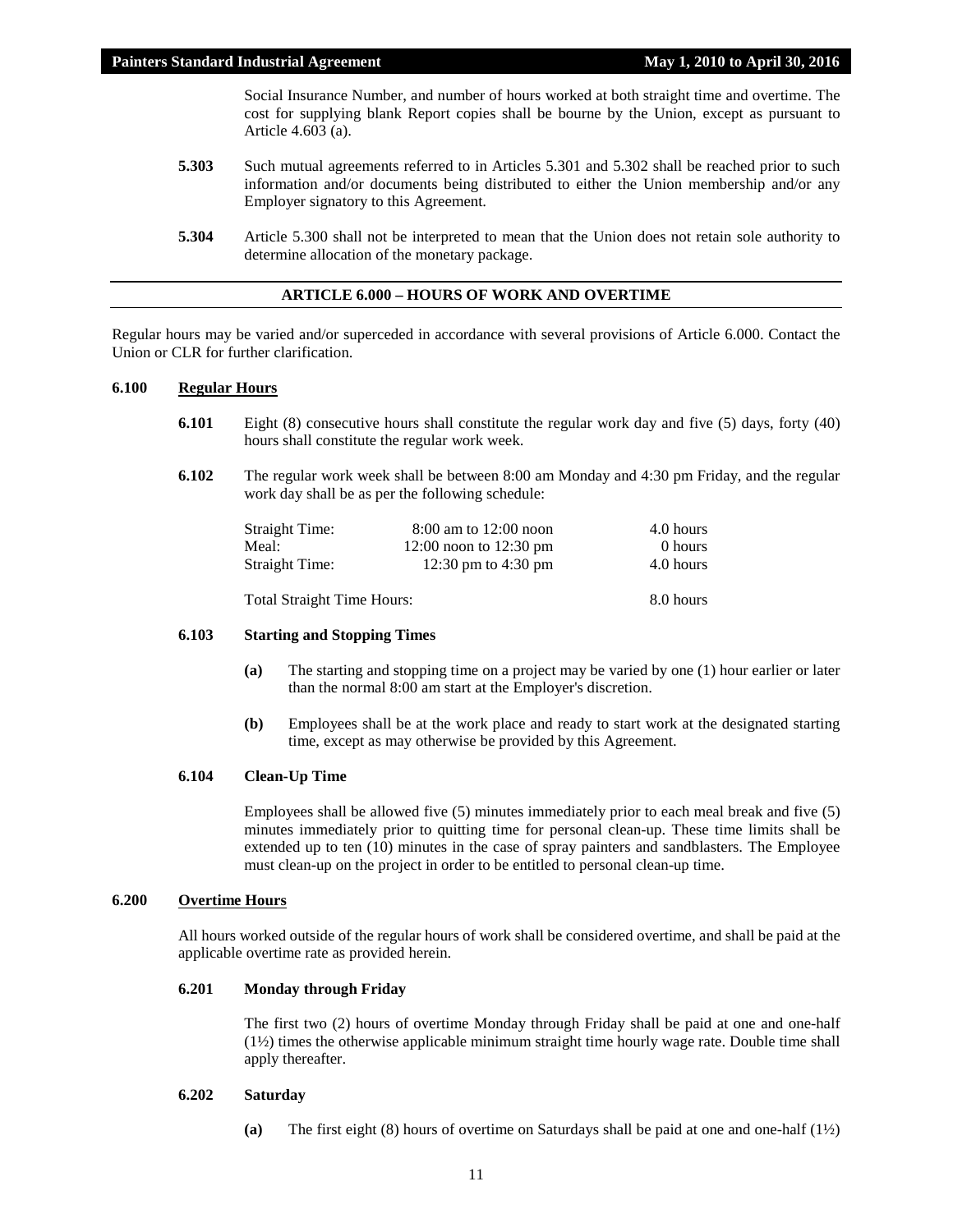times the otherwise applicable minimum straight time hourly wage rate. Double time shall apply thereafter.

**(b)** All overtime on Saturdays shall be paid at double time where the preponderance of other trades working on the project are signatory to Building Trade Union collective agreements and such agreements provide for double time overtime on Saturdays.

#### **6.203 Sunday and Statutory Holidays**

All hours worked on Sundays and Statutory Holidays shall be paid at double time.

# **6.204 Shifts**

Double time rates shall apply until a break of eight (8) hours has occurred between working shifts.

# **6.300 Compressed Work Week**

A compressed work week may be established by the Employer. The terms and conditions of such compressed work week shall be as follows and shall supercede any/all contrary provisions of the Agreement. Refer to Appendix "A" for definition.

#### **6.301 Hours of Work**

- **(a)** Ten (10) straight time hours (8:00 am to 6:30 pm, inclusive of a meal break) shall constitute the compressed work week day shift. Forty (40) straight time hours, Monday through Thursday inclusive, or Tuesday through Friday inclusive, shall constitute the regular work week.
- **(b)** Ten (10) straight time hours (6:30 pm to 5:00 am, inclusive of a meal break) shall constitute the compressed work week afternoon shift. Forty (40) straight time hours, Monday through Thursday inclusive, or Tuesday through Friday inclusive, shall constitute the regular work week. The applicable shift premium shall apply.
- **(c)** The scheduled start time of the shift may be varied by up to one (1) hour earlier or later at the discretion of the Employer.

# **6.302 Overtime**

- **(a)** The first ten (10) hours of overtime worked on the Friday of a Monday through Thursday compressed work week, or on the Monday of a Tuesday through Friday compressed work week, shall be payable at one and one-half  $(1/2)$  times the otherwise applicable minimum straight time hourly wage rate.
- **(b)** The first eight (8) hours of overtime worked on a Saturday shall be payable at one and one-half (1½) times the otherwise applicable minimum straight time hourly wage rate.
- **(c)** All other overtime hours, including all hours worked in excess of ten (10) hours per day, all hours worked in excess of eight (8) hours on a Saturday, and all hours worked on Sundays and statutory holidays, shall be payable at two (2) times the otherwise applicable minimum straight time hourly wage rate.

# **6.303 Statutory Holidays**

All Statutory Holidays which occur during a compressed work week schedule shall be observed on the actual day of the Statutory Holiday, even if such day would otherwise have been a regularly scheduled day off (e.g. the Friday of a Monday to Thursday compressed work week or a Saturday or a Sunday, etc.) When a Statutory Holiday is observed in accordance with the foregoing, overtime rates shall not apply on a regular work day in lieu of the Statutory Holiday.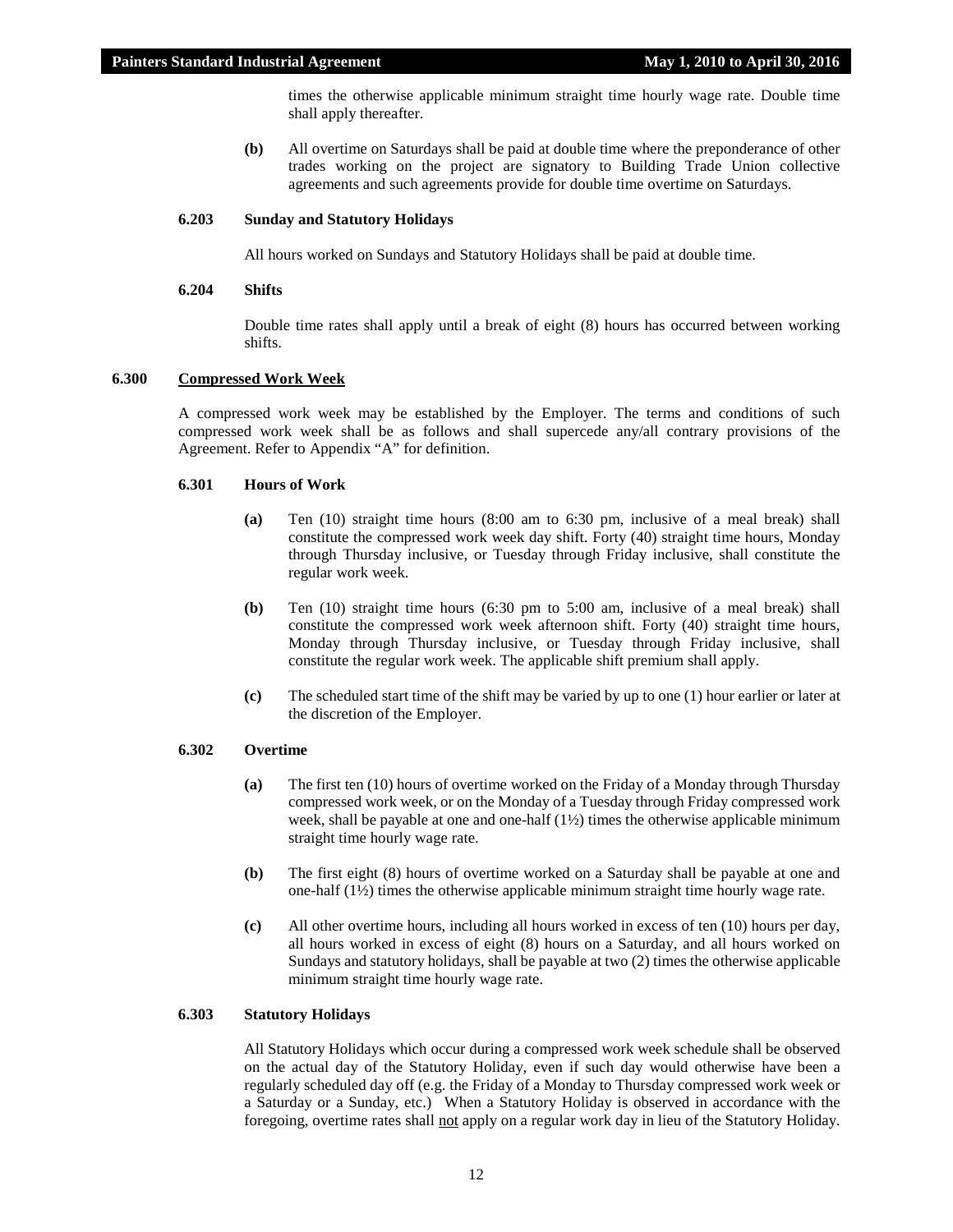All Statutory Holidays which occur on the second or third day of a compressed work week schedule may be rescheduled by prior mutual agreement of the Employer and the Union.

# **6.400 Shifts**

#### **6.401 Scheduling of Shifts**

- **(a)** The Employer may schedule an afternoon and/or night shift if/as required. It shall not be necessary for there to be a day shift in order for there to be an afternoon and/or a night shift.
- **(b)** Two (2) consecutive days shall be necessary to constitute an afternoon shift and three (3) consecutive days shall be necessary to constitute a night shift. There shall be no minimum number of consecutive days necessary to constitute an afternoon shift and/or night shift on an industrial "shut down" project.

# **6.402 Shift Premiums**

The Employer shall pay a shift premium over and above the otherwise applicable minimum straight time hourly wage rate to any journeyperson who is employed on an afternoon or night shift. The minimum straight time hourly wage rate applicable for all other Employee classifications shall be recalculated accordingly. Such shift premium shall be paid in accordance with the following schedule.

| Day Shift: | No shift premium. |
|------------|-------------------|
|            |                   |

- Afternoon Shift: The applicable minimum straight time hourly wage rate shall be increased by seven percent (7.0%) for each hour worked on any shift which commences between 3:30 pm and 8:30 pm. Second and subsequent meal breaks are not considered to be hours worked.
- Night Shift: The applicable minimum straight time hourly wage rate shall be increased by sixteen percent (16.0%) for each hour worked on any shift which commences between 8:30 pm and before 12:01 am. Second and subsequent meal breaks are not considered to be hours worked.

A shift commencing at 3:30 pm shall be deemed to be an afternoon shift and a shift commencing at 8:30 pm shall be deemed to be a night shift. Overtime on afternoon and night shifts shall be payable for all hours of work performed in excess of eight (8) hours per shift.

#### **6.500 Reporting Pay**

- **6.501** In the event an Employee reports for work at the request of the Employer but does not commence work, such Employee shall be paid two (2) hours at the otherwise applicable rate.
- **6.502 (a)** In the event an Employee reports for work at the request of the Employer and commences work, such Employee shall be paid for actual hours worked or a minimum of four (4) hours, whichever is greater, at the applicable rate(s).
	- **(b)** The four (4) hour minimum shall not apply in the event work is suspended because of inclement weather or other such reason(s) completely beyond the control of the Employer, or the Employee refuses to perform, or is found incapable of performing, the work for which the Employer had requested that such Employee be dispatched.

#### **6.600 Rest Periods and Meal Breaks**

#### **6.601 Rest Periods**

**(a)** Two (2) rest periods of ten (10) minutes duration each shall be provided during a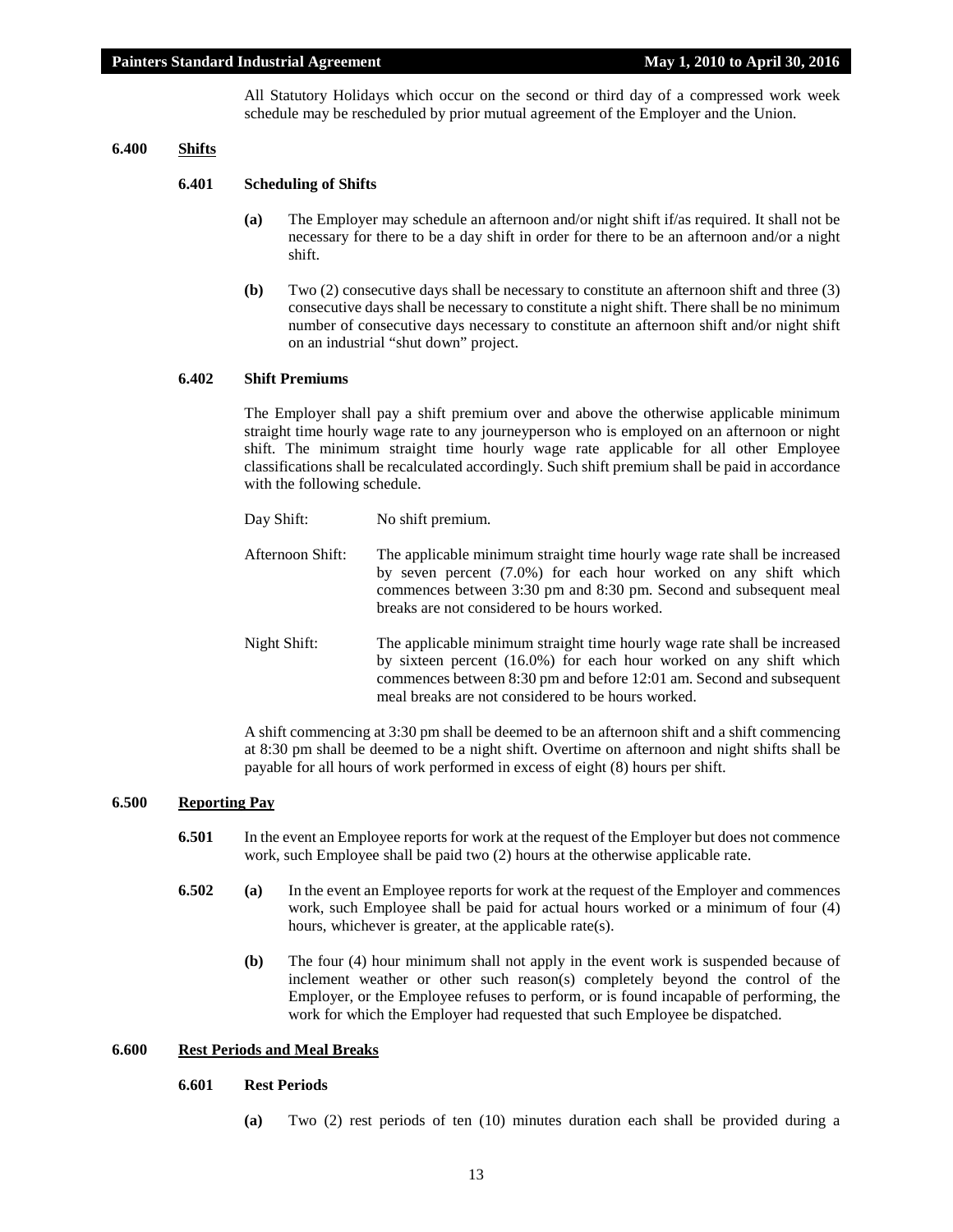scheduled eight (8) hour or nine (9) hour shift. A third rest period of ten (10) minutes duration shall be provided after eight (8) hours if the shift is subsequently extended beyond eight (8) hours or nine (9) hours up to a maximum of ten (10) hours.

- **(b)** Two (2) rest periods shall be provided on a scheduled shift of ten (10) hours, however each such rest period shall be of fifteen (15) minutes duration.
- **(c)** Rest periods shall be taken at a location determined by mutual agreement between the Employer and the Employees.

# **6.602 Meal Breaks**

- **(a)** A one-half (½) hour meal break shall be provided during each working shift at approximately the middle of such shift. This break shall not be considered as time worked. The parties may mutually agree to a one (1) hour meal break, in which case the stopping time of the shift shall be extended by one-half  $(\frac{1}{2})$  hour.
- **(b)** When Employees are required to work a shift of more than ten (10) hours duration, the Employer shall provide a meal period of thirty (30) minutes which shall be paid for at straight time rates. The Employer shall also provide a hot meal to the Employees at no cost, or shall pay each Employee a meal allowance of twenty-five dollars (\$25.00) in lieu thereof.

#### **6.700 Climatic Conditions**

- **6.701** It shall not be a violation of this Agreement for the otherwise applicable hours of work to be varied with the prior mutual agreement of the parties. Such mutual agreement shall apply only for the project and/or duration which has been specifically agreed upon.
- **6.702** The following standards shall apply with respect to varying hours because of inclement climatic conditions.
	- **(a)** On projects lasting from one (1) to six (6) months, only one (1) vote shall be allowed in regards to working on the weekend because of inclement climatic conditions.
	- **(b)** On projects lasting from one (1) to twelve (12) months, only two (2) votes shall be allowed in regards to working on the weekend because of inclement climatic conditions.
	- **(c)** On working overtime hours at straight time rates due to inclement climatic conditions, all hours over forty (40) hours per week shall be considered overtime and shall be paid at overtime rates.

# **6.800 Bridge Repaints**

#### **6.801 Application**

- **(a)** Article 6.800 shall apply to all bridge repaint projects on which a room and board or living out allowance would be payable to the Employer's regular Employees in accordance with Article 7.500.
- **(b)** Article 6.800 supercedes any/all contrary provisions of this Agreement. Provisions not specifically superceded by Article 6.800 shall continue to apply.

## **6.802 Hours of Work and Overtime**

- **(a)** Forty (40) hours per week, consisting of four (4) days, Monday through Thursday, at ten (10) hours per day.
- **(b)** All overtime hours worked Monday through Thursday, Saturday, Sunday, and Statutory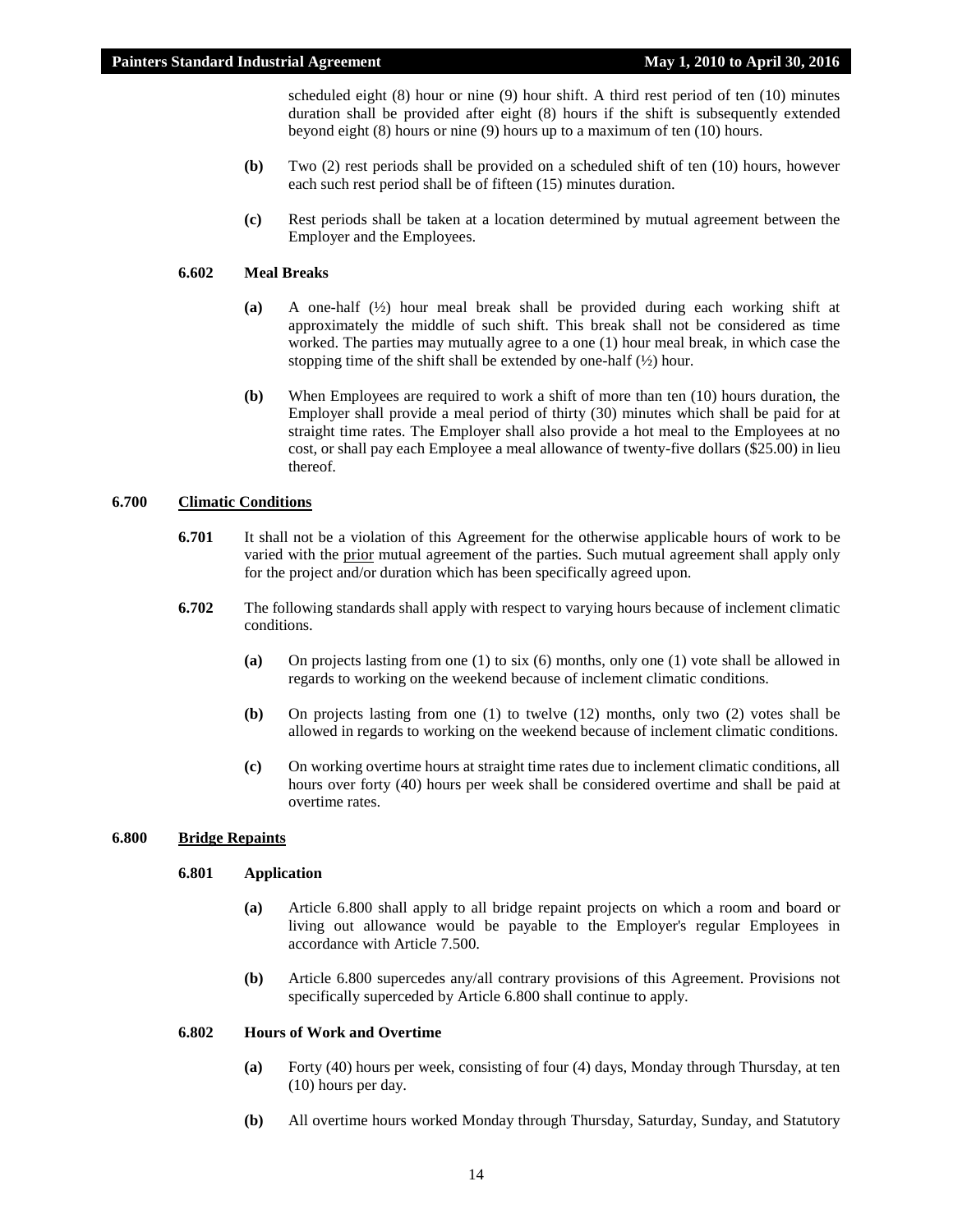Holidays, shall be paid at two (2) times the otherwise applicable minimum straight time hourly wage rate.

**(c)** The first ten (10) hours of work performed Friday shall be paid at one and one-half (1½) times the otherwise applicable minimum straight time hourly wage rate. All other hours worked Friday shall be paid at two (2) times the otherwise applicable minimum straight time hourly wage rate.

#### **6.803 Inclement Weather Hour Bank**

In recognition of the fact that inclement weather may cause a hardship to both Employers and Employees, the following provision shall apply and take precedence over Article 6.802.

- **(a)** An Inclement Weather Hour Bank shall be allowed up to a maximum of forty (40) hours. Hours may be drawn from this bank to make up only for hours lost due to inclement weather. Employees shall be allowed to work at straight time rates outside of the regular hours of work in order to establish their hour bank. This does not apply to hours worked on Saturdays, Sundays and Statutory Holidays. This hour bank, if diminished by inclement weather, may be replenished to the forty (40) hours maximum. The provision of the hour bank shall apply only to the specific project on which the hour bank was established.
- **(b)** This provision may be implemented on any Industrial Construction project with the mutual agreement of the Employer and the Union. The Union agrees that it will not withhold its agreement if the Employer can demonstrate that a majority of the crew (i.e.  $50\% + 1$ ) on the project support implementation.
- **(c)** If any Employer is found to be in violation of the terms of Article 6.803 (a), all hours worked pursuant to such Article shall be deemed to be overtime and shall be paid at the applicable overtime rate(s).

#### **ARTICLE 7.000 – TRAVEL PREMIUMS AND OUT-OF-TOWN PROJECTS**

# <span id="page-16-0"></span>**7.100 Metro Zones**

#### **7.101 Defined Metro Zones**

Refer to Appendix "A" for definitions of the following three (3) defined Metro Zones:

- Vancouver-New Westminster Metro Zone
- Victoria Metro Zone
- Nanaimo Metro Zone

# **7.102 Other Metro Zones**

Metro Zones other than those defined in Articles 7.101 shall extend sixteen (16) kilometres out from the boundaries of any city, town, or village.

#### **7.200 Daily Travel**

- **7.201** On projects situated beyond the boundaries of the Metro Zones in Articles 7.100, each Employee using his own vehicle shall be paid a daily travel allowance of fifty-four cents (\$0.54) per kilometre for mileage driven to and from the Metro Zone limits. Such allowance shall be non-taxable to the extent allowed by the Canada Revenue Agency for mileage expense reimbursements.
- **7.202** When it is necessary for an Employee to do a full day's work and travel before and after working hours, such travelling time shall be paid at straight time rates to and from the Metro Zone limits.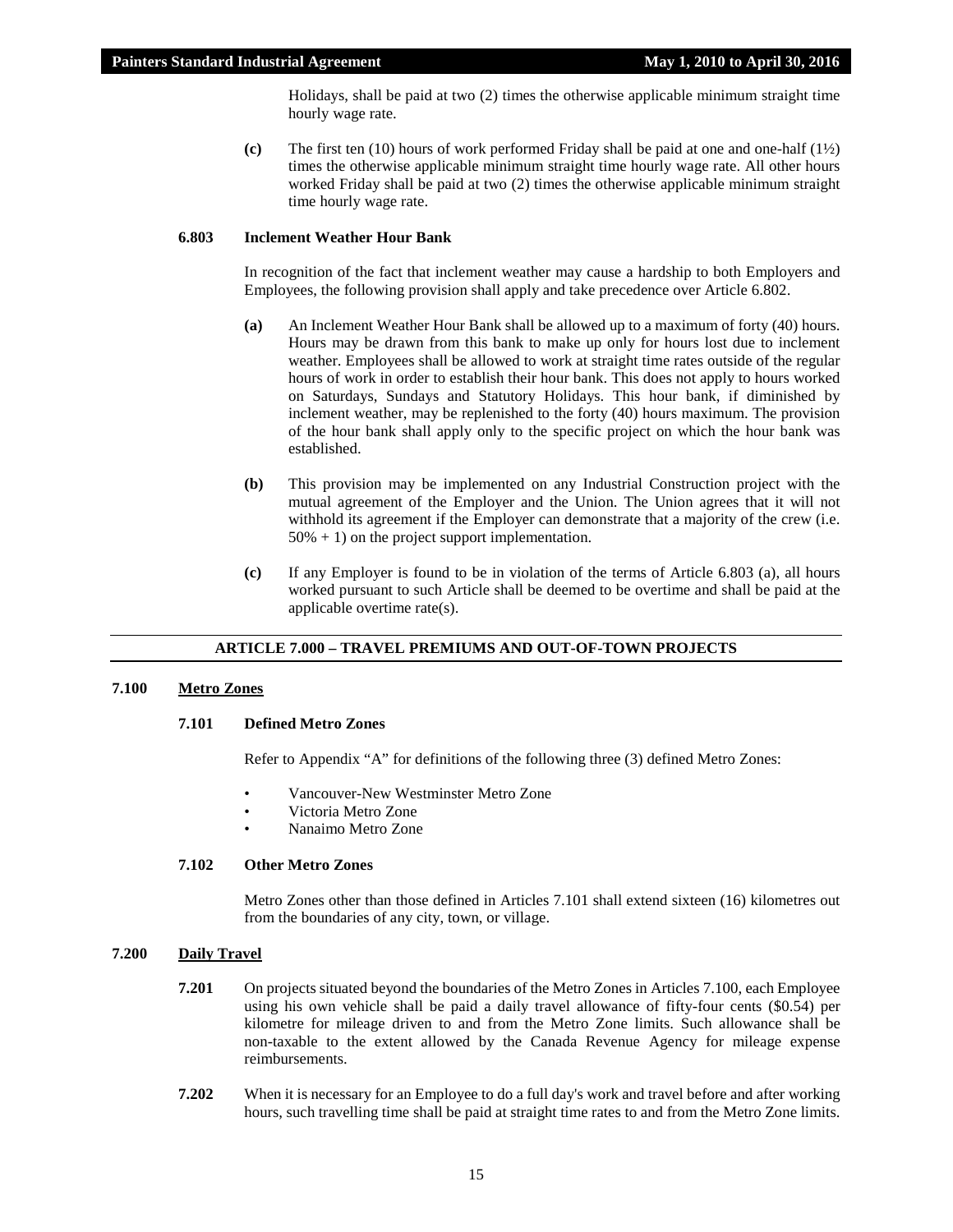- **7.203** As an alternative to the foregoing the Employer may provide transportation in approved passenger-carrying vehicles which conform to public transit standards, with full insurance coverage and operated in compliance with WorkSafe BC regulations, it being understood that in such an event a marshalling point or points shall be established at a place or places agreed to by the parties (prior to the commencement of the project) within the sixteen (16) kilometre distance called for above and that the time spent in travelling to and from such marshalling points to the project site shall be done during regular hours and while the member is on the payroll.
- **7.204** Where a variety of travel distances exist for members to a particular project a pre-job conference between the Employer and the Union shall be held to arrive at a mutually agreed amount which shall be paid to such members on the project.
- **7.205** Where the Union and the Employer have arrived at a mutually agreed travel allowance, such daily travel allowance shall apply in that area for that project.

#### **7.300 Periodic Leave**

- **7.301 (a)** On out-of-town projects of over fifty (50) calendar days duration, a Periodic Leave shall be made available to Employees every forty (40) calendar days. Refer to Appendix "A" for definition of an out-of-town project.
	- **(b)** An allowance for Periodic Leave shall be provided by the Employer on a "use it or lose it" basis, in accordance with the following formula. Such allowance shall be paid only once for each Period Leave.

| 0 km to 249 km    | not applicable |
|-------------------|----------------|
| 250 km to 500 km  | \$175.00       |
| 501 km to 750 km  | \$275.00       |
| 751 km to 1000 km | \$375.00       |
| over 1000 km      | \$475.00       |

The mileage shall be computed from the project to the Employee's place of departure.

- **7.302 (a)** The duration of such Periodic Leave shall be for a minimum of five (5) days to a maximum of one (1) week, or such other number of days as may be mutually agreed between the Employer and the Employee.
	- **(b)** The timing of such Periodic Leave shall be decided by mutual agreement. In no event shall an Employee receive leave unless he actually returns to his place of departure. Living-out allowances shall not be paid during leave periods.
- **7.303** Employees qualifying for leave shall return to the transportation terminal nearest the Employee's domicile. Notwithstanding the foregoing, Employees from Union Locals other than Local 138 shall return to their point of dispatch within the Province of BC.
- **7.304** There shall be no cash payment in lieu of Periodic Leave, unless otherwise mutually agreed between the Union and the Employer.

# **7.400 Initial and Terminal Travel**

- **7.401** The Employer shall pay an initial and terminal travel allowance of fifty-four cents (\$0.54) per road kilometre to any Employee who is directed or dispatched to an out-of-town project.
	- **(a)** Such allowance shall be the maximum allowable tax-free rate for mileage expense reimbursement as published annually by the Canada Revenue Agency shall be paid.
	- **(b)** Such allowance shall be payable each way, and the distance travelled shall be calculated from the Employee's residence to the project via the most direct route.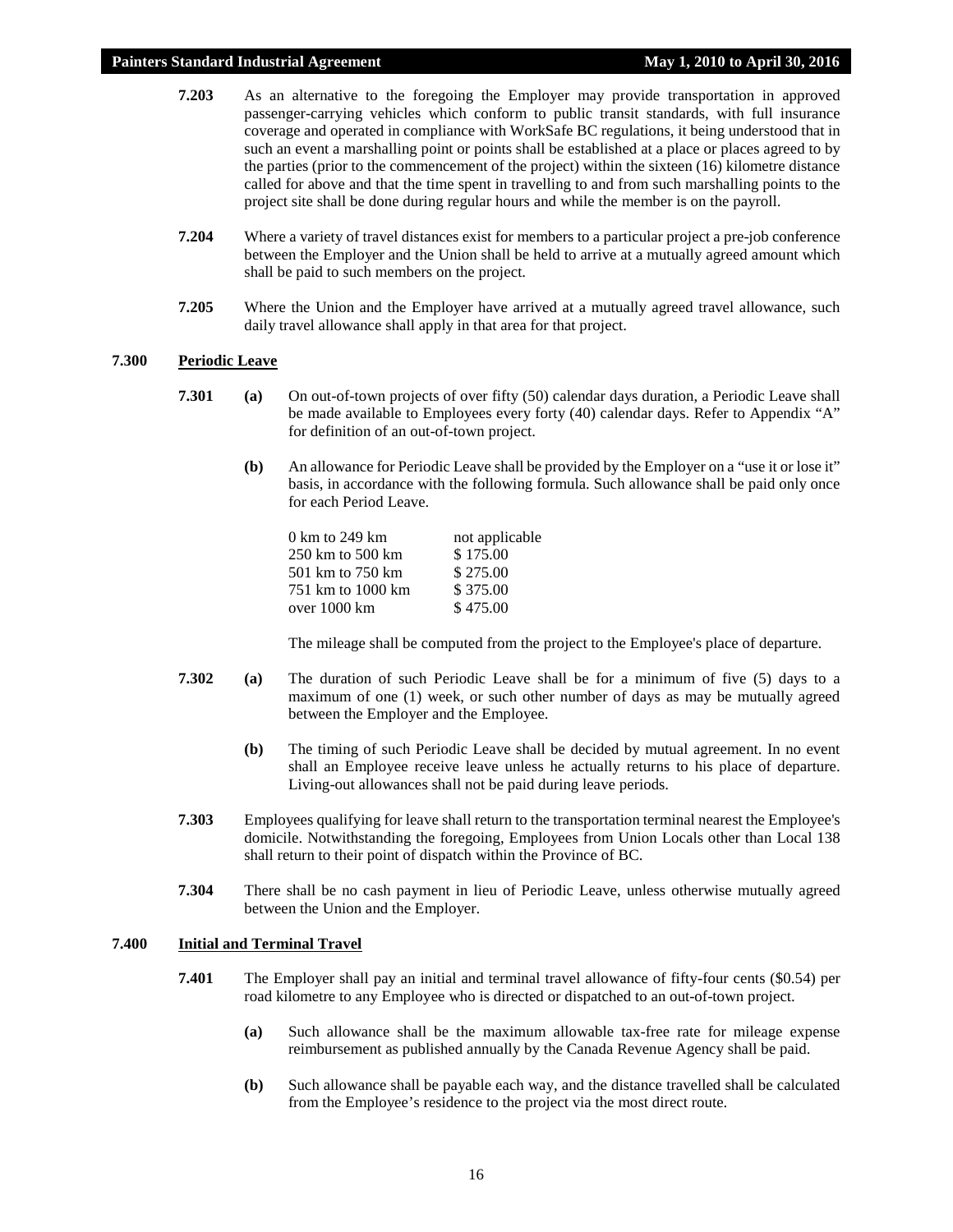## **Painters Standard Industrial Agreement May 1, 2010 to April 30, 2016**

- **7.402** The Employer shall reimburse an Employee, upon the submission of the appropriate receipts, for any/all ferry fares (car and driver) which are incurred in the course of initial and terminal travel. Highway tolls shall not be a reimbursable expense.
- **7.403** Where an Employee requests to use air travel to travel to the project, the following terms and conditions shall prevail.
	- **(a)** The Employer shall pay for airfare, inclusive of any/all related fees and taxes, plus taxi fare to/from the project from the airport located nearest thereto. Taxi fare shall not be payable where Employer (or Owner) supplied transportation is provided.
	- **(b)** The Employer shall pre-arrange the air travel to/from the airport nearest the Employee's residence. The air carrier and class of ticket shall be at the discretion of the Employer, but shall be via a regularly scheduled carrier. The Employer shall not direct an Employee to fly "standby".
	- **(c)** The Employee shall provide the Employer with the Boarding Pass and proper ground transportation receipts if requested to do so by the Employer.
- **7.404** Where a variety of travel distances exist for Employees to a particular project, the Employer and the Union may agree upon a standard initial and terminal travel allowance "lump sum" amount which shall be paid to all applicable Employees on the project. Such agreement shall be reached prior to the commencement of work on the project, and prior to date of tender if possible.
- **7.405** The Employer shall ensure that an Employee receives payment for the applicable initial travel allowance and any/all applicable reimbursements for incurred expenses (i.e. ferry fares, etc.) within seven (7) calendar days of the Employee's first shift on the project. The Union and the Employer may mutually agree to vary this requirement. Such agreement shall be reached prior to the commencement of work on the project, and prior to date of tender if possible.
- **7.406** In the event an Employee voluntarily terminates his own employment after having been on the project for less than fifteen (15) calendar days, the Employer shall not be required to pay the Employee's terminal travel allowance, and shall additionally be entitled to deduct the initial travel allowance already paid from the Employee's final pay cheque.

#### **7.500 Out-of-Town Accommodation**

This Article shall apply to Employees who are not local residents (refer to Apprendix "A" for definition) of the area where the work is being performed, or is to be performed. Daily travel for local residents shall be paid in accordance with Article 7.200.

# **7.501 Room and Board Allowance**

Each Employee shall select one (1) of the following options prior to commencing work on an out-of- town project, and such selection shall apply for the duration of the Employee's employment on such project. The choice of options shall be at the sole discretion of the Employee, and the Employee shall provide the Employer with written notice of their selection upon request. Both options shall be payable on the basis of seven (7) days per week.

- **Option #1** The Employer shall provide the Employee with a daily lump sum Living Out Allowance (LOA) of \$115.00. Effective May 1, 2012 this amount shall be increased to \$120.00. Effective May 1, 2013 this amount shall be increased to \$125.00.
- **Option #2** The Employer shall provide the Employee with a single room plus \$60.00 daily meal allowance. Effective May 1, 2013 this amount shall be increased to \$62.50

If the Employer provided room is forty (40) road kilometres or less from the project, no daily travel allowance shall be paid. If the Employer provided room is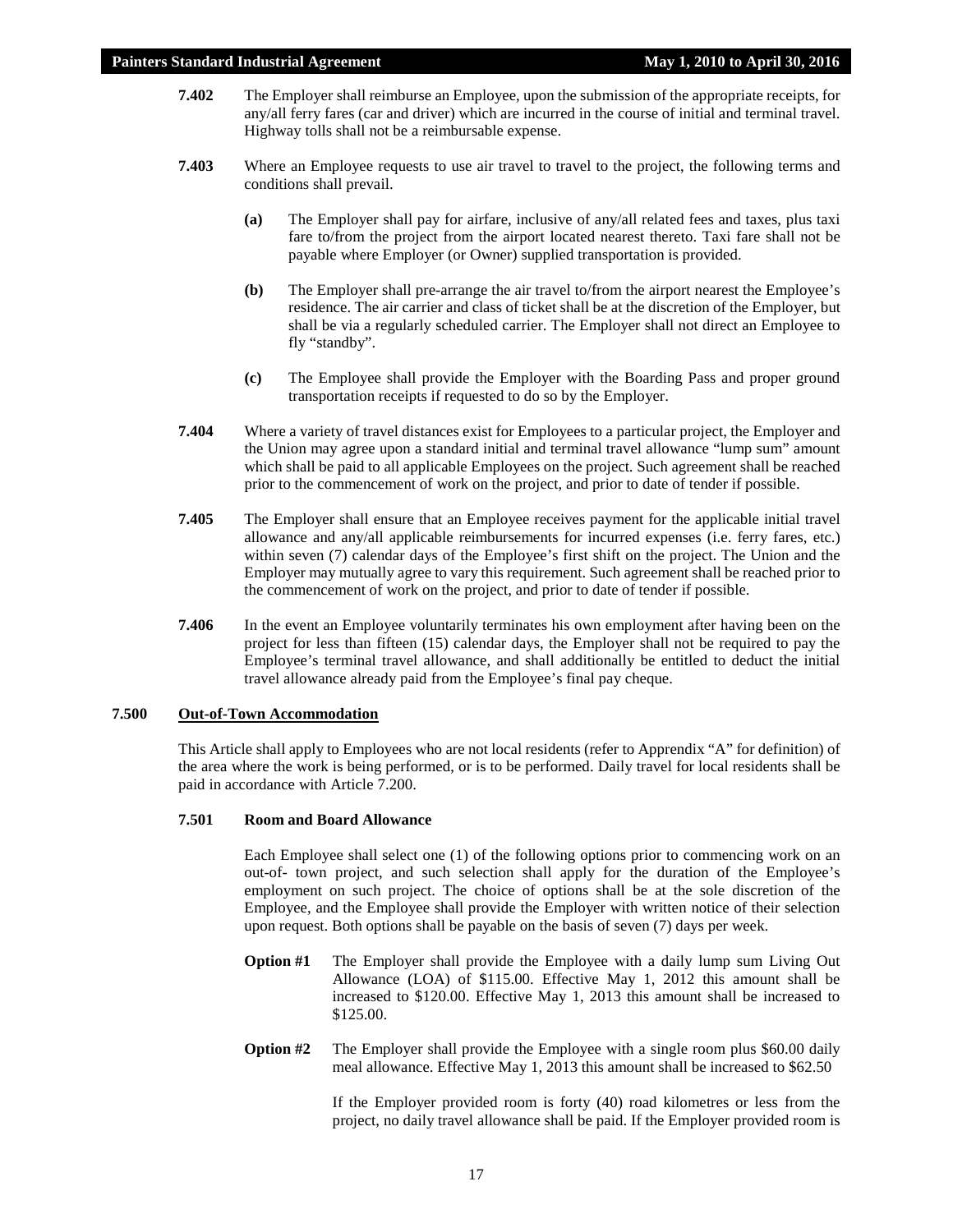more than forty (40) road kilometres from the project, a daily travel allowance of forty-five cents (\$0.54) per road kilometre shall be paid, each way, to/from the forty (40) kilometre boundary.

Such allowance shall be subject to annual adjustments throughout the duration of the Painters Standard Industrial Agreement to the maximum allowable tax-free rate for mileage expense reimbursement as published annually by the Canada Revenue Agency.

# **7.502 Camp Accommodation**

- **(i)** Camp accommodations, when supplied, shall meet the standards and requirements of the applicable Construction Camp Rules and Regulations Agreement by and between BCYT and CLR. An Employee may refuse to live in accommodations which do not meet such standards.
- **(ii)** Unless otherwise arranged at a pre-tender and/or pre-job conference, on projects where a camp is provided Employees shall occupy the camp, and room and board shall be supplied in such camp seven (7) days a week, at no cost to the Employee.

#### **7.503 Weekend Checkout**

Any Employee who is living in camp accommodations paid by the Employer may, on any weekend, vacate or check out of such accommodation and the Employer shall pay such Employee twelve dollars (\$12.00) per day. To qualify, the Employee must turn in his meal ticket or sign a checkout in advance, and must work his scheduled shift prior to the weekend and/or statutory holiday and his scheduled shift after the weekend and/or statutory holiday.

#### **7.504 Marshalling Points**

On camp projects, no walking time shall be paid up to 2,500 feet from the work site. Beyond 2,500 feet up to thirty (30) minutes travel each way, the Employer shall supply transportation. Travel time shall be paid at prevailing rates for time in excess of thirty (30) minutes. It is agreed that in the event that camp accommodation is unavailable for all Employees, the Employer and Union shall mutually agree to terms governing travel time.

#### **7.505 Pre Job Conference**

The parties shall participate in a pre- job conference on any project where such a conference is required.

# **ARTICLE 8.000 – HIRING**

#### <span id="page-19-0"></span>**8.100 Hiring and Clearance of Employees**

# **8.101 Hiring**

The Employer hereby agrees to recognize the Union, and to engage and employ only Union members in good standing to carry out the work as outlined in Article 3.100.

# **8.102 Clearance**

In order that the Union have up-to-date information as to the location and employment status of it's members, members are required to clear through the Union, either in person or by telephone prior to, or immediately upon, any change of employment status. In order to ensure that this is accomplished, the Employer is responsible to ensure that each new Employee has a clearance slip, or in the situation where the Employee has not cleared in person, that such Employer or the Employee has phoned for clearance. The Union shall immediately clear such Employees upon receiving the above noted phone call.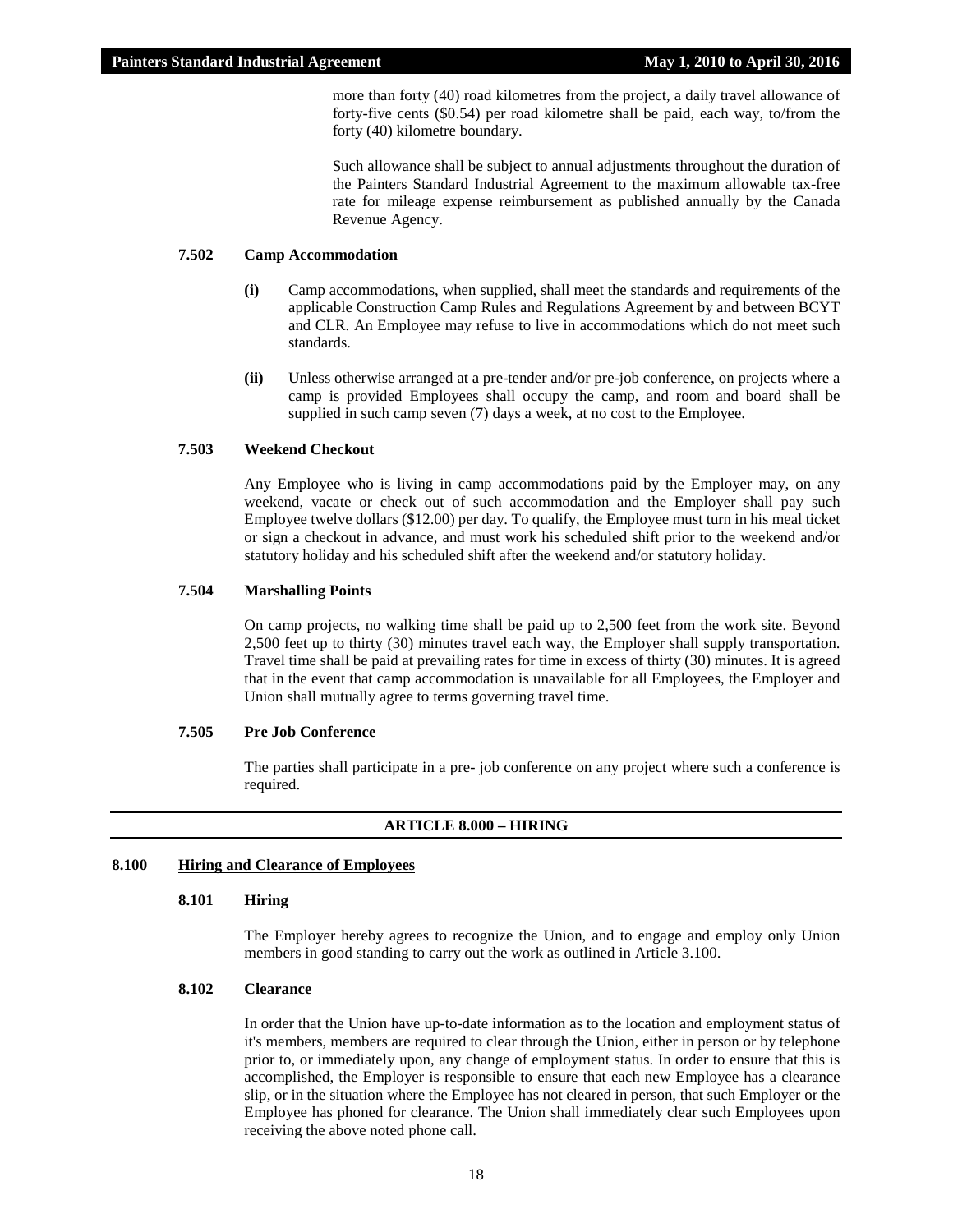# **8.200 Permit Workers**

- **8.201 (a)** In the event that the Union is unable to supply the Employer with qualified workers within forty-eight (48) hours, the Employer shall have the right to employ permit workers.
	- **(b)** All permit workers shall obtain a dispatch slip from the Union prior to commencing work, and/or prior to proceeding to an out-of-town project.
	- **(c)** Permit workers shall be paid eighty percent (80%) of the applicable journeyperson wage rate.
- **8.202 (a)** The Union retains the right to revoke the dispatch slip for any permit worker, providing such revocation is provided to the Employer in writing and does not interfere with the completion of a shift.
	- **(b)** The Employer shall replace permit workers with Union members within twenty-four (24) hours of receiving written direction from the Union to do so.
- **8.203** Article 8.202 is not applicable to permit workers employed on out-of-town projects for less than thirty (30) calendar days.
- **8.204** Nothing in Article 8.200 shall be interpreted to mean that a Union member is precluded from finding his own job, providing that the clearance requirements of Article 8.100 are otherwise complied with.

# **8.300 Local Hiring**

- **8.301** Where an Employer has contracted work at a location other than where their registered office of business is located and where qualified members of the Union reside, such Employer shall give hiring preference to those local residents based upon the ratio of three (3) local Employees for every one (1) Employee from Employer's own forces.
- **8.302** It is understood the first two (2) journeypersons on a project can be Employee Union Members from the BC business location of the Employer. Any overtime is to be shared equally amongst the Employees on that project. One (1) of the first two (2) journeypersons previously referred to shall be exempt from this provision.
- **8.303** In the event there are insufficient local residents, the Employer shall be able to crew the project with members from elsewhere in the jurisdiction of the Union. A local resident, for the purpose of this Article, is defined as one whose local daily travel costs do not exceed the cost of room and board and who has resided in that location for a period of forty-five (45) days prior to the start of the project.
- **8.304** When the Employer has a project outside the geographical jurisdiction of the Union in which such Employer's base of business or operations is located, and within the geographical jurisdiction of another Local of the IUPAT, such Employer shall, so far as it is economically feasible, employ Employees in the ratio of fifty percent (50%) from the Union Local in whose geographical jurisdiction the project is located. It is further understood and agreed that the fifty percent (50%) requirement shall not apply to the first two (2) journeyperson Painters employed on the project.

# **8.400 Withdrawal of Members**

The Union reserves the right to withdraw its members from any project(s) of an Employer's if such Employer continues to employ an individual(s) who has failed to join the Union despite being required to do so in accordance with Article 8.000.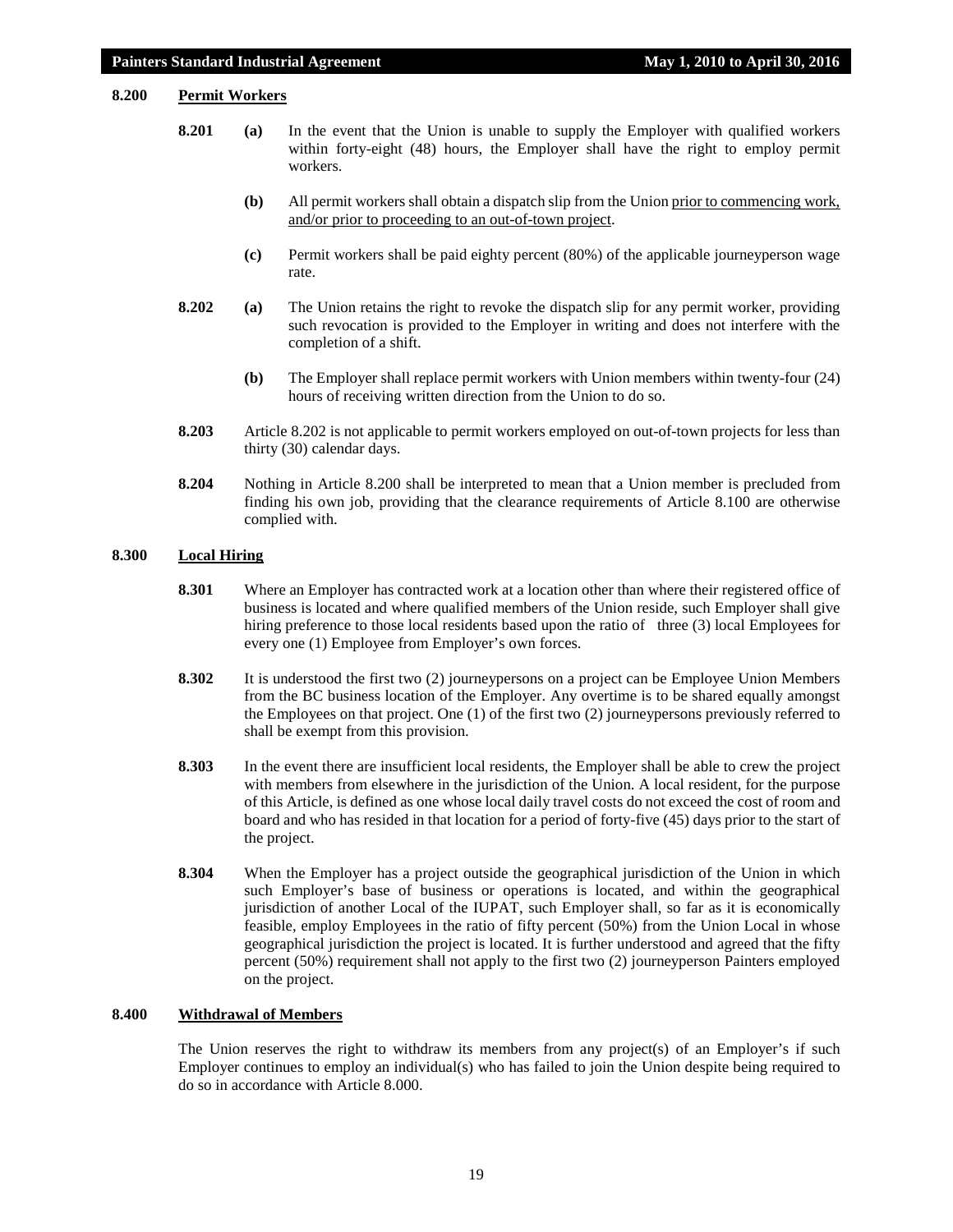# **ARTICLE 9.000 – APPRENTICES AND PRE-APPRENTICES**

#### <span id="page-21-0"></span>**9.100 Apprentices**

#### **9.101 Classification**

Refer to Article 4.302 (a).

# **9.102 Journeyperson/Apprentice Ratio**

- **(a)** Employers may employ one (1) apprentice for every two (2) journeypersons regularly employed. Notwithstanding the foregoing, if only two (2) Employees are employed by an Employer, one (1) of the Employees may be an apprentice.
- **(b)** The JTB shall have the right to require any Employer who regularly employs more than three (3) journeypersons to employ at least one (1) apprentice. These provisions may be changed to suit the ability of individual Employers to train apprentices after review by the JTB.
- **(c)** Only those Employers complying with the journeyperson/apprentice ratio shall be allowed to employ permit workers pursuant to Article 8.200, unless there are no apprentices available. The JTB retains the right to waive this provision after considering the Employer's record in regard to the training of apprentices.

#### **9.103 Journeyperson Supervision**

An apprentice shall work under the supervision of a journeyperson at all times.

# **9.104 Administration of Apprenticeship Program**

All matters pertaining to the apprenticeship program including funding for training programs shall be the responsibility of the JTB. The cost of administration and coordination of apprentice training shall be provided from the JTB Trust Fund.

#### **9.105 Employer Contributions**

All Employer contributions, with the exception of the Employer contribution to the Union Pension Plan, shall be required on behalf of an apprentice.

# **9.200 Pre-Apprentices**

# **9.201 Purpose**

Pre-apprentices shall be considered a good possible source of future apprentices, and shall be utilized by the Employer to perform such work as described in Article 9.202 (d) as a means of reducing the Employer's crew costs, and in turn, of increasing the Employer's ability to compete in the marketplace.

# **9.202 Restrictions**

Unless otherwise mutually agreed by the parties, in writing, a pre-apprentice shall:

- **(a)** be a minimum of sixteen (16) years of age as of date of hire.
- **(b)** obtain Union clearance, in person, prior to commencing employment.
- **(c)** be permitted to be employed, as a pre-apprentice, for a combined total of no more than nine hundred (900) hours in the industry, regardless of the number of Employer(s) in whose employ such hours have been worked.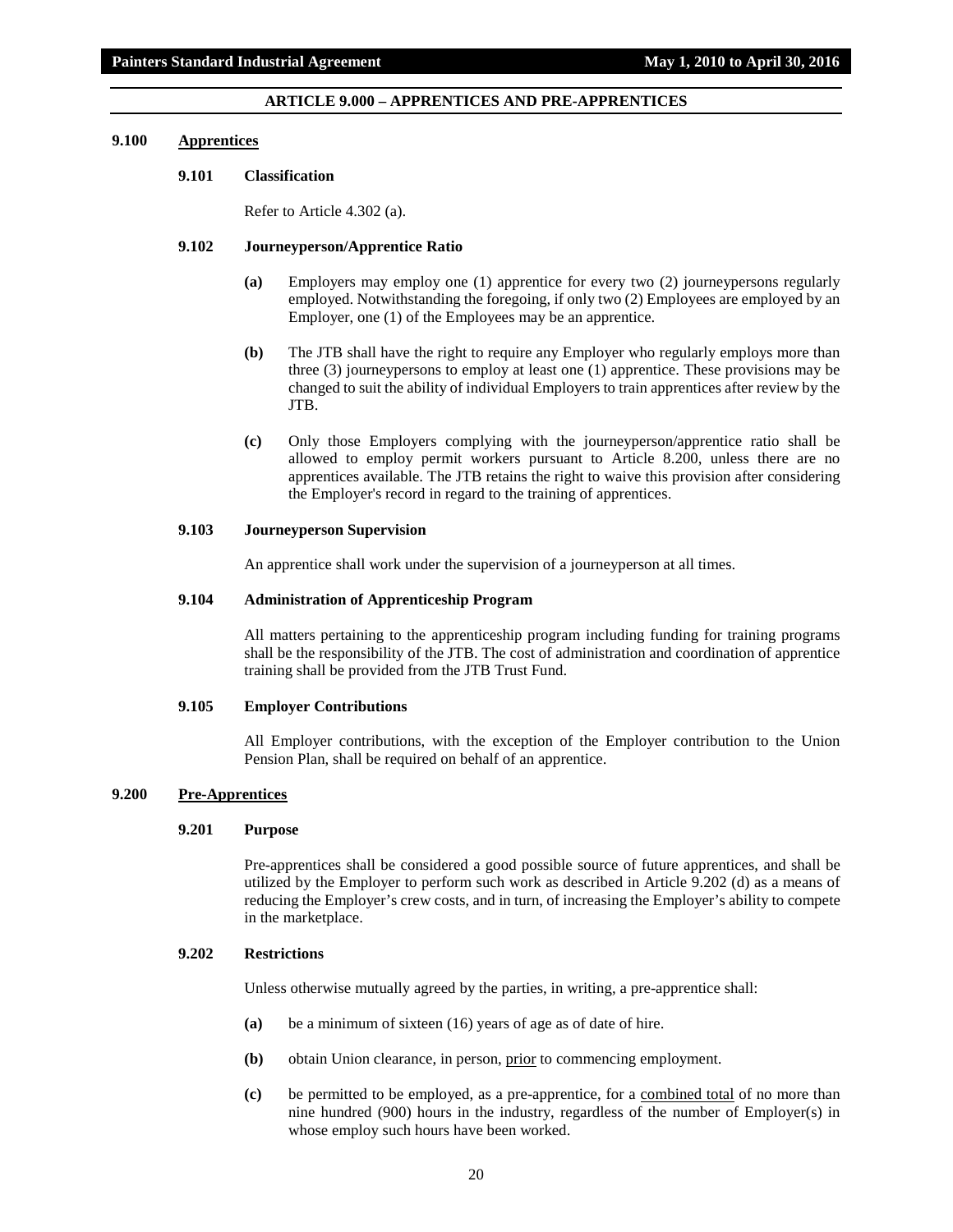- **(d)** be permitted to perform any/all work governed by the terms of the Agreement. Notwithstanding the foregoing, a pre-apprentice shall not be permitted to perform a combined total of more than three hundred (300) hours of application work, wall coverings, and/or sandblasting during the term of their pre-apprenticeship.
- **(e)** upon completion of the pre-apprenticeship be registered as a 1st term apprentice and treated accordingly.

#### **9.203 Ratios**

There shall be no expressed restriction on the number of pre-apprentices an Employer may employ at any one time, however, the Union shall retain the right to limit, at their discretion, the number of pre-apprentices employed by an Employer.

# **9.204 Employer Contributions**

All Employer contributions, with the exception of the Employer contribution to the Union Pension Plan, shall be required on behalf of a pre-apprentice. The Employer contribution to the Union Health & Welfare Plan on behalf of a pre-apprentice shall be different than that for other Employee classifications. Refer to Article 4.501 (b) for calculation.

#### **ARTICLE 10.000 – STEWARDS AND UNION REPRESENTATIVES**

#### <span id="page-22-0"></span>**10.100 Stewards**

- **10.101** Shop and/or Job Stewards shall be recognized on all projects and shall not be discriminated against.
- **10.102** The Job and/or Shop Superintendent or Foreman shall be notified by the Union of the name/names of such Steward/Stewards and in the event of layoff or reduction in the workforce, such Stewards shall at all times be given preference of continued employment until completion of the work, unless agreed between the parties hereto. Such agreement shall not be reasonably withheld. The provisions of this Article shall not apply to designated Foremen and those Employees of long service steadily employed.
- **10.103** Stewards shall be notified prior to Employees working overtime where practicable.
- **10.104** Reasonable time shall be given to Stewards to carry out their duties.
- **10.105** Employees serving on Joint Trade Boards and various Union Committees or as Trustees of various Funds covered by the terms of this Agreement shall be allowed time off without pay and at no cost to the Employer to attend to Union business after making arrangements with the Employer.

#### **10.200 Union Business Representatives**

Union Business Representatives shall have access to projects at all times and shall make every effort to notify the Employer that they are on site.

# **ARTICLE 11.000 – TOOLS AND EQUIPMENT**

# <span id="page-22-1"></span>**11.100 Employee Supplied**

**11.101 (a)** The tools and equipment outlined in Article 11.102 shall be provided at their own expense by each Employee working in the corresponding classification. In the event of an Employee not having any of these tools and equipment, the Employer may supply same and charge them to the Employee at cost.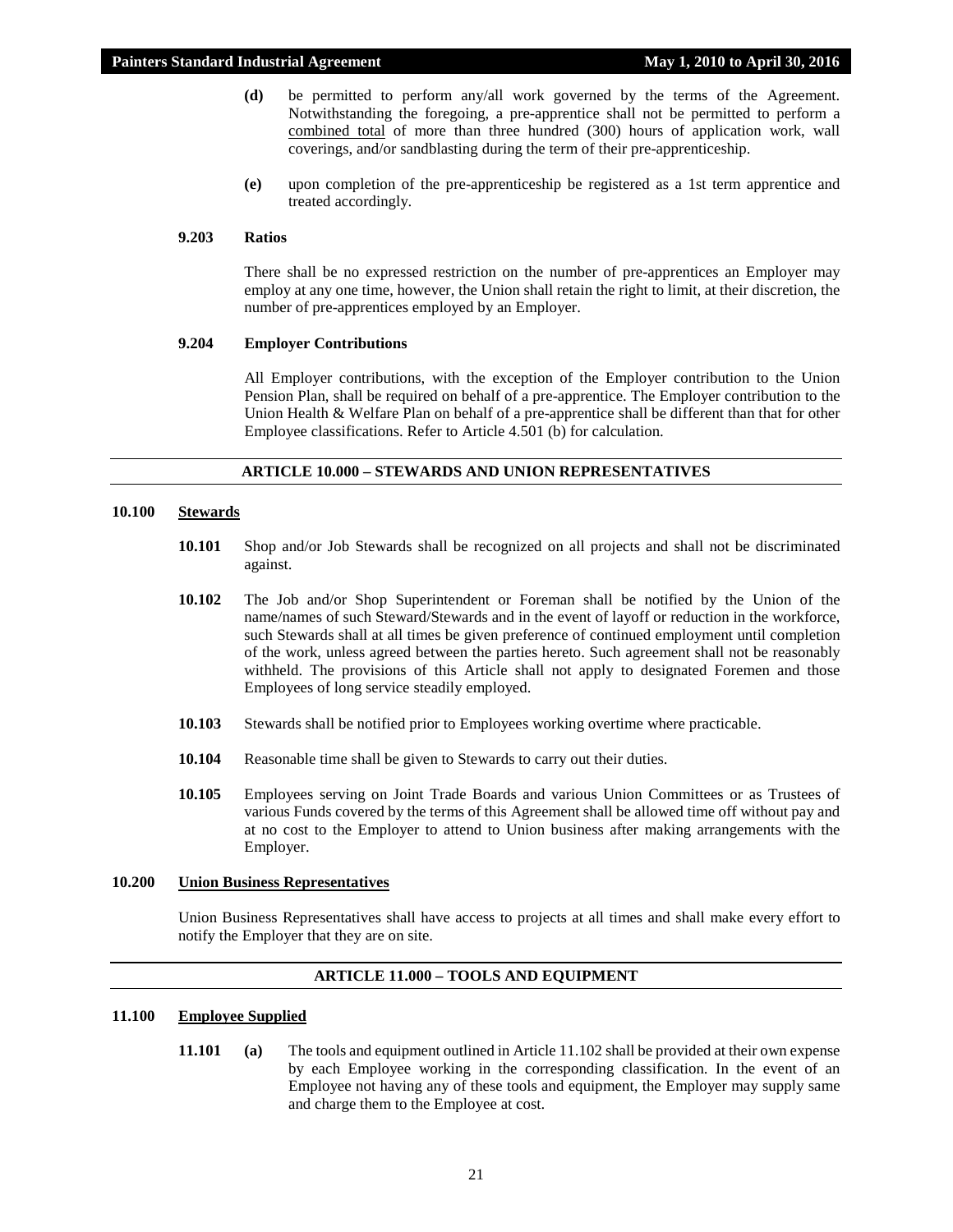**(b)** An Employee's tools and equipment shall be in good condition upon starting a new project, and shall be kept in good condition on the Employer's time.

# **11.102 (a) Brush Painters**

A suitable grip containing a clean pair of overalls, soft shoes, shave hook, putty knife, square putty knife, razor blade holder, broad knife, screwdriver and hammer, one "Red Devil" brand hand-scraper or similar type, manufactured dust brush, and suitable footwear for steel or industrial work.

#### **(b) Spray Painters and Sandblasters**

A suitable grip containing the same tools as a brush painter, plus a pair of pliers and a crescent wrench for the type of equipment being used. Any special spray equipment wrenches to be supplied by the Employer.

# **11.200 Health and Safety**

- **11.201** The Employer shall supply Employees with the following, at no cost to the Employee:
	- **(a)** Spray and sandblast hoods, sterilized respirators with sufficient filters, hand-cleaner and ear protection if and as required by WorkSafe BC regulations. Hoods and respirators are to conform to WorkSafe BC regulations. Employees shall wear hoods and respirators when necessary. Failure to conform may be reason for dismissal by the Employer.
	- **(b)** Masks, respirators and/or other protective clothing if and while an Employee is required to work over or with injurious chemicals or other injurious substances.
	- **(c)** Protective clothing if and while an Employee is required to work with materials that are more than ordinarily injurious to clothing.
	- **(d)** Spray hoods if and while spray painters are required to spray on interior work.
	- **(e)** Hard hats, which shall be returned by the Employee to the Employer upon completion of the project and/or layoff or termination.
- **11.202** All material, tools and/or equipment, supplied by the Employer shall conform and be utilized in conformity with applicable Provincial and/or Federal legislation and/or regulations. Employer safety rules and regulations shall also be complied with providing they are not inconsistent with the foregoing.
- **11.203 (a)** The Employer reserves the right to deduct from an Employee's pay the cost of any tools and/or equipment in the event of the loss of, or failure to return, such tools and/or equipment.
	- **(b)** Any Employee found to have willfully caused damage to an Employer's or customer's tools and/or equipment shall be subject to dismissal, and shall have the cost of such tools and/or equipment deducted from his pay.
- **11.300** No work shall be done using a roller over ten (10) inches in length, with such size be determined by the length of the roller sleeve.

# **ARTICLE 12.000 – WORKING CONDITIONS**

#### <span id="page-23-0"></span>**12.100 Health and Safety**

The Employer shall comply with all relevant legislation and/or regulations which govern employment related and/or health and safety matters.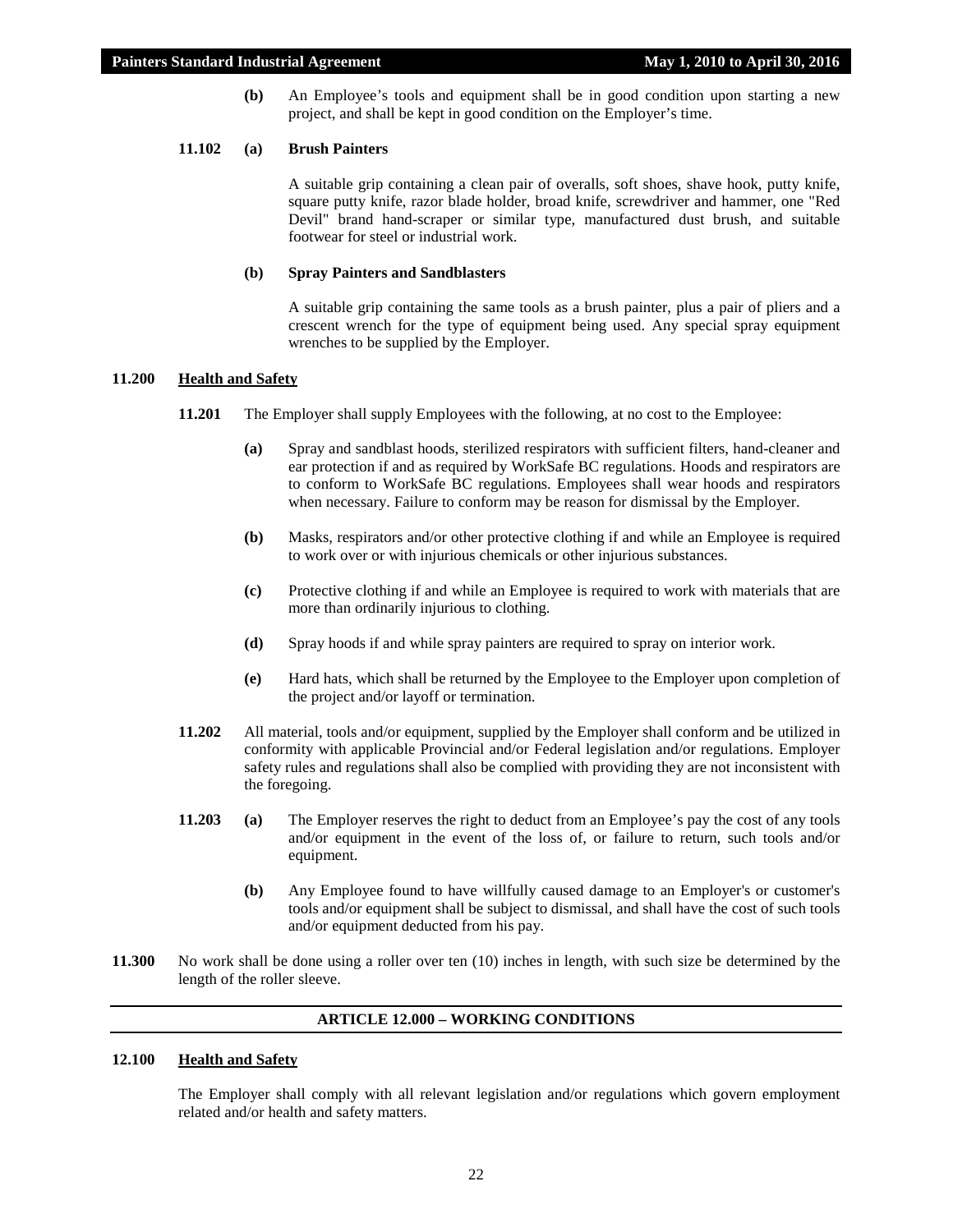- **12.101** It shall not be considered a violation of this Agreement should an Employee(s) refuse to work in conditions and/or use equipment that does not meet prescribed safety standards and/or regulations. Refusal of an Employee to abide by WorkSafe BC regulations may be considered just cause for termination.
- **12.102** Any Employee not using safety equipment or carrying out of safety precautions when instructed to do so by the Employer or the Union, or authorized representatives thereof, shall be subject to discipline or dismissal as deemed appropriate by the parties. Failing agreement, the discipline or dismissal imposed unilaterally by the Employer shall be subject to the grievance procedure.
- **12.103** Employees involved in an accident while on the project shall receive a full day' s pay for the day of the accident providing they require medical treatment by a doctor.
- **12.104** In the case of an Employee returning from a WorkSafe BC accepted injury occupational illness or disease the Employer agrees to make a "bona fide" effort to re-employ that individual and the Union agrees to assist the Employer in the reclassification of that Employee where necessary. Both parties agree that appropriate safety considerations for the specific Employee and other Employees shall be a factor in any final determination pursuant to this Article.

#### **12.200 Drug and Alcohol Testing**

A sub-committee of the parties shall be established to review client requirements and industry standards related to the issue of drug and alcohol testing of Employees. This issue is growing in importance, and the sub-committee shall be authorized to bring forward recommendations. Such recommendations shall be subject to ratification by the parties prior to being implemented.

# **12.300 Harassment**

The Union and the Employer recognize the right of Employees to work in an environment free from harassment.

#### **12.400 Project Facilities**

#### **12.401 Telephone**

A telephone shall be available to all Employees at all times for incoming or outgoing emergency purposes, and all such incoming messages shall be relayed immediately.

# **12.402 Drinking Water**

Where there is no running tap water available, cool drinking water in approved sanitary containers shall be provided. Paper cups shall also be supplied.

# **12.403 Lunch/Change Rooms**

Where project and climatic conditions require, the Employer shall provide clean and adequately heated lunch and change rooms with benches and tables as warranted by crew size. The area designated for changing and eating shall be kept separate from any material, equipment, tools or workplace storage.

# **ARTICLE 13.000 – DISTRICT COUNCIL #38 JOINT TRADE BOARD AND TRUST FUND**

#### <span id="page-24-0"></span>**13.100 Appointment of Trustees**

The parties to this Agreement shall appoint six (6) trustees to participate on the District Council #38 Joint Trade Board (JTB). Such trustees shall be appointed in accordance with the following.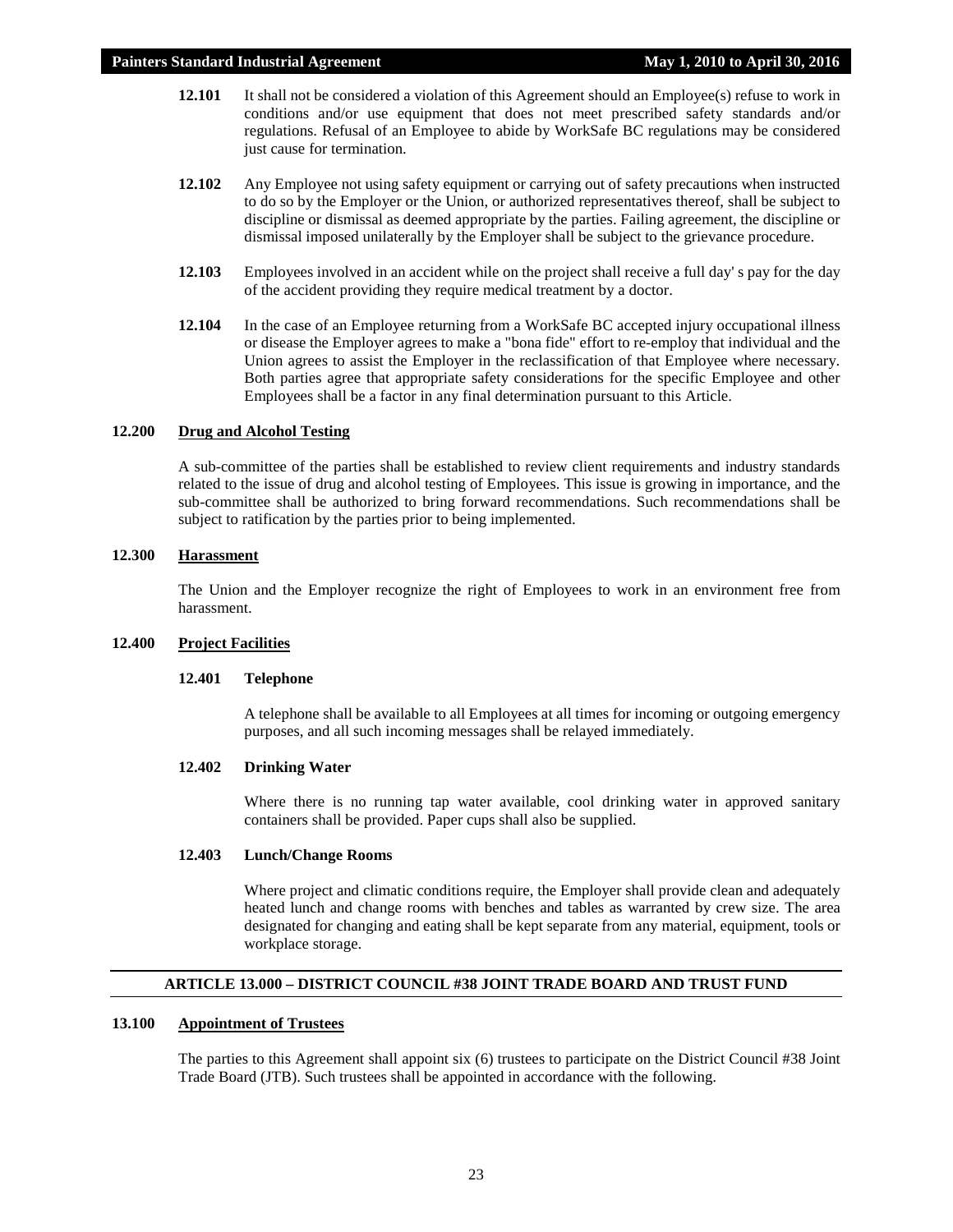# **13.101 Employer Trustees**

- **(a)** CLR shall appoint three (3) trustees to the JTB. CLR shall only have sole discretion on the appointment of two (2) such trustees. The third trustee shall be appointed by CLR, but shall be designated for appointment by MPDA and shall not necessarily be a member of CLR.
- **(b)** The Employers specifically agree that the JTB, and the trustees appointed thereto by CLR shall represent them in all JTB related matters.

# **13.102 Union Trustees**

The Union shall, at their discretion, appoint three (3) trustees to the JTB, and such trustees shall be members of the Union.

#### **13.103 Duration, Notification, and Replacement**

- **(a)** Such appointments shall be for a one (1) year term, and shall be made on an annual basis, effective January  $1<sup>st</sup>$ . Each appointing party reserves the right to alter its appointment(s) at any time, and for any reason.
- **(b)** The JTB shall be notified, in writing, of all appointments. If no such written notification is provided by January  $1<sup>st</sup>$  of any calendar year, the appointments from the previous year shall be deemed to continue.
- **(c)** In the event an appointment is required mid-term as a result of a trustees' death or resignation, or such other reason as the appointing party may deem appropriate, then such appointment shall be for the period through December  $31<sup>st</sup>$  of the calendar year in which it was made.

# **13.200 Trust Agreement**

The Trust Agreement which governs the JTB shall apply on all matters related thereto, however, this Agreement shall supercede, on like matters, those terms and conditions contained within the Trust Agreement, unless otherwise agreed to, in writing, by the parties.

# **13.300 Training**

Ongoing training and upgrading of Employees is of great importance, and the JTB is the appropriate entity to implement and oversee such training and upgrading programs.

#### **13.301 New Programs**

Industrial Construction painting and related work, and spray painting are, in particular, two (2) areas in which increased training and upgrading is an immediate priority, and addressing such priority would be of great benefit to all concerned. As a result, the JTB is strongly encouraged to implement, at the earliest possible time, specific training programs to address the specific needs of the Employers and Employees with respect to each of these areas.

#### **13.302 BC Trades Qualification**

**(a)** Employees who are not classified as apprentices or pre-apprentices, and who do not currently possess a recognized Federal or Provincial Government Tradesperson's Certificate, shall be required to obtain a British Columbia TQ in Painting & Decorating. Failure to do so shall be considered just cause for termination of Union membership and employment. (Refer also to Appendix "C", item 6, of the May 12, 2000 Memorandum of Agreement between the Union and CLR.)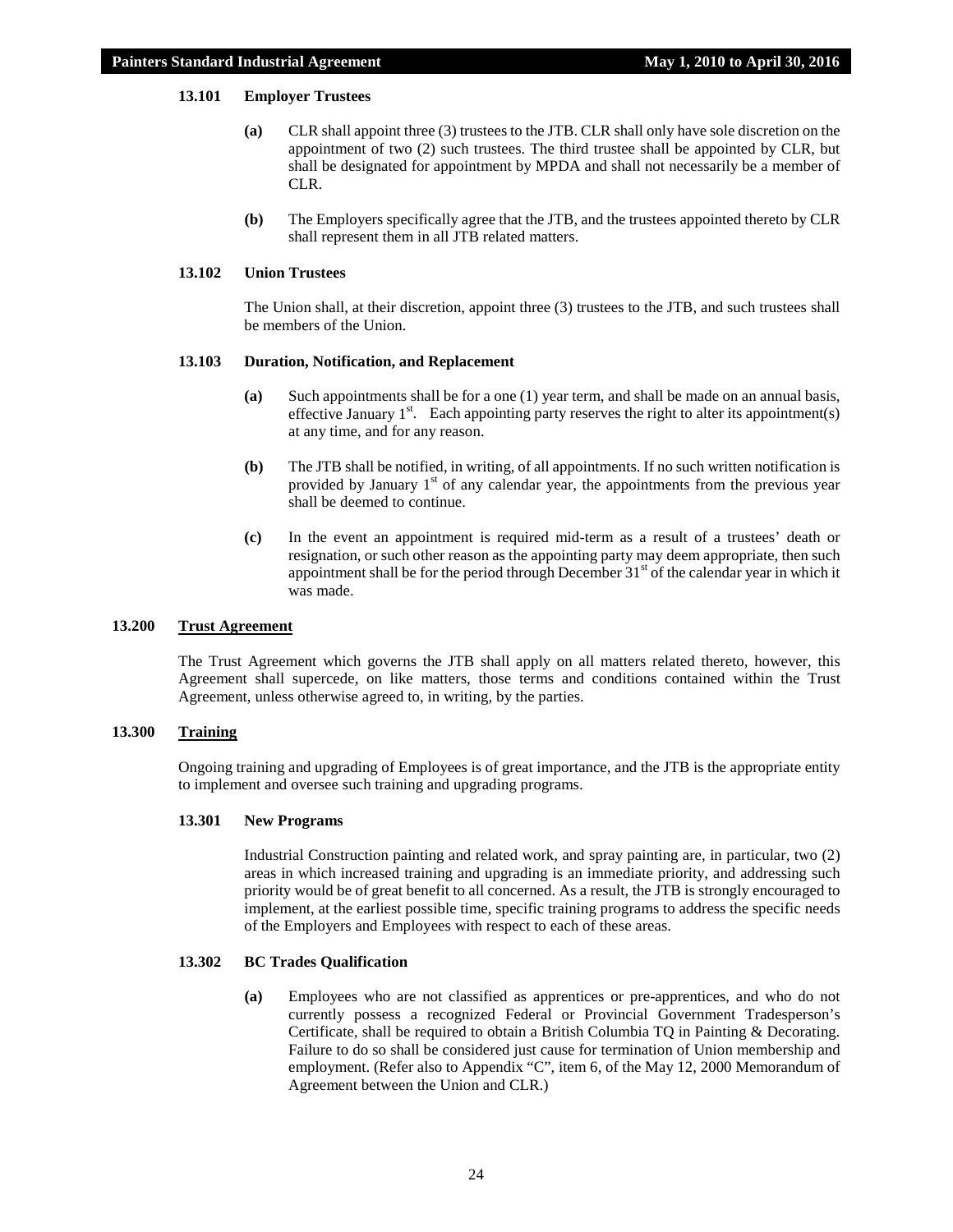- **(b)** The JTB shall be responsible for arranging the necessary courses, etc., to facilitate compliance with this Article. The JTB shall also be responsible to review and act on any appeals that may be brought on by Union members who, because of special circumstances such as a language deficiency, reading disability, or similar condition., have not been able to pass the required examination for certification.
- **(c)** A Standing Committee shall be established whose purpose it shall be to make representation to government to demand compulsory TQ for all painters in the province whether non-union or union, and regardless of union affiliation.
- **(d)** Appropriate programs shall be arranged to upgrade Union members to obtain TQ. Such payment as may be involved in these programs shall be funded through the District Council 38 JTB Trust Fund.
- **(e)** The JTB shall furnish to Employers, upon request, lists of courses and time when such courses and instructions were held in compliance with Article 13.302.

# **13.400 Trust Fund**

- **13.401** The District Council #38 Joint Trade Board Trust Fund (JTB Trust Fund) shall be administered by the JTB in accordance with the Trust Agreement applicable thereto.
- **13.402** The purposes of the JTB Trust Fund shall be to:
	- **(a)** encourage apprentice applicants to enter the painting trade,
	- **(b)** assist apprentices during annual school training sessions and, in general, to encourage and assist apprentices in all phases of training and education,
	- **(c)** provide upgrading training for Employees,
	- **(d)** develop safety programs designed for the painting industry,
	- **(e)** provide wage and benefit security as per Article 13.000,
	- **(f)** fund all necessary expenses required to achieve Employee compliance with Article 13.300, and
	- **(g)** develop and deliver a WorkSafe BC Employer/Employee Safety and Respirator Awareness Programme. It is the intent of this programme to train all Employers and Employees. As a result, the JTB shall schedule the required courses and shall have the authority to direct all Employers and Employees to attend such courses as a condition of employment.

#### **13.500 General Conditions**

- **13.501** The JTB shall work in the mutual interest of the parties and towards the advancement and betterment of the painting trade in BC and the Yukon Territory.
- **13.502** The JTB shall not handle grievances filed pursuant to this Agreement.
- **13.503** The Union agrees to include this Article in any/all other collective agreements they may sign which govern the same Scope of Work and trade jurisdiction.

#### **ARTICLE 14.000 – WAGE AND BENEFIT SECURITY FUND**

# <span id="page-26-0"></span>**14.100 Purpose, Funding and Administration**

**14.101 (a)** The parties jointly recognize a need to provide a measure of protection to Employees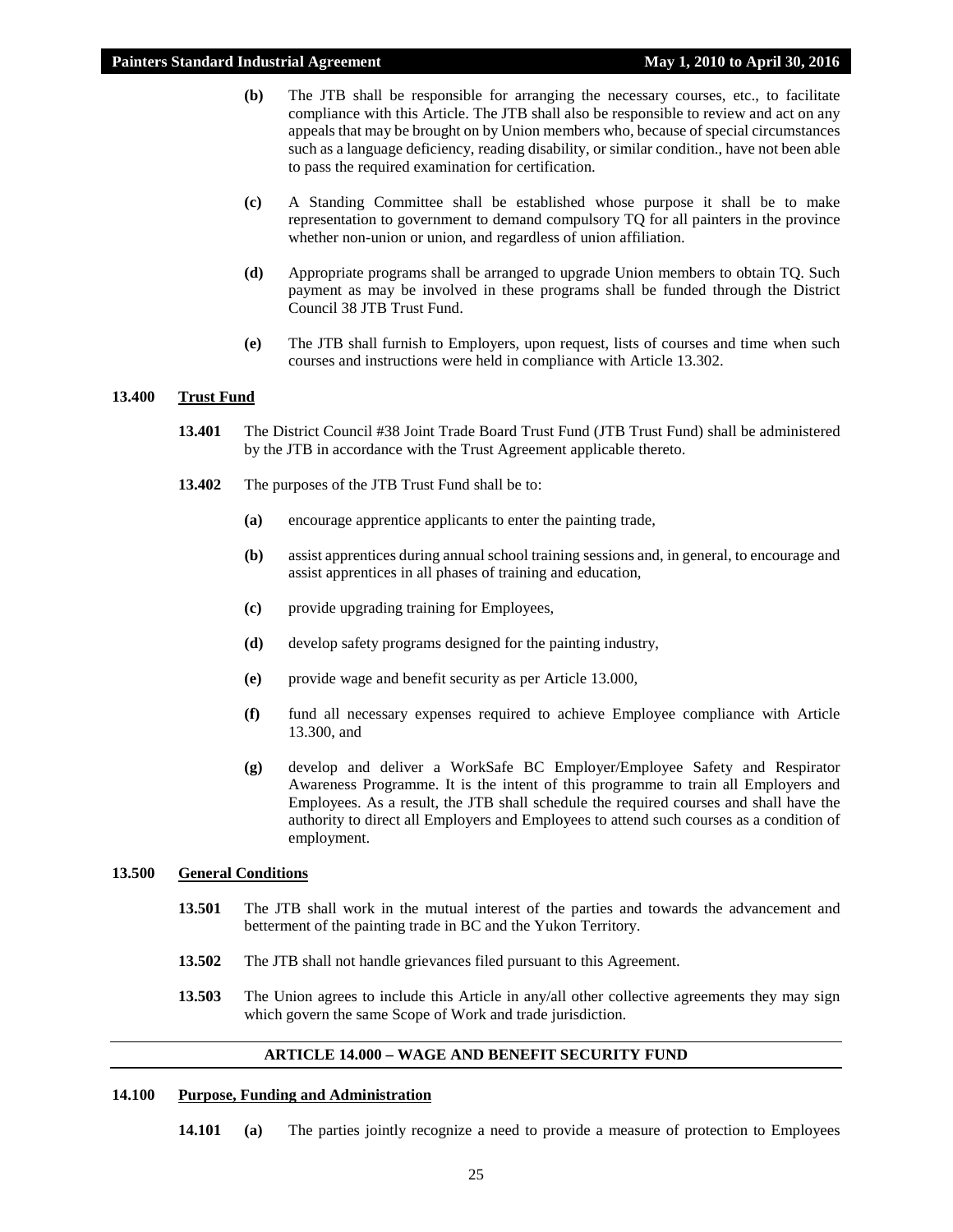whose earnings or other contractual obligations may be left unsatisfied by reason of default on the part of their Employer.

- **(b)** For the purpose of meeting such need, a Wage and Benefit Security Fund (WBS Fund) shall be maintained at twenty five thousand dollars (\$25,000.00).
- **(c)** Monies from the WBS Fund shall be made available, as expeditiously as possible, for the satisfaction of legitimate claims presented on behalf of Employees employed under the terms and conditions of this Agreement.
- **14.102** The WBS Fund shall be funded by the JTB Trust Fund, and administered by the JTB.

#### **14.200 Default Employer Liabilities**

- 14.201 In the event the JTB makes a payment(s) pursuant to this Article, the default Employer responsible for such payments having to be made shall:
	- **(a)** Pay to the WBS Fund all sums which have been paid on the Employer's behalf, as well as interest at such rate as may be determined by the JTB, from time to time, from the due date until such sums are totally satisfied.
	- **(b)** Complete and remit any contribution report forms or other related and supporting documents which may be required of the Employer.
	- **(c)** Pay to the WBS Fund all costs and expenses incurred by the Fund in connection with or arising out of the said payment.
	- **(d)** Pay to the WBS Fund, on account of liquidated damages, an amount equal to ten percent (10%) of the total of all amounts found to be due and owing to the WBS Fund as aforesaid. All Employers party to, or otherwise bound by this Agreement, acknowledge that the liquidated damages will be used to defer administrative costs resulting from the said delinquency and acknowledge the costs to have been actually incurred, waiving the necessity of any additional proof thereof. Without limiting the generality of the foregoing, the said sum is on account of damages resulting from:
		- **(i)** Inconvenience and burden imposed upon the JTB, and
		- **(ii)** Loss of any benefits, monetary or otherwise, to any Employees, and
		- **(iii)** Loss of benefit of the use of any Funds, in connection with an Employer's failure to comply with the terms and conditions of this Agreement.
- **14.202** The JTB is authorized to establish a reasonable and lawful grace period by which amounts owing shall be received.
- **14.203 (a)** If an Employer becomes delinquent in remitting contributions required in accordance with this Agreement, and the JTB places the account in the hands of legal counsel for collection, such delinquent Employer shall be liable for reasonable counsel fees and for all reasonable costs incurred in the collection process including court fees.
	- **(b)** The JTB may take any action necessary to enforce payment of contributions and damages due here under including, but not limited to, proceedings at law and in equity.

#### **ARTICLE 15.000 – GRIEVANCE PROCEDURE**

#### <span id="page-27-0"></span>**15.100 Grievance**

15.101 A grievance shall be defined as any difference between the parties to this Agreement concerning the Agreement's interpretation, application, operation, or any alleged violation thereof, including any question as to whether a matter is arbitrable.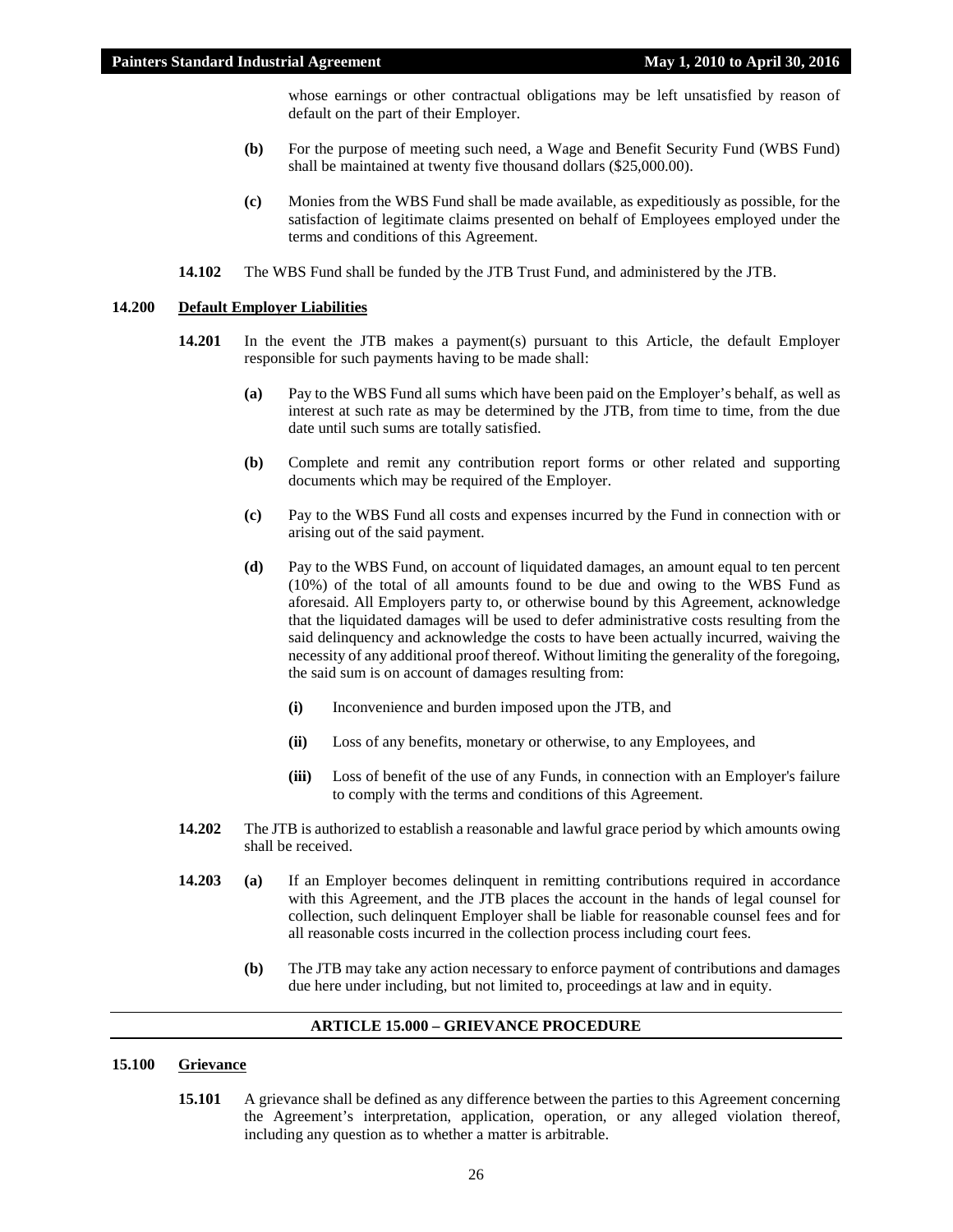- **15.102** A grievance shall not be considered a grievance unless submitted in writing within ten (10) days of such occurrence becoming known to either the Union or the Employee, and in any event within twenty (20) days of the occurrence giving rise to such grievance.
- **15.103** All grievances shall be finally and conclusively settled without stoppage of work in the following manner.

#### **15.200 Arbitration**

Where a difference arises between the parties relating to the interpretation, application, operation, or administration of this Agreement, including any question as to whether a matter is arbitrable, or where an allegation is made that a term or condition of this Agreement has been violated, and the parties are unable to resolve the grievance, either of the parties may notify the other party of its desire to submit the difference to arbitration as outlined in Article 15.300 Step 3.

#### **15.300 Resolution Steps**

# **15.301 STEP 1**

To solve a grievance, an Employee shall first either themselves, or accompanied by his Steward as they shall choose, discuss with the Employer within five (5) working days of becoming aware of the event, and if they agree, their decision shall be final, providing such decision does not violate this Agreement.

#### **15.302 STEP 2**

Failing settlement within five (5) days of the event giving rise under Step 1, the particulars thereof shall, within five (5) days, be set out in writing by the party resorting to this procedure and shall be delivered to the other party and they shall forthwith confer upon the matter and if they agree, their decision shall be final.

#### **15.303 STEP 3**

- **(a)** If the grievance is not resolved pursuant to Step 2 within seven (7) days, or such longer period as the parties agree to, then it shall be referred to a single Arbitrator
- **(b)** Such a single Arbitrator shall be selected by mutual agreement of the parties, and the parties shall meet for the purpose of mutually agreeing to the selection of a single Arbitrator within two (2) working days of the completion of Step 2. The parties agree to make a sincere effort to reach a mutual agreement with respect to the selection of a single Arbitrator, but reserve the right to mutually agree that it is in their collective best interests to proceed immediately to Step 4.
- **(c)** The terms of Step 4 (d) and (e) shall also apply where the Grievance has been referred to a single Arbitrator, and where such a single Arbitrator has been mutually agreed to by the parties.

# **15.304 STEP 4**

If the parties are unable to mutually agree to the selection of a single Arbitrator in accordance with Step 3 within four (4) working days of such longer time as the parties agree to, the Grievance shall be referred to an Arbitration Board Panel of three (3).

- **(a)** The party desiring arbitration shall appoint a member for the board and shall notify the other party in writing of its appointment and particulars of the matter in dispute.
- **(b)** The party receiving the notice shall within five (5) days thereafter appoint a member to the board and notify the other party of its appointment and particulars of the matter in dispute.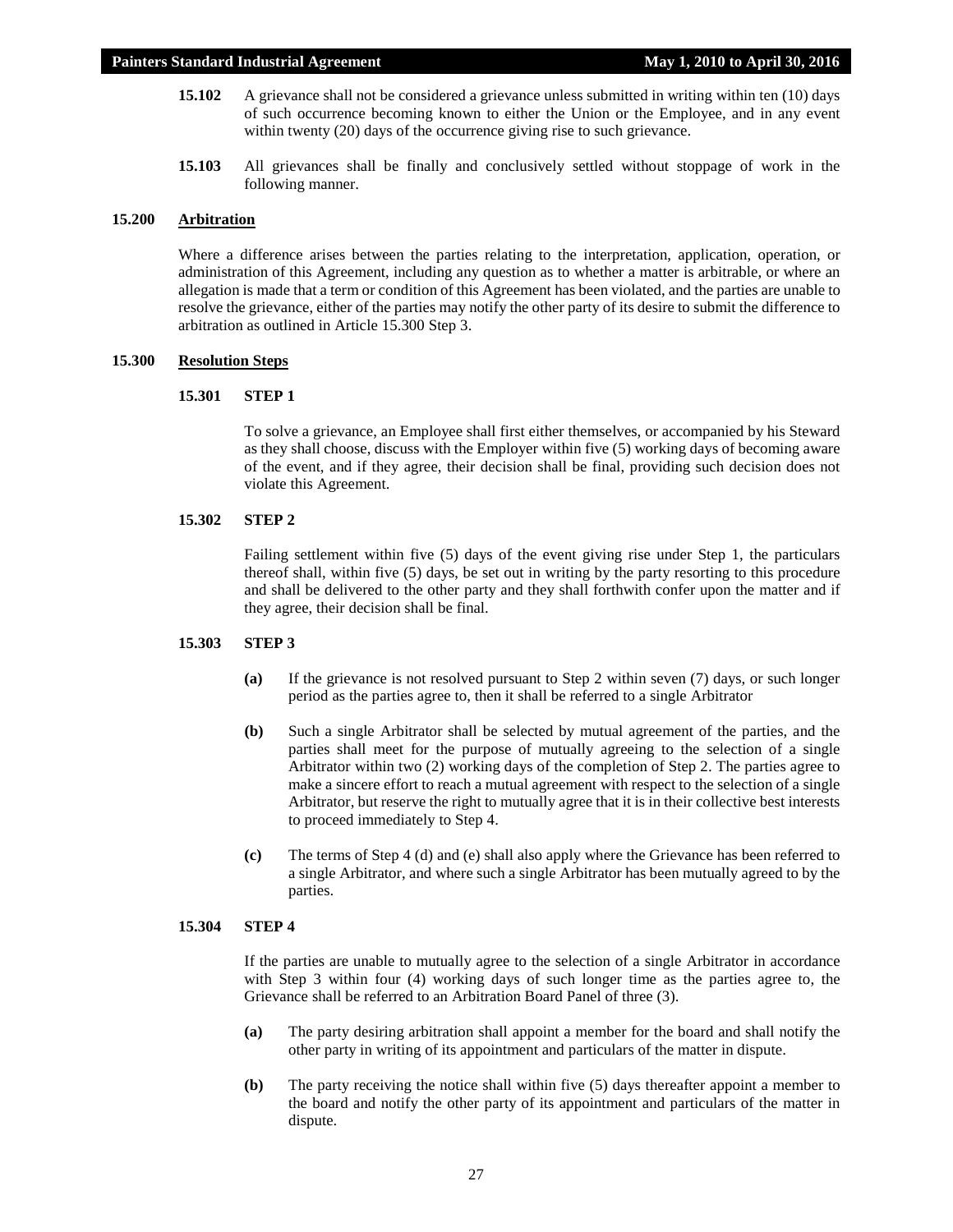- **(c)** The two Arbitrators so appointed shall confer to select a third person to be Chairperson and failing for them to agree upon a person willing to act, either of them shall apply to the LRB to appoint such a third person.
- **(d)** The Arbitration Board shall sit, hear the parties, settle the terms of the question to be arbitrated and make its award within ten (10) days from the date of the appointment of the Chairperson provided the time may be extended by agreement of the parties. The Board shall deliver its award in writing to each of the parties and the award of the majority of the Board shall be the award of the Board and shall be final and binding upon the parties and they shall carry it out forthwith.
- **(e)** Each party shall pay its own costs and expenses of arbitration, the remuneration and disbursements of its appointees to the Board and one-half  $(\frac{1}{2})$  the compensation and expenses of the Chairperson and of stenographic and other expense of the Arbitration Board.

# **ARTICLE 16.000 – MANAGEMENT RIGHTS**

- <span id="page-29-0"></span>**16.100** The Employer has the undisputed right to operate and manage its business in all respects subject only to the limitations expressly stated in this Agreement.
- **16.200** An Employer may initiate a Grievances against the Union and/or any Union member(s), and such Grievance shall commence at Article 15.302.

# **ARTICLE 17.000 – SAVINGS CLAUSE**

- <span id="page-29-1"></span>**17.100** In the event that any provision(s) of this Agreement should be held invalid by operation of law, or by a tribunal of competent jurisdiction, or if compliance with or enforcement of any provision(s) should be restrained by such tribunal, pending a final determination as to its validity, the remainder of this Agreement or the application of such provision(s), other than those as to which it has been held invalid, or as to which compliance with or enforcement of has been restrained, shall not be affected thereby.
- **17.200** In the event that any provision(s) of this Agreement should be held invalid, or enforcement of, or compliance with which has been restrained, as above set forth, the parties affected thereby shall enter into immediate collective bargaining negotiations, upon the request of either party, for the purpose of arriving at a mutually satisfactory replacement for such provision(s) during the period of invalidity or restraint.
- **17.300** In the event the parties do not agree on such a mutually satisfactory replacement, they shall submit the dispute to the grievance procedure in accordance with Article 15.000.

# **ARTICLE 18 – "CLEAN UP" OF AGREEMENT**

<span id="page-29-2"></span>During the preparation of this Agreement, mutually agreed upon adjustments were made to format and language in order to address/delete redundant provisions, vague language, logic, consistency and grammar. The parties have agreed to the resulting changes and provisions.

# <span id="page-29-3"></span>**SIGNATURE OF PARTIES**

Dated this \_\_\_\_ day of \_\_\_\_\_\_\_\_, 2018 Dated this \_\_\_\_ day of \_\_\_\_\_\_\_\_, 2018

Signed on behalf of: Construction Labour Relations Association of BC

Signed on behalf of: IUPAT Local #138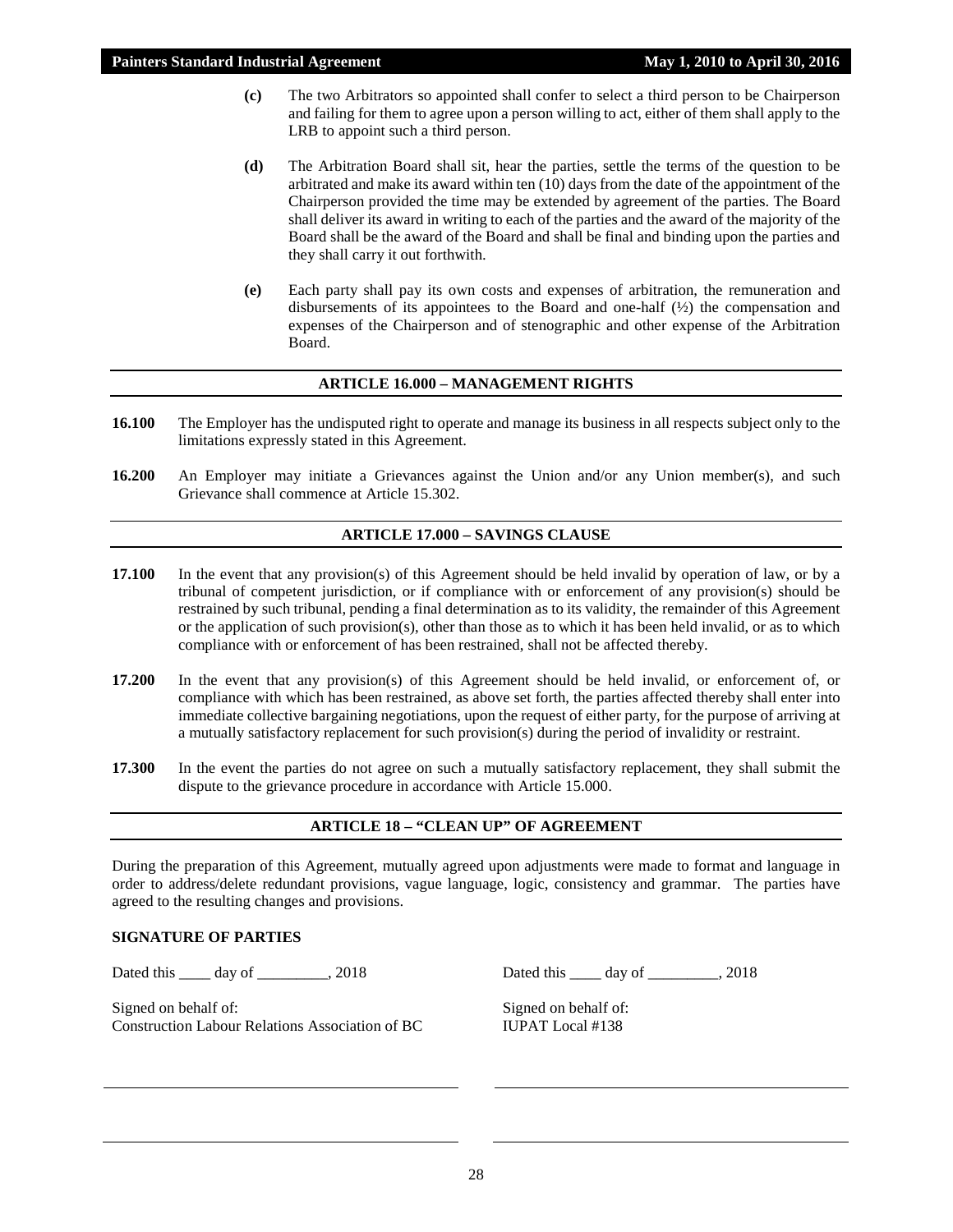# **LETTER OF UNDERSTANDING #1**

#### **SAFETY PASSPORT**

<span id="page-30-0"></span>The Parties understand and agree that effective April 1, 2013 the Union agrees not to dispatch and the employer agrees not to hire individuals who are not in possession of a current safety passport. The Parties will agree to meet and determine the format of the passport whether it be a single document or a series of certifications. The following safety certifications will make up the requirements of the safety passport:

> Hearing Test Respirator training and fit test Fall Protection Elevated Platforms W.H.I.M.S. Confined Space

The Union and the Employer agree that the Safety Passport will become a component of the Advanced Industrial modules (AIM) Certification once it has been developed and implemented by the parties.

# **LETTER OF UNDERSTANDING #2**

<span id="page-30-1"></span>Both Parties understand and agree that effective May 1, 2013, the scheduled \$2.50 per hour wage package increase will be assigned in the following manner: \$0.75 will be allocated to the TO Journeyperson Wage package; \$1.75 will be paid only to those Journeypersons or level 4 to 6 Apprentices who have successfully completed the Coating Application Specialist II (CAS II) certification.

The Parties further agree that the CAS II certification will make up one of the modules of the AIM certification program. The Parties agree upon signing of this letter of understanding to form a subcommittee made up of employer and union representatives of equal numbers. The subcommittee will determine the content of the AIM program and agree on the implementation date thereof.

# **LETTER OF UNDERSTANDING #3**

#### **JOINT TRADE SOCIETY**

<span id="page-30-2"></span>Notwithstanding any/all contrary interpretation of the DC#38 Joint Trade Society (the JTS) Bylaws, Part 3, paragraph 16, item (2), the parties hereby agree that such Bylaws shall be applied as follows:

- (1) CLR shall appoint three (3) Directors to the JTS to represent the painting sector. Such Directors shall represent all painting sector employers signatory to a DC#38 collective agreement in all JTS related Matters.
- (2) Each of the three (3) appointees shall be a senior management representative of an employer signatory to a DC\$38 collective agreement.
- (3) All CLR appointments shall be made in writing and shall apply for an indefinite period. CLR reserves the right to alter its appointments(s) at any time and for any reason, and shall provide written notice to the JTS upon having done so.
- (4) The CLR staff representative responsible for the painting sector shall be invited to all meetings of the JTS Board of Directors as a guest.
- (5) The Union shall table an amendment to the JTS Bylaws which would adjust such Bylaws as required in order to be consistent with the terms of this Letter of Understanding.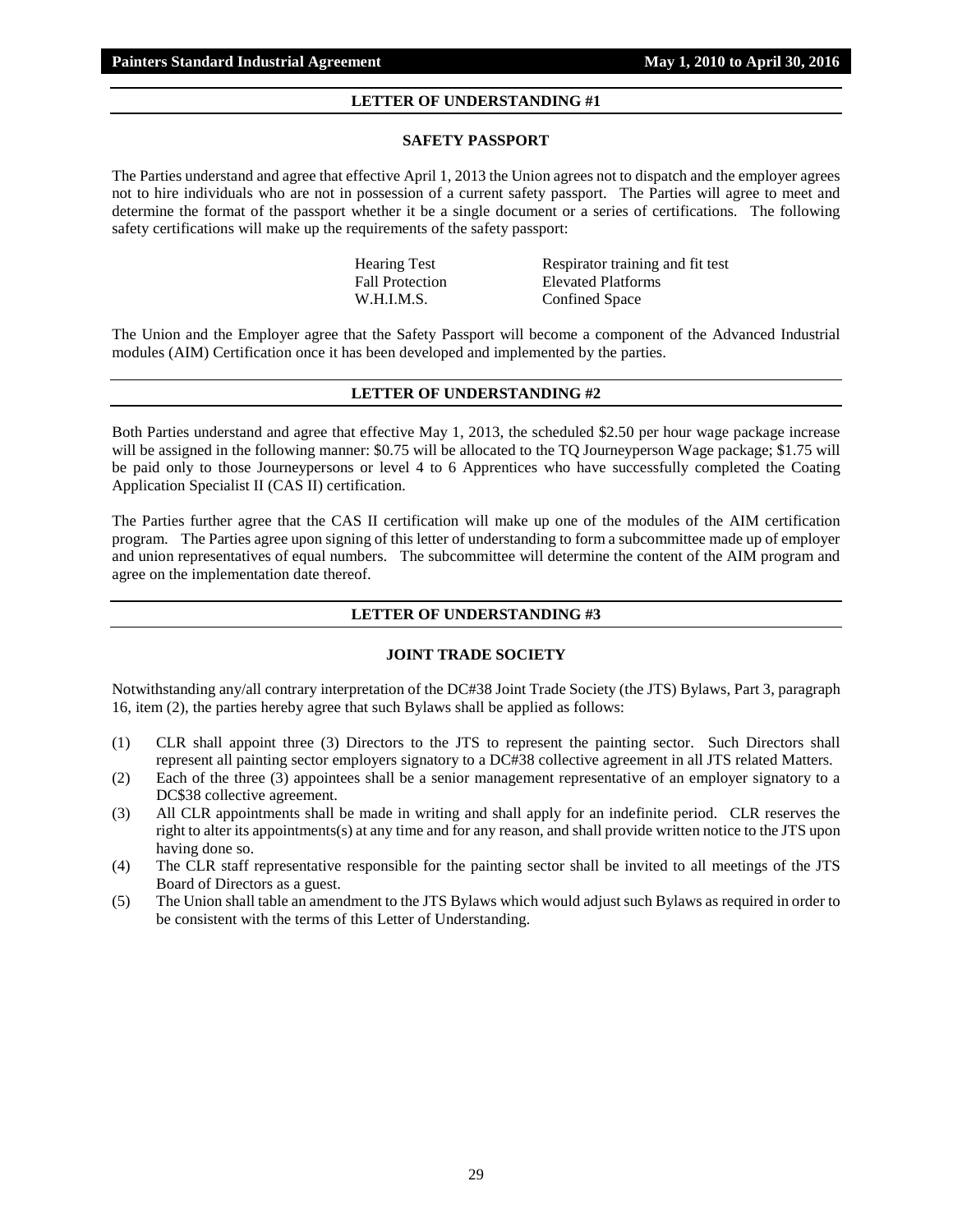<span id="page-31-0"></span>

| <b>Breakdown of Monetary Package</b>                 |                     | April 1, 2014                               |                                                       |                     |               |                                              |                                  |                                             | <b>November 1, 2014</b>                               |                     |                         |                                              |                                  |  |
|------------------------------------------------------|---------------------|---------------------------------------------|-------------------------------------------------------|---------------------|---------------|----------------------------------------------|----------------------------------|---------------------------------------------|-------------------------------------------------------|---------------------|-------------------------|----------------------------------------------|----------------------------------|--|
|                                                      |                     | <b>Straight Time</b><br>Hourly Wage<br>Rate | Vacation<br>&<br>Holiday Pay<br>$(12\%)$ <sup>1</sup> | Health &<br>Welfare | Pension       | Total Employer<br>Contributions <sup>3</sup> | <b>Total Monetary</b><br>Package | <b>Straight Time</b><br>Hourly Wage<br>Rate | Vacation<br>&<br>Holiday Pay<br>$(12\%)$ <sup>1</sup> | Health &<br>Welfare | Pension                 | Total Employer<br>Contributions <sup>*</sup> | <b>Total Monetary</b><br>Package |  |
| "A" Foreman                                          | $100\% +$<br>\$3.00 | \$38.51                                     | \$4.62                                                | \$2.02              | \$2.50        | \$1.445                                      | \$49.095                         | \$38.51                                     | \$4.62                                                | \$2.02              | \$2.50                  | \$1.435                                      | \$49.085                         |  |
| "B" Foreman                                          | $100\% +$<br>\$2.00 | \$37.51                                     | \$4.50                                                | \$2.02              | \$2.50        | \$1.445                                      | \$47.975                         | \$37.51                                     | \$4.50                                                | \$2.02              | \$2.50                  | \$1.435                                      | \$47.965                         |  |
| Journeyman                                           | 100%                | \$35.51                                     | \$4.26                                                | \$2.02              | \$2.50        | \$1,445                                      | \$45.735                         | \$35.51                                     | \$4.26                                                | \$2.02              | \$2.50                  | \$1.435                                      | \$45.725                         |  |
| 6 <sup>th</sup> Term Apprentice                      | 80%                 | \$28.41                                     | \$3.41                                                | \$2.02              | n/a           | \$1.445                                      | \$35.285                         | \$28.41                                     | \$3.41                                                | \$2.02              | n/a                     | \$1.435                                      | \$35.275                         |  |
| 5 <sup>th</sup> Term Apprentice                      | 75%                 | \$26.63                                     | \$3.20                                                | \$2.02              | n/a           | \$1.445                                      | \$33.295                         | \$26.63                                     | \$3.20                                                | \$2.02              | n/a                     | \$1.435                                      | \$33.285                         |  |
| 4 <sup>th</sup> Term Apprentice                      | 70%                 | \$24.86                                     | \$2.98                                                | \$2.02              | n/a           | \$1.445                                      | \$31.305                         | \$24.86                                     | \$2.98                                                | \$2.02              | n/a                     | \$1.435                                      | \$31.295                         |  |
| 3 <sup>rd</sup> Term Apprentice                      | 65%                 | \$23.08                                     | \$2.77                                                | \$2.02              | n/a           | \$1.445                                      | \$29.315                         | \$23.08                                     | \$2.77                                                | \$2.02              | n/a                     | \$1.435                                      | \$29.305                         |  |
| 2 <sup>nd</sup> Term Apprentice                      | 55%                 | \$19.53                                     | \$2.34                                                | \$2.02              | n/a           | \$1.445                                      | \$25.335                         | \$19.53                                     | \$2.34                                                | \$2.02              | n/a                     | \$1.435                                      | \$25.325                         |  |
| 1 <sup>st</sup> Term Apprentice                      | 50%                 | \$17.76                                     | \$2.13                                                | \$2.02              | n/a           | \$1.445                                      | \$23.355                         | \$17.76                                     | \$2.13                                                | \$2.02              | n/a                     | \$1.435                                      | \$23.345                         |  |
| Pre-Apprentice <sup>1</sup>                          | 35%                 | \$12.43                                     | \$0.99                                                | \$0.54              | n/a           | \$1.445                                      | \$15.405                         | \$12.43                                     | \$0.99                                                | \$0.54              | n/a                     | \$1.435                                      | \$15.395                         |  |
| <b>Employees with CAS 2 Certification</b>            |                     |                                             |                                                       |                     |               |                                              |                                  |                                             |                                                       |                     |                         |                                              |                                  |  |
| Journeyman                                           |                     | \$37.07                                     | \$4.45                                                | \$2.02              | \$2.50        | \$1.445                                      | \$47.485                         | \$37.07                                     | \$4.45                                                | \$2.02              | \$2.50                  | \$1.435                                      | \$47.475                         |  |
| 6 <sup>th</sup> Term Apprentice                      |                     | \$29.97                                     | \$3.60                                                | \$2.02              | n/a           | \$1.445                                      | \$37.035                         | \$29.97                                     | \$3.60                                                | \$2.02              | n/a                     | \$1.435                                      | \$37.025                         |  |
| 5 <sup>th</sup> Term Apprentice                      |                     | \$28.19                                     | \$3.38                                                | \$2.02              | n/a           | \$1.445                                      | \$35.035                         | \$28.19                                     | \$3.38                                                | \$2.02              | n/a                     | \$1.435                                      | \$35.025                         |  |
| <b>Employer Contributions</b>                        |                     | April 1, 2014                               |                                                       |                     |               |                                              |                                  |                                             |                                                       |                     | <b>November 1, 2014</b> |                                              |                                  |  |
| <b>CLR</b> Dues                                      | Е                   |                                             |                                                       |                     | \$0.12        |                                              |                                  | \$0.11                                      |                                                       |                     |                         |                                              |                                  |  |
| Rehabilitation Fund                                  | $\mathbf E$         |                                             |                                                       |                     | \$0.02        |                                              |                                  |                                             |                                                       |                     | \$0.02                  |                                              |                                  |  |
| <b>JAPlan</b>                                        | Е                   |                                             |                                                       |                     | \$0.01        |                                              |                                  |                                             |                                                       |                     | \$0.01                  |                                              |                                  |  |
| <b>BCBCBTU Fund</b>                                  | $\mathbf E$         |                                             |                                                       |                     | \$0.01        |                                              |                                  |                                             |                                                       |                     | \$0.01                  |                                              |                                  |  |
| <b>IUPAT Labor Management Cooperation Fund</b>       | Е                   |                                             |                                                       |                     | \$0.05        |                                              |                                  |                                             |                                                       |                     | \$0.05                  |                                              |                                  |  |
| Master Painters & Decorators Association of BC       | E                   |                                             |                                                       |                     | \$0.10        |                                              |                                  |                                             |                                                       |                     | \$0.10                  |                                              |                                  |  |
| IUPAT Joint Apprenticeship and Training Fund         | E                   |                                             |                                                       |                     | \$0.05        |                                              |                                  |                                             |                                                       |                     | \$0.05                  |                                              |                                  |  |
| Joint Trade Board                                    | Е                   |                                             |                                                       |                     | \$0.935       |                                              |                                  |                                             |                                                       |                     | \$0.935                 |                                              |                                  |  |
| <b>AIM</b> Certification                             | $\mathbf E$         |                                             |                                                       |                     | \$0.15        |                                              |                                  |                                             |                                                       |                     | \$0.15                  |                                              |                                  |  |
|                                                      |                     |                                             |                                                       |                     | April 1, 2014 |                                              |                                  |                                             |                                                       |                     | November 1, 2014        |                                              |                                  |  |
| * Total Employer Contributions - Straight Time Hours |                     |                                             |                                                       |                     | \$1.445       |                                              |                                  |                                             |                                                       |                     | \$1.435                 |                                              |                                  |  |
| * Total Employer Contributions - 1.5X Overtime Hours |                     |                                             |                                                       |                     | \$2.168       |                                              |                                  |                                             |                                                       |                     | \$2.153                 |                                              |                                  |  |
| * Total Employer Contributions - 2X Overtime Hours   |                     |                                             |                                                       |                     | \$2.89        |                                              |                                  |                                             |                                                       |                     | \$2.87                  |                                              |                                  |  |

1. Pre-Apprentice - Vacation & Holiday Pay 8%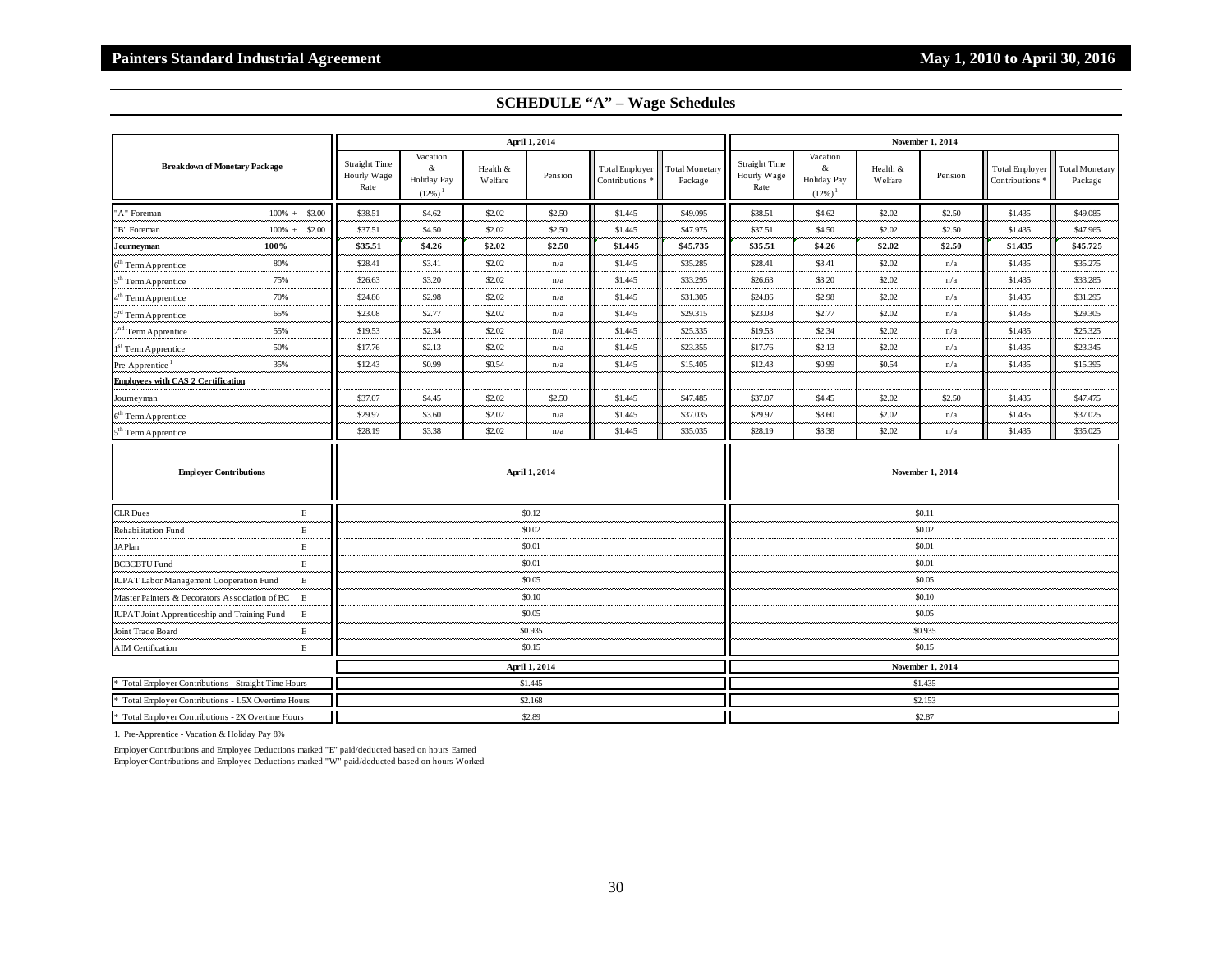|                                                                    |                               |                                      | April 1, 2014        |             |                                       |                                  | <b>November 1, 2014</b>              |                      |             |                        |
|--------------------------------------------------------------------|-------------------------------|--------------------------------------|----------------------|-------------|---------------------------------------|----------------------------------|--------------------------------------|----------------------|-------------|------------------------|
| <b>Employee Deductions</b>                                         | Admin Dues<br>$(2.2\%)$       | DC 38<br>Organization/<br>Admin Fund | PIAF<br>(5%)         | <b>BCYT</b> | Apprenticeship<br><b>Trade School</b> | Admin Dues<br>(2.2%)             | DC 38<br>Organization/<br>Admin Fund | PIAF<br>(5% )        | <b>BCYT</b> | Apprentic<br>Trade Scl |
|                                                                    | $\mathbf E$                   | $\mathbf E$                          | $\mathbf E$          | $\mathbf E$ | $\mathbf E$                           | E                                | $\mathbf E$                          | $\mathbf E$          | $\mathbf E$ | $\mathbf E$            |
| A" Foreman                                                         | \$0.78                        | \$0.04                               | \$1.776              | \$0.05      | n/a                                   | \$0.78                           | \$0.04                               | \$1.776              | \$0.05      | n/a                    |
| 'B" Foreman                                                        | \$0.78                        | \$0.04                               | \$1.776              | \$0.05      | n/a                                   | \$0.78                           | \$0.04                               | \$1.776              | \$0.05      | n/a                    |
| Journeyman                                                         | \$0.78                        | \$0.04                               | \$1.776              | \$0.05      | n/a                                   | \$0.78                           | \$0.04                               | \$1.776              | \$0.05      | n/a                    |
| $6th$ Term Apprentice                                              | \$0.63                        | \$0.04                               | \$1.421              | \$0.05      | \$1.00                                | \$0.63                           | \$0.04                               | \$1.421              | \$0.05      | \$1.00                 |
| 5 <sup>th</sup> Term Apprentice                                    | \$0.59                        | \$0.04                               | \$1.332              | \$0.05      | \$1.00                                | \$0.59                           | \$0.04                               | \$1.332              | \$0.05      | \$1.00                 |
| 4 <sup>th</sup> Term Apprentice                                    | \$0.55                        | \$0.04                               | \$1.243              | \$0.05      | \$1.00                                | \$0.55                           | \$0.04                               | \$1.243              | \$0.05      | \$1.00                 |
| 3 <sup>rd</sup> Term Apprentice                                    | \$0.51                        | \$0.04                               | \$1.154              | \$0.05      | \$1.00                                | \$0.51                           | \$0.04                               | \$1.154              | \$0.05      | \$1.00                 |
| 2 <sup>nd</sup> Term Apprentice                                    | \$0.43                        | \$0.04                               | \$0.977              | \$0.05      | \$1.00                                | \$0.43                           | \$0.04                               | \$0.977              | \$0.05      | \$1.00                 |
| 1 <sup>st</sup> Term Apprentice                                    | \$0.39                        | \$0.04                               | \$0.888              | \$0.05      | \$1.00                                | \$0.39                           | \$0.04                               | \$0.888              | \$0.05      | \$1.00                 |
| Pre-Apprentice                                                     | \$0.27                        | n/a                                  | n/a                  | n/a         | n/a                                   | \$0.27                           | n/a                                  | n/a                  | n/a         | n/a                    |
| <b>Employees with CAS 2 Certification</b>                          |                               |                                      |                      |             |                                       |                                  |                                      |                      |             |                        |
| Journeyman                                                         | \$0.82                        | \$0.04                               | \$1.854              | \$0.05      | n/a                                   | \$0.82                           | \$0.04                               | \$1.854              | \$0.05      | n/a                    |
| 6 <sup>th</sup> Term Apprentice                                    | \$0.66                        | \$0.04                               | \$1.499              | \$0.05      | \$1.00                                | \$0.66                           | \$0.04                               | \$1.499              | \$0.05      | \$1.00                 |
| 5 <sup>th</sup> Term Apprentice                                    | \$0.62                        | \$0.04                               | \$1.41               | \$0.05      | \$1.00                                | \$0.62                           | \$0.04                               | \$1.41               | \$0.05      | \$1.00                 |
|                                                                    |                               | <b>Total Employee Deductions</b>     |                      |             |                                       | <b>Total Employee Deductions</b> |                                      |                      |             |                        |
|                                                                    | <b>Straight Time</b><br>Hours | 1.5X Overtime<br>Hours               | 2X Overtime<br>Hours |             |                                       | <b>Straight Time</b><br>Hours    | 1.5X Overtime<br>Hours               | 2X Overtime<br>Hours |             |                        |
| 'A" Foreman                                                        | \$2.646                       | \$3.969                              | \$5.292              |             |                                       | \$2.646                          | \$3.969                              | \$5.292              |             |                        |
| 'B" Foreman                                                        | \$2.646                       | \$3.969                              | \$5.292              |             |                                       | \$2.646                          | \$3.969                              | \$5.292              |             |                        |
| Journeyman                                                         | \$2.646<br>\$3.141            | \$3.969<br>\$4.712                   | \$5.292<br>\$6.282   |             |                                       | \$2.646<br>\$3.141               | \$3.969<br>\$4.712                   | \$5.292<br>\$6.282   |             |                        |
| 6 <sup>th</sup> Term Apprentice<br>5 <sup>th</sup> Term Apprentice | \$3.012                       | \$4.518                              | \$6.024              |             |                                       | \$3.012                          | \$4.518                              | \$6.024              |             |                        |
| 4 <sup>th</sup> Term Apprentice                                    | \$2.883                       | \$4.325                              | \$5.766              |             |                                       | \$2.883                          | \$4.325                              | \$5.766              |             |                        |
| 3 <sup>rd</sup> Term Apprentice                                    | \$2.754                       | \$4.131                              | \$5.508              |             |                                       | \$2.754                          | \$4.131                              | \$5.508              |             |                        |
| 2 <sup>nd</sup> Term Apprentice                                    | \$2.497                       | \$3.746                              | \$4,994              |             |                                       | \$2.497                          | \$3,746                              | \$4.994              |             |                        |
| I <sup>st</sup> Term Apprentice                                    | \$2.368                       | \$3.552                              | \$4.736              |             |                                       | \$2.368                          | \$3.552                              | \$4.736              |             |                        |
| Pre-Apprentice                                                     | \$0.27                        | \$0.405                              | \$0.54               |             |                                       | \$0.27                           | \$0.405                              | \$0.54               |             |                        |
| <b>Employees with CAS 2 Certification</b>                          |                               |                                      |                      |             |                                       |                                  |                                      |                      |             |                        |
| Journeyman                                                         | \$2.764                       | \$4.146                              | \$5.528              |             |                                       | \$2.764                          | \$4.146                              | \$5.528              |             |                        |
| $6th$ Term Apprentice                                              | \$3.249                       | \$4.874                              | \$6.498              |             |                                       | \$3.249                          | \$4.874                              | \$6.498              |             |                        |
| 5 <sup>th</sup> Term Apprentice                                    | \$3.12                        | \$4.68                               | \$6.24               |             |                                       | \$3.12                           | \$4.68                               | \$6.24               |             |                        |
| <b>Monthly Dues</b>                                                |                               | \$27.70                              |                      |             |                                       |                                  | \$27.70                              |                      |             |                        |

| n Dues<br>$2%$ ) | DC 38<br>Organization/<br>Admin Fund | PIAF<br>(5%)       | <b>BCYT</b> | Apprenticeship<br><b>Trade School</b> | Admin Dues<br>(2.2%) | DC 38<br>Organization/<br>Admin Fund | PIAF<br>(5%) | <b>BCYT</b> | Apprenticeship<br>Trade School |
|------------------|--------------------------------------|--------------------|-------------|---------------------------------------|----------------------|--------------------------------------|--------------|-------------|--------------------------------|
| E                | E                                    | E                  | Е           | E                                     | E                    | E                                    | E            | Е           | Е                              |
| .78              | \$0.04                               | \$1,776            | \$0.05      | n/a                                   | \$0.78               | \$0.04                               | \$1,776      | \$0.05      | n/a                            |
| .78              | \$0.04                               | \$1.776            | \$0.05      | n/a                                   | \$0.78               | \$0.04                               | \$1,776      | \$0.05      | n/a                            |
| .78              | \$0.04                               | \$1.776            | \$0.05      | n/a                                   | \$0.78               | \$0.04                               | \$1.776      | \$0.05      | n/a                            |
| 0.63             | \$0.04                               | \$1.421            | \$0.05      | \$1.00                                | \$0.63               | \$0.04                               | \$1.421      | \$0.05      | \$1.00                         |
| .59              | \$0.04                               | \$1.332            | \$0.05      | \$1.00                                | \$0.59               | \$0.04                               | \$1.332      | \$0.05      | \$1.00                         |
| .55              | \$0.04                               | \$1.243            | \$0.05      | \$1.00                                | \$0.55               | \$0.04                               | \$1.243      | \$0.05      | \$1.00                         |
| 1.51             | \$0.04                               | \$1.154            | \$0.05      | \$1.00                                | \$0.51               | \$0.04                               | \$1.154      | \$0.05      | \$1.00                         |
| .43              | \$0.04                               | S <sub>0.977</sub> | \$0.05      | \$1.00                                | \$0.43               | \$0.04                               | \$0.977      | \$0.05      | \$1.00                         |
| .39              | \$0.04                               | \$0.888            | \$0.05      | \$1.00                                | \$0.39               | \$0.04                               | \$0.888      | \$0.05      | \$1.00                         |
| 27               | n/a                                  | n/a                | n/a         | n/a                                   | \$0.27               | n/a                                  | n/a          | n/a         | n/a                            |
|                  |                                      |                    |             |                                       |                      |                                      |              |             |                                |
| .82              | \$0.04                               | \$1.854            | \$0.05      | n/a                                   | \$0.82               | \$0.04                               | \$1.854      | \$0.05      | n/a                            |
| .66              | \$0.04                               | \$1.499            | \$0.05      | \$1.00                                | \$0.66               | \$0.04                               | \$1.499      | \$0.05      | \$1.00                         |
| .62              | \$0.04                               | \$1.41             | \$0.05      | \$1.00                                | \$0.62               | \$0.04                               | \$1.41       | \$0.05      | \$1.00                         |

| <b>Straight Time</b> | 1.5X Overtime      | 2X Overtime |
|----------------------|--------------------|-------------|
| Hours                | Hours              | Hours       |
| \$2,646              | \$3,969            | \$5.292     |
| \$2,646              | \$3.969            | \$5.292     |
| \$2,646              | \$3,969            | \$5.292     |
| \$3.141              | \$4.712            | \$6.282     |
| \$3,012              | \$4.518            | \$6,024     |
| \$2.883              | \$4.325            | \$5,766     |
| \$2.754              | \$4.131            | \$5,508     |
| \$2.497              | \$3.746            | \$4,994     |
| \$2.368              | \$3.552            | \$4.736     |
| \$0.27               | S <sub>0.405</sub> | \$0.54      |
|                      |                    |             |
| \$2.764              | \$4.146            | \$5.528     |
| \$3.249              | \$4,874            | \$6.498     |
| \$3.12               | \$4.68             | \$6.24      |
|                      | \$27.70            |             |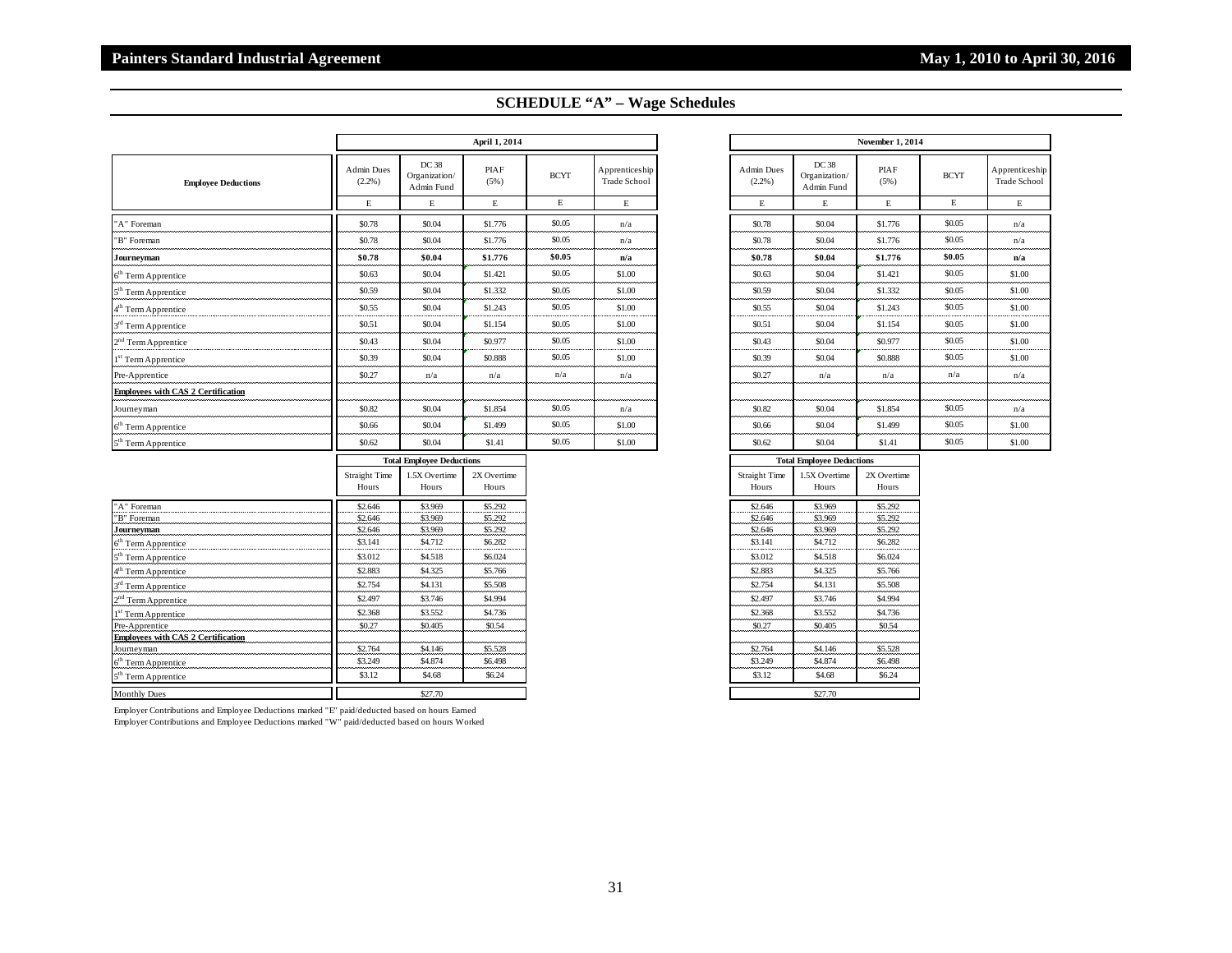| <b>Breakdown of Monetary Package</b>                 |                     | May 1, 2015                                 |                                          |                     |             |                                              |                           |                                      | April 1, 2016                                         |                     |               |                                              |                                  |  |
|------------------------------------------------------|---------------------|---------------------------------------------|------------------------------------------|---------------------|-------------|----------------------------------------------|---------------------------|--------------------------------------|-------------------------------------------------------|---------------------|---------------|----------------------------------------------|----------------------------------|--|
|                                                      |                     | <b>Straight Time</b><br>Hourly Wage<br>Rate | Vacation<br>&<br>Holiday Pay<br>$(12\%)$ | Health &<br>Welfare | Pension     | Total Employer<br>Contributions <sup>*</sup> | Total Monetary<br>Package | Straight Time<br>Hourly Wage<br>Rate | Vacation<br>&<br>Holiday Pay<br>$(12\%)$ <sup>1</sup> | Health &<br>Welfare | Pension       | Total Employer<br>Contributions <sup>3</sup> | <b>Total Monetary</b><br>Package |  |
| "A" Foreman                                          | $100\% +$<br>\$5.00 | \$41.32                                     | \$4.96                                   | \$2.02              | \$2.50      | \$1.435                                      | \$52.235                  | \$42.32                              | \$5.08                                                | \$2.02              | \$2.50        | \$1.485                                      | \$53.405                         |  |
| "B" Foreman                                          | $100\% +$<br>\$3.00 | \$39.32                                     | \$4.72                                   | \$2.02              | \$2.50      | \$1.435                                      | \$49.995                  | \$40.32                              | \$4.84                                                | \$2.02              | \$2.50        | \$1.485                                      | \$51.165                         |  |
| Journeyman                                           | 100%                | \$36.32                                     | \$4.36                                   | \$2.02              | \$2.50      | \$1.435                                      | \$46.635                  | \$37.32                              | \$4.48                                                | \$2.02              | \$2.50        | \$1.485                                      | \$47.805                         |  |
| 6 <sup>th</sup> Term Apprentice                      | 80%                 | \$29.06                                     | \$3.49                                   | \$2.02              | n/a         | \$1.435                                      | \$36.005                  | \$29.86                              | \$3.58                                                | \$2.02              | n/a           | \$1.485                                      | \$36.945                         |  |
| 5 <sup>th</sup> Term Apprentice                      | 75%                 | \$27.24                                     | \$3.27                                   | \$2.02              | n/a         | \$1.435                                      | \$33.965                  | \$27.99                              | \$3.36                                                | \$2.02              | n/a           | \$1.485                                      | \$34.855                         |  |
| 4 <sup>th</sup> Term Apprentice                      | 70%                 | \$25.42                                     | \$3.05                                   | \$2.02              | n/a         | \$1.435                                      | \$31.925                  | \$26.12                              | \$3.13                                                | \$2.02              | n/a           | \$1.485                                      | \$32.755                         |  |
| 3rd Term Apprentice                                  | 65%                 | \$23.61                                     | \$2.83                                   | \$2.02              | n/a         | \$1.435                                      | \$29.895                  | \$24.26                              | \$2.91                                                | \$2.02              | n/a           | \$1.485                                      | \$30.675                         |  |
| 2 <sup>nd</sup> Term Apprentice                      | 55%                 | \$19.98                                     | \$2.40                                   | \$2.02              | n/a         | \$1.435                                      | \$25.835                  | \$20.53                              | \$2.46                                                | \$2.02              | n/a           | \$1.485                                      | \$26.495                         |  |
| 1 <sup>st</sup> Term Apprentice                      | 50%                 | \$18.16                                     | \$2.18                                   | \$2.02              | n/a         | \$1.435                                      | \$23.795                  | \$18.66                              | \$2.24                                                | \$2.02              | n/a           | \$1.485                                      | \$24.405                         |  |
| Pre-Apprentice <sup>1</sup>                          | 35%                 | \$12.71                                     | \$1.02                                   | \$0.54              | n/a         | \$1.435                                      | \$15.705                  | \$13.06                              | \$1.04                                                | \$0.54              | n/a           | \$1.485                                      | \$16.125                         |  |
| <b>Employees with CAS 2 Certification</b>            |                     |                                             |                                          |                     |             |                                              |                           |                                      |                                                       |                     |               |                                              |                                  |  |
| Journeyman                                           |                     | \$38.34                                     | \$4.60                                   | \$2.02              | \$2.50      | \$1.435                                      | \$48.895                  | \$39.61                              | \$4.75                                                | \$2.02              | \$2.50        | \$1.485                                      | \$50.365                         |  |
| $6^{\text{th}}$ Term Apprentice                      |                     | \$31.08                                     | \$3.73                                   | \$2.02              | n/a         | \$1.435                                      | \$38.265                  | \$32.15                              | \$3.86                                                | \$2.02              | n/a           | \$1.485                                      | \$39.515                         |  |
| 5 <sup>th</sup> Term Apprentice                      |                     | \$29.26                                     | \$3.51                                   | \$2.02              | n/a         | \$1.435                                      | \$36.225                  | \$30.28                              | \$3.63                                                | \$2.02              | n/a           | \$1.485                                      | \$37.415                         |  |
| <b>Employer Contributions</b>                        |                     | May 1, 2015                                 |                                          |                     |             |                                              |                           |                                      | April 1, 2016                                         |                     |               |                                              |                                  |  |
| <b>CLR</b> Dues                                      | Е                   |                                             |                                          |                     | \$0.11      |                                              |                           |                                      |                                                       |                     | \$0.11        |                                              |                                  |  |
| Rehabilitation Fund                                  | Е                   |                                             |                                          |                     | \$0.02      |                                              |                           |                                      |                                                       |                     | \$0.02        |                                              |                                  |  |
| <b>JAPlan</b>                                        | $\mathbf E$         |                                             |                                          |                     | \$0.01      |                                              |                           |                                      |                                                       |                     | \$0.01        |                                              |                                  |  |
| <b>BCBCBTU Fund</b>                                  | E                   |                                             |                                          |                     | \$0.01      |                                              |                           |                                      |                                                       |                     | \$0.01        |                                              |                                  |  |
| <b>IUPAT Labor Management Cooperation Fund</b>       | $\mathbf E$         |                                             |                                          |                     | n/a         |                                              |                           |                                      |                                                       |                     | n/a           |                                              |                                  |  |
| Master Painters & Decorators Association of BC       | E                   |                                             |                                          |                     | \$0.10      |                                              |                           |                                      |                                                       |                     | \$0.10        |                                              |                                  |  |
| <b>IUPAT Joint Apprenticeship and Training Fund</b>  | $\mathbf E$         |                                             |                                          |                     | n/a         |                                              |                           |                                      |                                                       |                     | n/a           |                                              |                                  |  |
| Joint Trade Board                                    | Е                   |                                             |                                          |                     | \$1.035     |                                              |                           |                                      |                                                       |                     | \$1.085       |                                              |                                  |  |
| <b>AIM</b> Certification                             | Е                   |                                             |                                          |                     | \$0.15      |                                              |                           |                                      |                                                       |                     | \$0.15        |                                              |                                  |  |
|                                                      |                     |                                             |                                          |                     | May 1, 2015 |                                              |                           |                                      |                                                       |                     | April 1, 2016 |                                              |                                  |  |
| * Total Employer Contributions - Straight Time Hours |                     |                                             |                                          |                     | \$1.435     |                                              |                           |                                      |                                                       |                     | \$1.485       |                                              |                                  |  |
| * Total Employer Contributions - 1.5X Overtime Hours |                     |                                             |                                          |                     | \$2.153     |                                              |                           |                                      |                                                       |                     | \$2.228       |                                              |                                  |  |
| * Total Employer Contributions - 2X Overtime Hours   |                     |                                             |                                          |                     | \$2.87      |                                              |                           | \$2.97                               |                                                       |                     |               |                                              |                                  |  |

1. Pre-Apprentice - Vacation & Holiday Pay 8%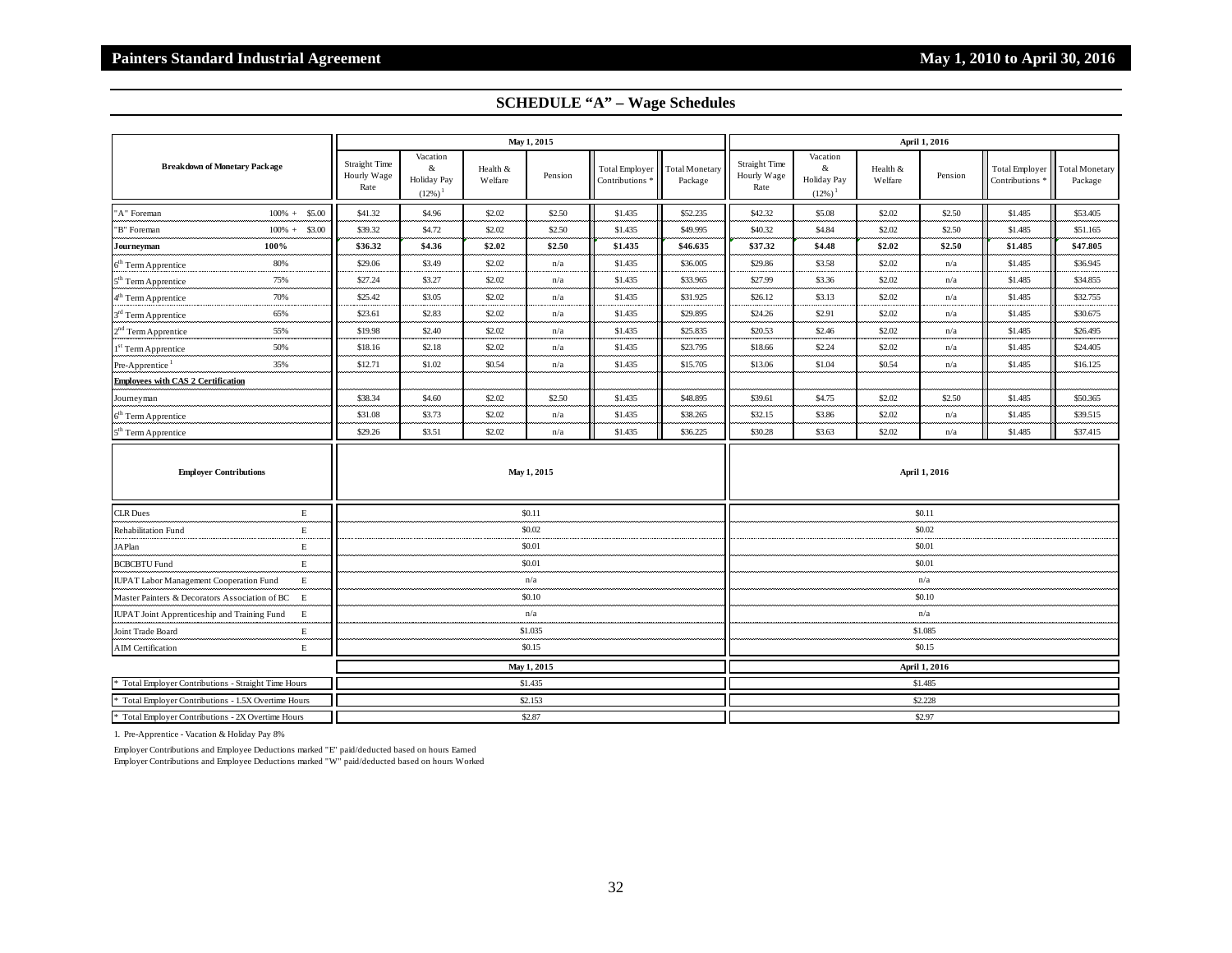|                                                   |                                              |                                  | May 1, 2015          |                                |                                              | April 1, 2016                    |  |
|---------------------------------------------------|----------------------------------------------|----------------------------------|----------------------|--------------------------------|----------------------------------------------|----------------------------------|--|
| <b>Employee Deductions</b>                        | Admin Dues<br>$(2.2\%) +$<br>\$0.04 Org Fund | <b>PIAF</b><br>(5%)              | <b>BCYT</b>          | Apprenticeship<br>Trade School | Admin Dues<br>$(2.2\%) +$<br>\$0.04 Org Fund | PIAF<br>(5%)                     |  |
|                                                   | E                                            | E                                | E                    | E                              | E                                            | E                                |  |
| 'A" Foreman                                       | \$0.84                                       | \$1.816                          | \$0.05               | n/a                            | \$0.86                                       | \$1.866                          |  |
| 'B" Foreman                                       | \$0.84                                       | \$1.816                          | \$0.05               | n/a                            | \$0.86                                       | \$1.866                          |  |
| Journeyman                                        | \$0.84                                       | \$1.816                          | \$0.05               | n/a                            | \$0.86                                       | \$1.866                          |  |
| 6 <sup>th</sup> Term Apprentice                   | \$0.68                                       | \$1.453                          | \$0.05               | \$1.00                         | \$0.70                                       | \$1.493                          |  |
| 5 <sup>th</sup> Term Apprentice                   | \$0.64                                       | \$1.362                          | \$0.05               | \$1.00                         | \$0.66                                       | \$1.40                           |  |
| 4 <sup>th</sup> Term Apprentice                   | \$0.60                                       | \$1.271                          | \$0.05               | \$1.00                         | \$0.61                                       | \$1.306                          |  |
| 3 <sup>rd</sup> Term Apprentice                   | \$0.56                                       | \$1.181                          | \$0.05               | \$1.00                         | \$0.57                                       | \$1.213                          |  |
| 2 <sup>nd</sup> Term Apprentice                   | \$0.48                                       | \$0.999                          | \$0.05               | \$1.00                         | \$0.49                                       | \$1.027                          |  |
| 1 <sup>st</sup> Term Apprentice                   | \$0.44                                       | \$0.908                          | \$0.05               | \$1.00                         | \$0.45                                       | \$0.933                          |  |
| Pre-Apprentice                                    | \$0.28                                       | n/a                              | n/a                  | n/a                            | \$0.29                                       | n/a                              |  |
| <b>Employees with CAS 2 Certification</b>         |                                              |                                  |                      |                                |                                              |                                  |  |
| Journeyman                                        | \$0.88                                       | \$1.917                          | \$0.05               | n/a                            | \$0.91                                       | \$1.981                          |  |
| $6th$ Term Apprentice                             | \$0.72                                       | \$1.554                          | \$0.05               | \$1.00                         | \$0.75                                       | \$1.608                          |  |
| 5 <sup>th</sup> Term Apprentice                   | \$0.68                                       | \$1.463                          | \$0.05               | \$1.00                         | \$0.71                                       | \$1.514                          |  |
|                                                   |                                              | <b>Total Employee Deductions</b> |                      |                                |                                              | <b>Total Employee Deductions</b> |  |
|                                                   | <b>Straight Time</b><br>Hours                | 1.5X Overtime<br>Hours           | 2X Overtime<br>Hours |                                | <b>Straight Time</b><br>Hours                | 1.5X Overtime<br>Hours           |  |
| A" Foreman                                        | \$2.706                                      | \$4.059                          | \$5.412              |                                | \$2.776                                      | \$4.164                          |  |
| 'B" Foreman                                       | \$2.706                                      | \$4.059                          | \$5.412              |                                | \$2.776                                      | \$4.164                          |  |
| Journeyman                                        | \$2.706                                      | \$4.059                          | \$5.412              |                                | \$2.776                                      | \$4.164                          |  |
| 6 <sup>th</sup> Term Apprentice                   | \$3.183<br>\$3.052                           | \$4.775                          | \$6.366<br>\$6.104   |                                | \$3.243<br>\$3.11                            | \$4.865<br>\$4.665               |  |
| 5 <sup>th</sup> Term Apprentice                   | \$2.921                                      | \$4.578<br>\$4.382               | \$5.842              |                                | \$2.966                                      | \$4.449                          |  |
| 4 <sup>th</sup> Term Apprentice                   | \$2.791                                      | \$4.187                          | \$5.582              |                                | \$2.833                                      | \$4.25                           |  |
| 3 <sup>rd</sup> Term Apprentice                   | \$2.529                                      | \$3.794                          | \$5.058              |                                | \$2.567                                      | \$3.851                          |  |
| 2 <sup>nd</sup> Term Apprentice                   | \$2.398                                      | \$3.597                          | \$4.796              |                                | \$2.433                                      | \$3.65                           |  |
| 1 <sup>st</sup> Term Apprentice<br>Pre-Apprentice | \$0.28                                       | \$0.42                           | \$0.56               |                                | \$0.29                                       | \$0.435                          |  |
| <b>Employees with CAS 2 Certification</b>         |                                              |                                  |                      |                                |                                              |                                  |  |
| Journeyman                                        | \$2.847                                      | \$4.271                          | \$5.694              |                                | \$2.941                                      | \$4.412                          |  |
| $6th$ Term Apprentice                             | \$3.324                                      | \$4.986                          | \$6.648              |                                | \$3.408                                      | \$5.112                          |  |
| 5 <sup>th</sup> Term Apprentice                   | \$3.193                                      | \$4.79                           | \$6.386              |                                | \$3.274                                      | \$4.911                          |  |
| <b>Monthly Dues</b>                               |                                              | \$30.00                          |                      |                                |                                              | TBD                              |  |

| <b>Admin Dues</b><br>$(2.2\%) +$<br>\$0.04 Org Fund<br>E | <b>PIAF</b><br>(5%) | <b>BCYT</b> | Apprenticeship                   |
|----------------------------------------------------------|---------------------|-------------|----------------------------------|
|                                                          |                     |             | <b>Trade School</b>              |
|                                                          | $\mathbf E$         | $\mathbf E$ | $\mathbf E$                      |
| \$0.86                                                   | \$1.866             | \$0.05      | n/a                              |
| \$0.86                                                   | \$1.866             | \$0.05      | n/a                              |
| \$0.86                                                   | \$1.866             | \$0.05      | n/a                              |
| \$0.70                                                   | \$1.493             | \$0.05      | \$1.00                           |
| \$0.66                                                   | \$1.40              | \$0.05      | \$1.00                           |
| \$0.61                                                   | \$1.306             | \$0.05      | \$1.00                           |
| \$0.57                                                   | \$1.213             | \$0.05      | \$1.00                           |
| \$0.49                                                   | \$1.027             | \$0.05      | \$1.00                           |
| \$0.45                                                   | \$0.933             | \$0.05      | \$1.00                           |
| \$0.29                                                   | n/a                 | n/a         | n/a                              |
|                                                          |                     |             |                                  |
| \$0.91                                                   | \$1.981             | \$0.05      | n/a                              |
| \$0.75                                                   | \$1.608             | \$0.05      | \$1.00                           |
| \$0.71                                                   | \$1.514             | \$0.05      | \$1.00                           |
|                                                          |                     |             | <b>Total Employee Deductions</b> |

| Tom Tanprojec Dementions      |                        |                      |  |  |  |  |  |
|-------------------------------|------------------------|----------------------|--|--|--|--|--|
| <b>Straight Time</b><br>Hours | 1.5X Overtime<br>Hours | 2X Overtime<br>Hours |  |  |  |  |  |
| \$2,776                       | \$4.164                | \$5.552              |  |  |  |  |  |
| \$2.776                       | \$4.164                | \$5.552              |  |  |  |  |  |
| \$2.776                       | \$4.164                | \$5.552              |  |  |  |  |  |
| \$3.243                       | \$4.865                | \$6.486              |  |  |  |  |  |
| \$3.11                        | \$4,665                | \$6.22               |  |  |  |  |  |
| \$2,966                       | \$4.449                | \$5,932              |  |  |  |  |  |
| \$2,833                       | \$4.25                 | \$5,666              |  |  |  |  |  |
| \$2.567                       | \$3.851                | \$5.134              |  |  |  |  |  |
| \$2.433                       | \$3.65                 | \$4.866              |  |  |  |  |  |
| \$0.29                        | \$0.435                | \$0.58               |  |  |  |  |  |
| \$2.941                       | \$4.412                | \$5,882              |  |  |  |  |  |
| \$3.408                       | \$5.112                | \$6.816              |  |  |  |  |  |
| \$3.274                       | \$4.911                | \$6.548              |  |  |  |  |  |
| TBD                           |                        |                      |  |  |  |  |  |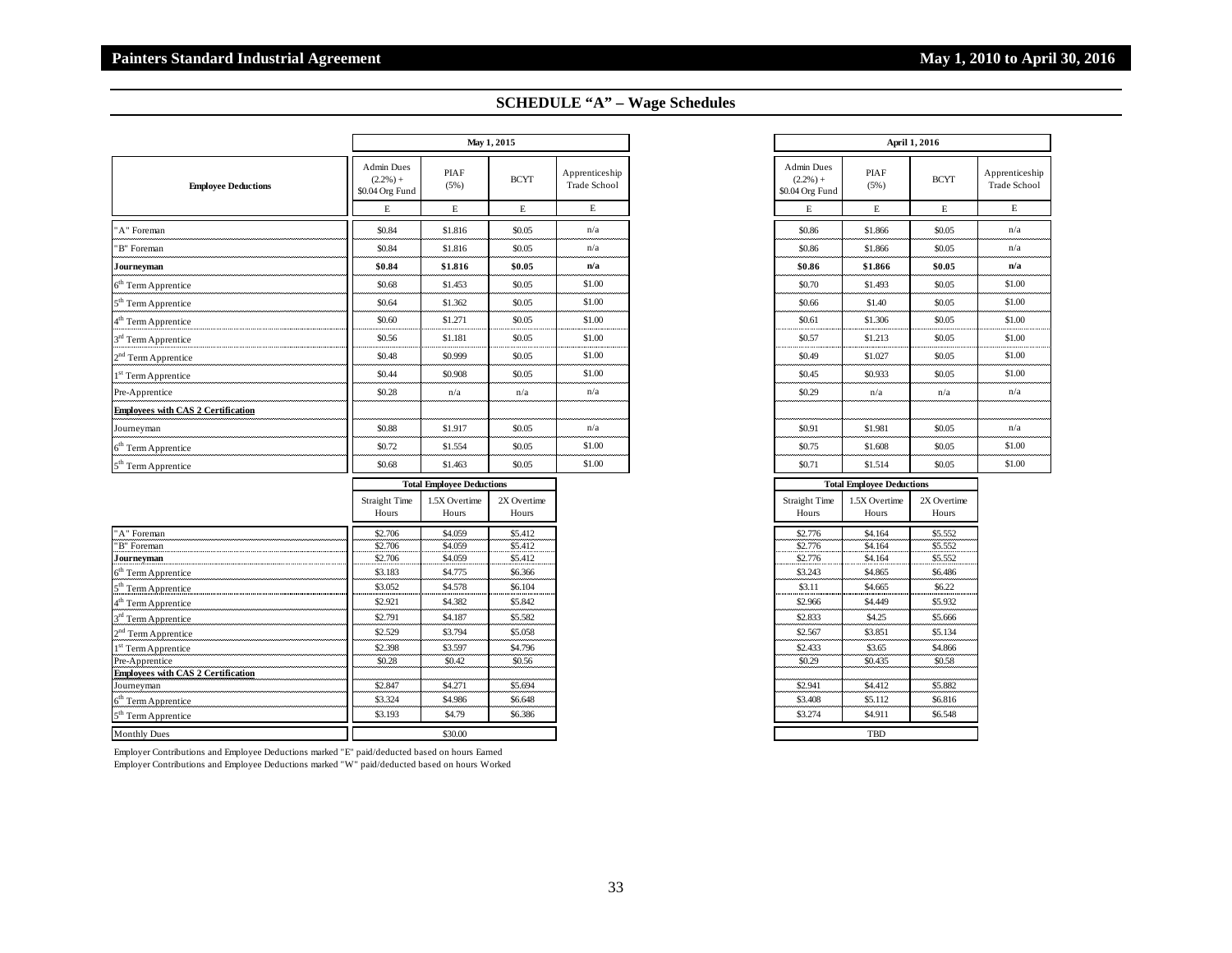# **APPENDIX "A" – DEFINITIONS AND ABBREVIATIONS**

<span id="page-35-0"></span>The following definitions and abbreviations shall be applicable to the interpretation of this Agreement.

- 1. BCBCBTU: Bargaining Council of British Columbia Building Trade Unions
- 2. BCYT: British Columbia and Yukon Territory Building and Construction Trades Council
- 3. Commercial/Institutional Construction:

Stores, office buildings, schools, restaurants, law courts, filling stations, garages, hotels, banks, business offices, insurance agencies, theatres, municipal office buildings, fire stations, dairies, dry cleaners, car lots, markets, barber and beauty shops, health centres, hospitals, printing offices, depots, churches, swimming pools, recreation centres, bowling alleys, places of amusement, first aid stations, correctional facilities, funeral homes, shopping centres and other like structures or buildings not of an industrial or residential nature. The parties agree that the foregoing definition does include offices, etc. located within plants or facilities of an industrial nature.

#### 4. CLR:

Construction Labour Relations Association of British Columbia

5. Compressed Work Week:

A compressed work week must prevail for a minimum of a least one (1) complete cycle of four (4) consecutive days, Monday through Thursday, or Tuesday through Friday inclusive, in order to be deemed to be a properly constituted compressed work week. Notwithstanding the foregoing, the parties acknowledge that hiring, layoff and/or project completion will often occur mid way through a cycle. To that end, the deciding factor when determining whether or not an individual has been employed on a properly constituted compressed work week shall be whether or not the preponderance of the crew working the compressed work week worked for a minimum of a least one (1) complete cycle. For example, if four (4) individuals were employed throughout two (2) complete compressed work week cycles, and a fifth individual was employed only for the last day of the second cycle, the fifth individual would nevertheless be deemed to have worked on a properly constituted compressed work week.

6. Employee:

Any individual who is a member of the Union, and/or such other person employed by the Employer under the terms of this Agreement.

7. Employer:

Any individual, business, partnership, company, corporation, or other similar entity, signatory to this Agreement. Where the term Employer is used within this Agreement, and the context of such usage makes it appropriate and logical to regard this term as a reference to a person, as opposed to a legal entity, then such usage shall be considered to refer to an authorized representative of the Employer.

8. Gender:

Wherever the words "man", "men", "he" or "his" are utilized in this Agreement they shall be considered to apply equally to both genders (i.e. male and female).

# 9. Hours Earned:

- 1 straight time hour  $= 1$  hour earned
- 1 time and one-half overtime hour  $= 1\frac{1}{2}$  hours earned
- 1 double time overtime hour  $= 2$  hours earned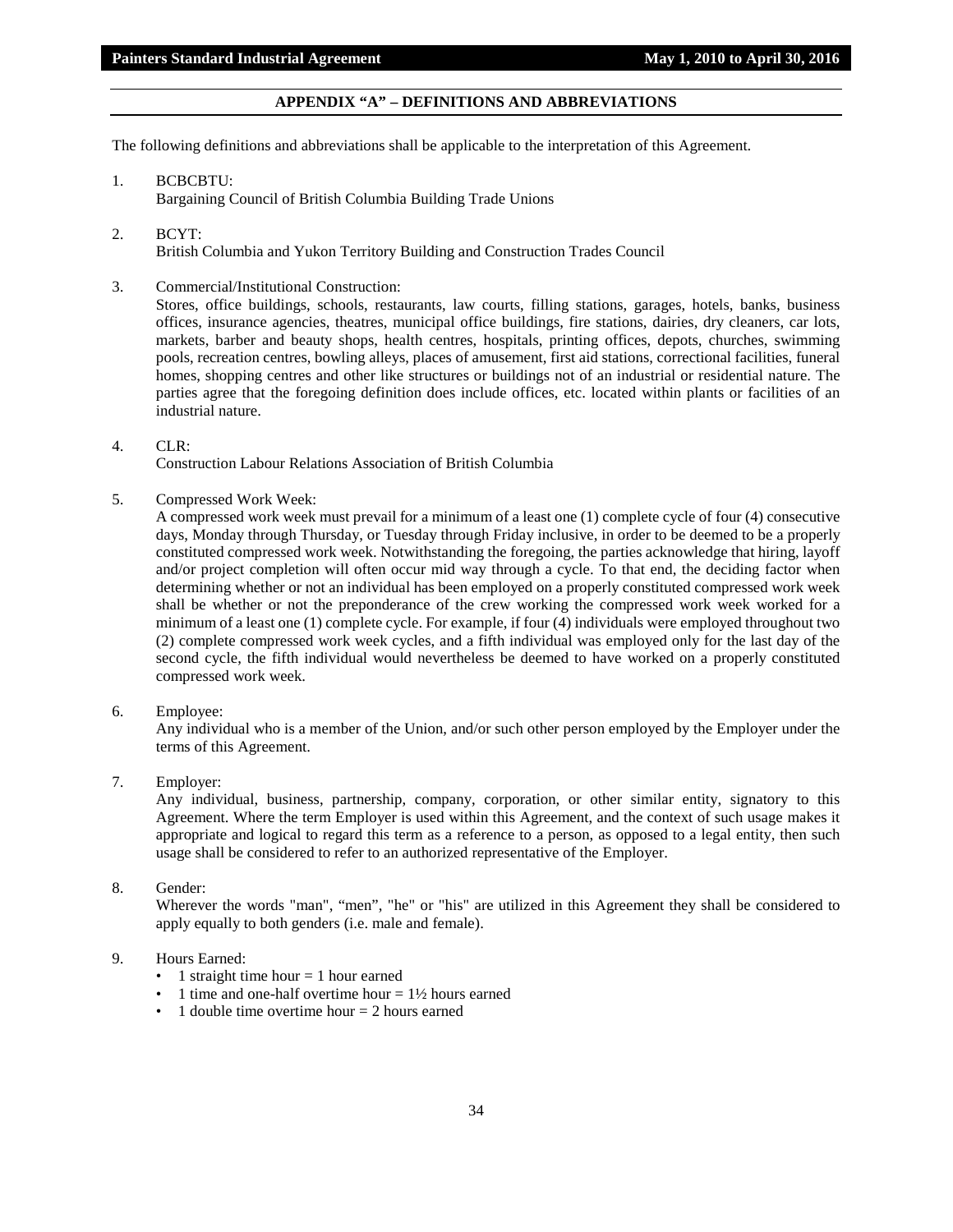#### **APPENDIX "A" – DEFINITIONS AND ABBREVIATIONS**

#### 10. Hours Worked:

- 1 straight time hour  $= 1$  hour worked
- 1 time and one-half overtime hour  $= 1$  hour worked
- 1 double time overtime hour  $= 1$  hour worked

#### 11. Industrial Construction:

Shall include all work performed under the Scope of Work of this Agreement, on factories, mills, manufacturing plants, refineries, processing, pumping and storing, and power plants, on steel or wood structures, to include all industrial equipment or appurtenances thereto, such as pipes, flumes, penstocks, (inside or out) boilers, storage tanks, brackets, hangers and motors, work on bridges, tanks, towers, stacks, vessels, gantries, cranes, and rigging. All work in tunnels, shafts, silos and penstocks, rubber sheeting, tank lining and other non-metallic sheetings, all building cleaning and/or any work not classified as residential or commercial. The parties agree that the foregoing definition does not include commercial/institutional work performed within plants or facilities of an industrial nature.

#### 12. IUPAT:

International Union of Painters and Allied Trades

13. Local Resident:

A local resident shall be defined to mean any person residing within one hundred (100) kilometres by road of the project or, where ferry travel is involved, within seventy-five (75) minutes travel time including ferry travel and road kilometres, and who has resided at a permanent address for a period of forty-five (45) calendar days in any city, town, village or district where the work is being performed.

#### 14. Metro Zone: Vancouver-New Westminster

The Vancouver-New Westminster Metro Zone shall extend to the exterior boundaries of West Vancouver, North Vancouver, University Area, Richmond, Delta, White Rock, east along United States border to Highway 11, north on Highway 11 to Fraser River, east along Fraser River to the eastern border of Mission, north along the eastern border of Mission to Stave Lake, then in a direct line west across to the southern most point of Alouette Lake, continuing in a direct line to Indian Arm across the northern most point of Sasamat Lake to Bedwell Bay.

#### Metro Zone: Victoria

The Victoria Metro Zone shall extend to the area south and east of a line drawn from the mouth of Muir Creek, to the height of land on the Malahat including the Saanich Peninsula.

#### Metro Zone: Nanaimo

The Nanaimo Metro Zone shall extend to the area between Chemanius on the South and Qualicum on the North. Without expanding, limiting, or changing in any way the above, the area in general is from Vancouver Island' s East Coast inland to include the built-up areas. Ladysmith, Nanaimo, Parksville, Qualicum and Chemanius are included. The precise area is as drawn on the maps signed by the parties.

#### 15. MPDA:

Master Painters and Decorators Association of British Columbia

#### 16. Out-of-Town Project:

An out-of-town project shall be defined as any project to which an Employee does not travel daily from his residence. Notwithstanding the foregoing, any project that is located more than two (2) hours travel, each way, from an Employee's residence, any project to which it is not practical for the Employee to travel daily from his residence, and any project to which it is not cost effective for the Employer if the Employee travels daily from his residence, shall be defined as an out-of-town project. Notwithstanding any/all contrary provision(s) of this Agreement, any project located within either the Lower Mainland or Greater Victoria shall not be defined as an out-of-town project.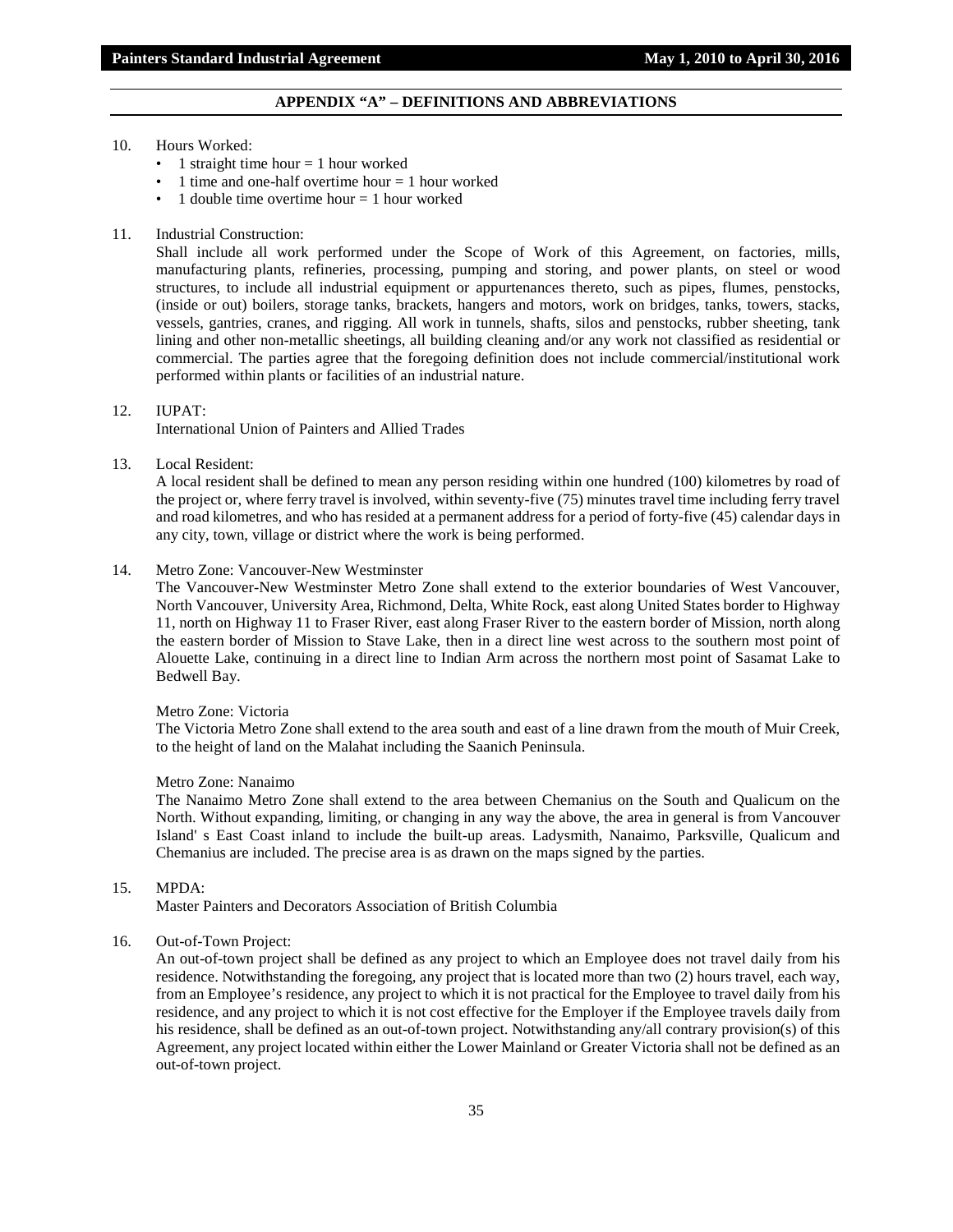# **APPENDIX "A" – DEFINITIONS AND ABBREVIATIONS**

17. Union:

IUPAT Local 138 and/or any other such IUPAT Local as may be established whose membership per forms ICI Painting work as governed by the terms of this Agreement. Where the term Union is used within this Agreement, and the context of such usage makes it appropriate and logical to regard this term as a reference to a person, as opposed to a legal entity, then such usage shall be considered to refer to an authorized representative of the Union.

# 18. WorkSafe BC: Workers' Compensation Board of BC